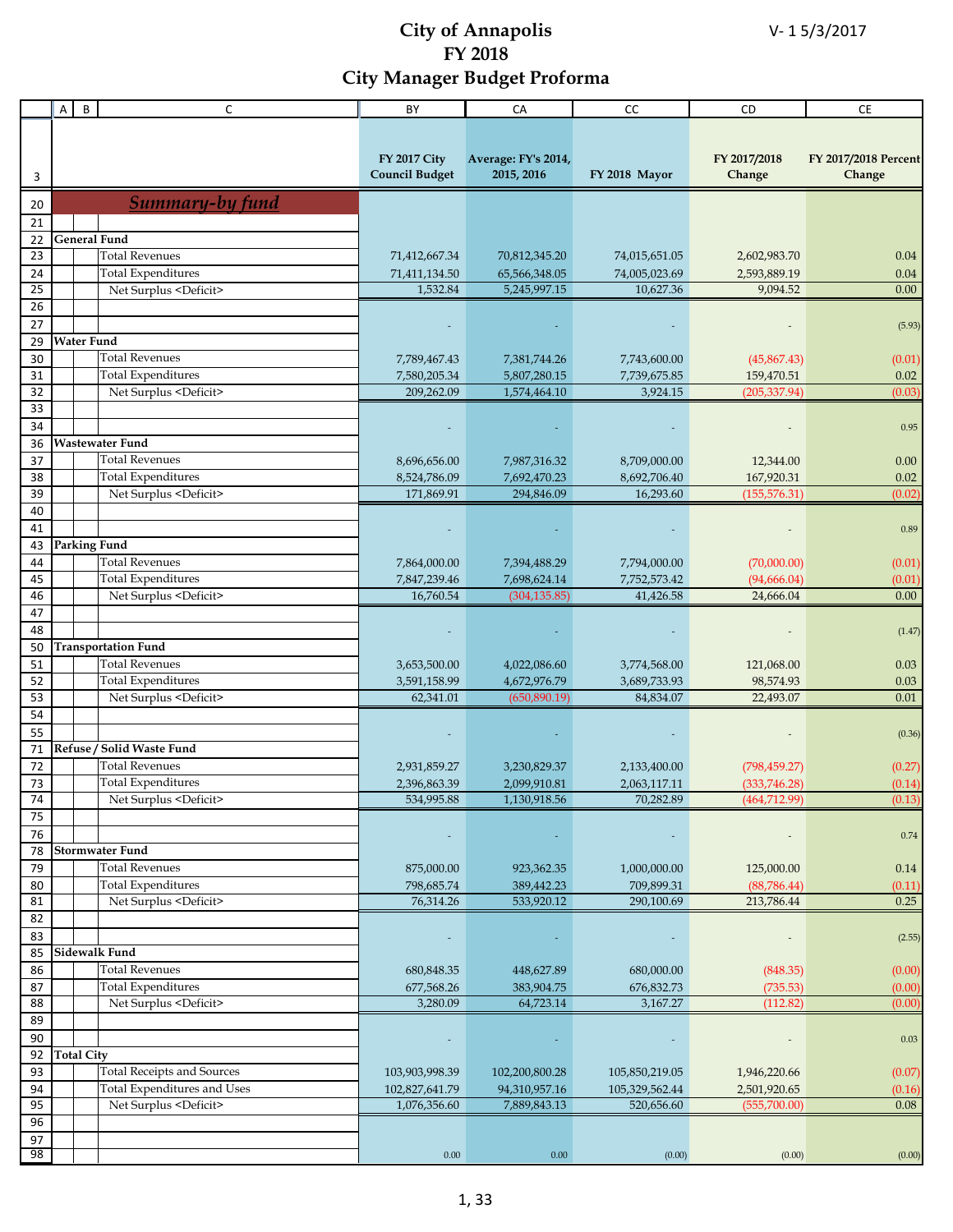|                   | A               | B            | C                                          | BY                      | CA                         | cc                      | CD                       | CE                   |
|-------------------|-----------------|--------------|--------------------------------------------|-------------------------|----------------------------|-------------------------|--------------------------|----------------------|
|                   |                 |              |                                            |                         |                            |                         |                          |                      |
|                   |                 |              |                                            |                         |                            |                         |                          |                      |
|                   |                 |              |                                            | <b>FY 2017 City</b>     | Average: FY's 2014,        |                         | FY 2017/2018             | FY 2017/2018 Percent |
| 3                 |                 |              |                                            | <b>Council Budget</b>   | 2015, 2016                 | FY 2018 Mayor           | Change                   | Change               |
| 100               |                 |              | <b>Budget - By Fund / By Department</b>    |                         |                            |                         |                          |                      |
| 101               |                 |              | <b>GENERAL FUND</b>                        |                         |                            |                         |                          |                      |
| 102               | <b>Revenues</b> |              |                                            |                         |                            |                         |                          |                      |
| 103               |                 |              |                                            |                         |                            |                         |                          |                      |
| 104               |                 | <b>Taxes</b> |                                            |                         |                            |                         |                          |                      |
| 105               |                 |              | Real Estate                                | 40,560,765.37           | 39,629,201.22              | 41,840,856.00           | 1,280,090.63             | 0.03                 |
| 106               |                 |              | Personal Property                          | 3,457,500.00            | 3,536,678.22               | 3,551,650.00            | 94,150.00                | 0.03                 |
| 107               |                 |              | Subtotal:                                  | 44,018,265.37           | 43,165,879.44              | 45,392,506.00           | 1,374,240.63             | 0.06                 |
| 108               |                 |              |                                            |                         |                            |                         |                          |                      |
| 109               |                 |              | <b>Local Receipts</b>                      |                         |                            |                         |                          |                      |
| 110               |                 |              | <b>Licenses and Permits</b>                | 2,714,500.00            | 2,852,842.60               | 2,830,500.00            | 116,000.00               | $0.04\,$             |
| 111               |                 |              | Fines and Forfeitures                      | 319,000.00              | 345,185.28                 | 215,600.00              | (103, 400.00)            | (0.32)               |
| $\frac{112}{112}$ |                 |              | Money and Property                         | 610,000.00              | 660,053.84                 | 572,500.00              | (37,500.00)              | (0.06)               |
| 113               |                 |              | Miscellaneous                              | 268,000.00              | 91,207.04                  | 244,500.00              | (23,500.00)              | (0.09)               |
| 114               |                 |              | Charges for Services                       | 4,857,500.00            | 4,242,142.88               | 5,020,000.00            | 162,500.00               | 0.03                 |
| 115               |                 |              | Subtotal;                                  | 8,769,000.00            | 8,191,431.64               | 8,883,100.00            | 114,100.00               | (0.40)               |
| 116               |                 |              |                                            |                         |                            |                         |                          |                      |
| 117               |                 |              | Intergovernmental                          | 10,724,409.00           | 11,148,435.51              | 11,290,410.00           | 566,001.00               | 0.05                 |
| 118               |                 |              |                                            |                         |                            |                         |                          |                      |
| 119               |                 |              | <b>Transfers and other Sources</b>         | 7,900,992.97            | 8,306,598.62               | 8,449,635.05            | 548,642.08               | #DIV/0!              |
| 120               |                 |              |                                            |                         |                            |                         |                          |                      |
| 121               |                 |              | <b>Bank Loans and Short-Term Financing</b> | 0.00                    | 0.00                       | 0.00                    | 0.00                     | #DIV/0!              |
| 122               |                 |              |                                            |                         |                            |                         |                          |                      |
| 123               |                 |              | <b>Total Sources of Funds</b>              | 71,412,667.34           | 70,812,345.20              | 74,015,651.05           | 2,602,983.70             | #DIV/0!              |
| 124               |                 |              |                                            |                         |                            |                         |                          | #DIV/0!              |
| 125               |                 |              |                                            |                         |                            |                         |                          |                      |
| 126               |                 |              | <b>Expenditures</b>                        |                         |                            |                         |                          |                      |
| 127               |                 |              |                                            |                         |                            |                         |                          |                      |
| 128               |                 |              | Mayor and City Council                     |                         |                            |                         |                          |                      |
| 129               |                 |              | <b>Boards and Commissions</b>              |                         |                            |                         |                          |                      |
| 130               |                 |              | Salaries and Benefits                      | 75,495.56               | 104,491.59                 | 90.836.91               | 15,341.34                | 0.20                 |
| 131               |                 |              | Operating                                  | 14,000.00               | 4,841.37                   | 10,000.00               | (4,000.00)               | (0.29)               |
| 132               |                 |              | Subtotal;                                  | 89,495.56               | 109,332.95                 | 100,836.91              | 11,341.34                | (0.08)               |
| 133               |                 |              |                                            |                         |                            |                         |                          |                      |
| 134               |                 |              | Administration                             |                         |                            |                         |                          |                      |
| 135               |                 |              | Salaries and Benefits                      | 742,988.26              | 1,009,381.98               | 801,870.75              | 58,882.49                | $0.08\,$             |
| 136               |                 |              | Operating<br>Subtotal;                     | 86,500.00<br>829,488.26 | 107,786.76<br>1,117,168.73 | 74,500.00<br>876,370.75 | (12,000.00)<br>46,882.49 | (0.14)               |
| 137               |                 |              |                                            |                         |                            |                         |                          | (0.06)               |
| 138               |                 |              | <b>Public Information</b>                  |                         |                            |                         |                          |                      |
| 144<br>145        |                 |              | Salaries and Benefits                      | 189,762.18              | 160,094.58                 | 196,133.88              | 6,371.70                 | 0.03                 |
| 146               |                 |              | Operating                                  | 58,000.00               | 47,559.44                  | 63,000.00               | 5,000.00                 | 0.09                 |
| 147               |                 |              | Subtotal;                                  | 247,762.18              | 207,654.02                 | 259,133.88              | 11,371.70                | 0.12                 |
| 148               |                 |              |                                            |                         |                            |                         |                          |                      |
| 149               |                 |              | <b>City Attorney</b>                       |                         |                            |                         |                          |                      |
| 150               |                 |              | Salaries and Benefits                      | 1,157,370.50            | 970,549.24                 | 1,192,282.44            | 34,911.94                | 0.03                 |
| 151               |                 |              | Operating                                  | 102,451.54              | 114,461.31                 | 102,600.00              | 148.46                   | 0.00                 |
| 152               |                 |              | Subtotal;                                  | 1,259,822.04            | 1,085,010.54               | 1,294,882.44            | 35,060.40                | 0.03                 |
| 153               |                 |              |                                            |                         |                            |                         |                          |                      |
| 154               |                 |              | <b>Elections</b>                           |                         |                            |                         |                          |                      |
| 155               |                 |              | Salaries and Benefits                      | 0.00                    | 11,688.67                  | 0.00                    | 0.00                     | #DIV/0!              |
| 156               |                 |              | Operating                                  | 150,000.00              | 32,866.67                  | 0.00                    | (150,000.00)             | (1.00)               |
| 157               |                 |              | Subtotal;                                  | 150,000.00              | 44,555.33                  | 0.00                    | (150,000.00)             | #DIV/0!              |
| 158               |                 |              |                                            |                         |                            |                         |                          |                      |
| 159               |                 |              | <b>Total; Mayor and City Council</b>       | 2,576,568.04            | 2,563,721.58               | 2,531,223.98            | (45,344.06)              | #DIV/0!              |
| 160               |                 |              |                                            |                         |                            |                         |                          |                      |
|                   |                 |              |                                            |                         |                            |                         |                          |                      |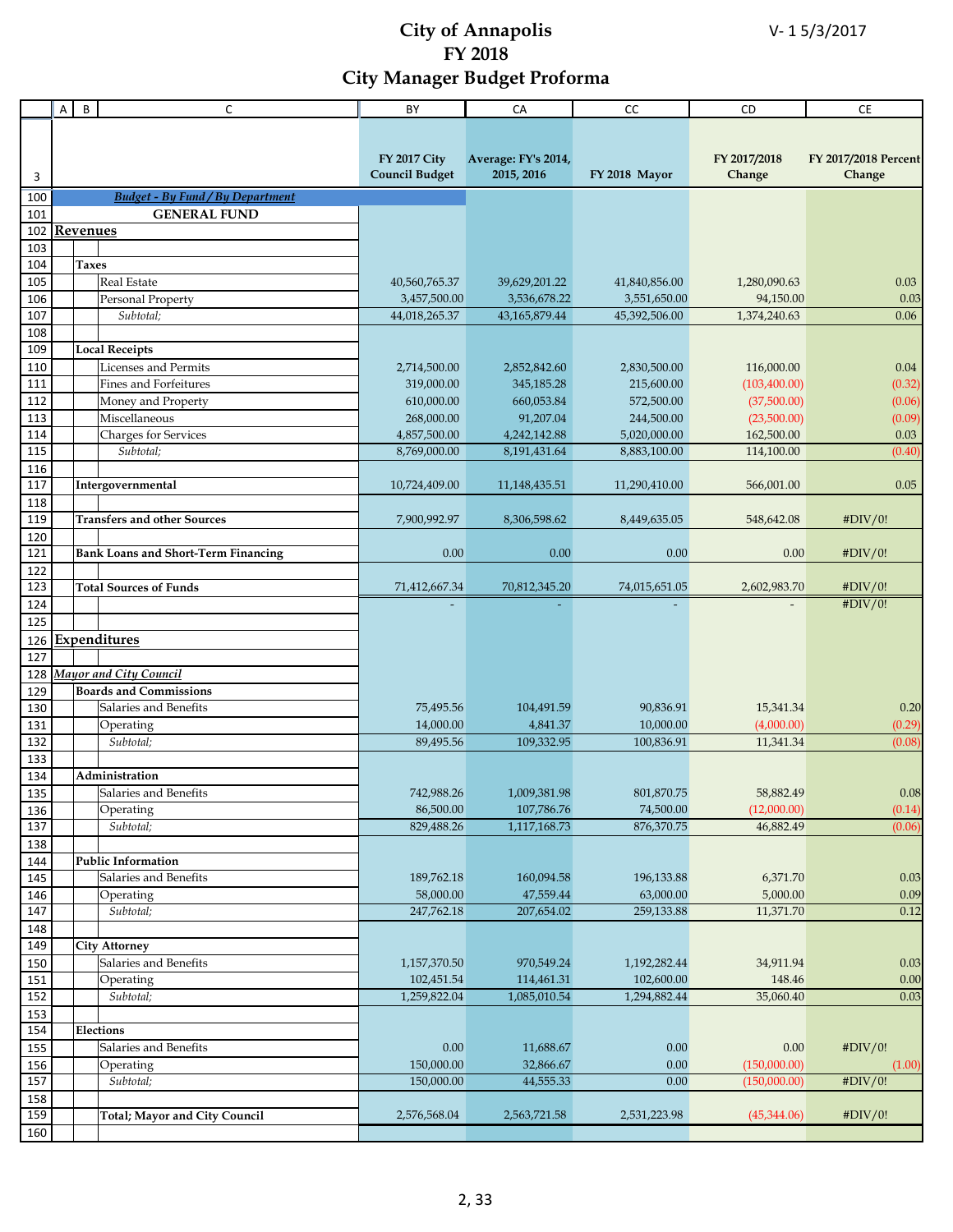|                  | A | $\sf B$ | C                                                    | BY                                           | CA                                | $\mathsf{CC}$              | CD                          | CE                             |
|------------------|---|---------|------------------------------------------------------|----------------------------------------------|-----------------------------------|----------------------------|-----------------------------|--------------------------------|
|                  |   |         |                                                      |                                              |                                   |                            |                             |                                |
| 3                |   |         |                                                      | <b>FY 2017 City</b><br><b>Council Budget</b> | Average: FY's 2014,<br>2015, 2016 | FY 2018 Mayor              | FY 2017/2018<br>Change      | FY 2017/2018 Percent<br>Change |
|                  |   | Finance |                                                      |                                              |                                   |                            |                             |                                |
| 164<br>165       |   |         | <b>Financial Administration</b>                      |                                              |                                   |                            |                             |                                |
| 166              |   |         | Salaries and Benefits                                | 1,843,405.34                                 | 1,537,496.99                      | 1,736,735.78               | (106, 669.56)               | (0.06)                         |
| 167              |   |         | Operating                                            | 349,563.58                                   | 389,335.38                        | 426,000.00                 | 76,436.42                   | 0.22                           |
| 168              |   |         | Subtotal;                                            | 2,192,968.92                                 | 1,926,832.38                      | 2,162,735.78               | (30, 233.14)                | 0.16                           |
| 169              |   |         |                                                      |                                              |                                   |                            |                             |                                |
| 170              |   | MIT     |                                                      |                                              |                                   |                            |                             |                                |
| 171              |   |         | Salaries and Benefits                                | 1,181,633.20                                 | 1,003,715.59                      | 1,084,513.43               | (97, 119.77)                | (0.08)                         |
| 172              |   |         | Operating                                            | 470,429.00                                   | 423,755.48                        | 470,000.00                 | (429.00)                    | (0.00)                         |
| 173              |   |         | Capital                                              | 250,000.00                                   | 243,582.73                        | 250,000.00                 | 0.00                        | 0.00                           |
| 174              |   |         | Subtotal:                                            | 1,902,062.20                                 | 1,671,053.80                      | 1,804,513.43               | (97,548.77)                 | (0.08)                         |
| 175              |   |         |                                                      |                                              |                                   |                            |                             |                                |
| 176              |   |         | <b>Central Purchasing</b>                            |                                              |                                   |                            |                             |                                |
| 177              |   |         | Salaries and Benefits                                | 389,783.24                                   | 368,139.97                        | 382,500.52                 | (7,282.72)                  | (0.02)                         |
| 178              |   |         | Operating                                            | 14,060.00                                    | 11,560.66                         | 11,750.00                  | (2,310.00)                  | (0.16)                         |
| 179              |   |         | Subtotal;                                            | 403,843.24                                   | 379,700.63                        | 394,250.52                 | (9,592,72)                  | (0.18)                         |
| 180              |   |         |                                                      |                                              |                                   |                            |                             |                                |
| 181              |   |         | <b>Total</b> ; Finance                               | 4,498,874.36                                 | 3,977,586.80                      | 4,361,499.72               | (137, 374.64)               | (0.11)                         |
| 182              |   |         |                                                      |                                              |                                   |                            |                             |                                |
| 183              |   |         | Human Resources                                      |                                              |                                   |                            |                             |                                |
| 184              |   |         | Salaries and Benefits                                | 601,590.02                                   | 699,220.94                        | 635,923.46                 | 34,333.43                   | 0.06                           |
| 185              |   |         | Operating                                            | 131,780.00                                   | 139,374.24                        | 142,645.00                 | 10,865.00                   | 0.08                           |
| 186              |   |         | Subtotal;                                            | 733,370.02                                   | 838,595.18                        | 778,568.46                 | 45,198.43                   | 0.14                           |
| 187              |   |         |                                                      |                                              |                                   |                            |                             |                                |
| 188              |   |         | <b>Special Projects</b>                              |                                              |                                   |                            |                             |                                |
| 189              |   |         | Salaries and Benefits                                | 72,609.32                                    | 0.00                              | 86,722.99                  | 14,113.67                   | 0.19                           |
| 190              |   |         | Operating                                            | 359,400.00                                   | 20,413.57                         | 368,400.00                 | 9,000.00                    | 0.03                           |
| 191              |   |         | Subtotal;                                            | 432,009.32                                   | 20,413.57                         | 455,122.99                 | 23,113.67                   | 0.22                           |
| 192              |   |         |                                                      |                                              |                                   |                            |                             |                                |
| 193              |   |         | Planning and Zoning                                  |                                              |                                   |                            |                             |                                |
| 194              |   |         | Salaries and Benefits                                | 1,600,751.22                                 | 1,343,168.15                      | 3,395,659.19               | 1,794,907.97                | 1.12                           |
| 195<br>196       |   |         | Operating<br>Subtotal;                               | 382,060.00<br>1,982,811.22                   | 172,849.58<br>1,516,017.73        | 306,750.00<br>3,702,409.19 | (75,310.00)<br>1,719,597.97 | (0.20)<br>0.92                 |
| 197              |   |         |                                                      |                                              |                                   |                            |                             |                                |
| 203              |   |         | <b>Public Safety and Health</b>                      |                                              |                                   |                            |                             |                                |
| 204              |   | Police  |                                                      |                                              |                                   |                            |                             |                                |
| 205              |   |         | Salaries and Benefits                                | 15,795,888.22                                | 14,662,915.56                     | 17,696,212.08              | 1,900,323.86                | 0.12                           |
| 206              |   |         | Operating                                            | 1,118,572.45                                 | 1,282,037.55                      | 1,037,490.00               | (81,082.45)                 | (0.07)                         |
| 207              |   |         | Subtotal;                                            | 16,914,460.67                                | 15,944,953.11                     | 18,733,702.08              | 1,819,241.41                | 0.05                           |
| 208              |   |         |                                                      |                                              |                                   |                            |                             |                                |
| 209              |   | Fire    |                                                      |                                              |                                   |                            |                             |                                |
| 210              |   |         | Salaries and Benefits                                | 15,330,260.36                                | 14,069,601.32                     | 16,138,995.82              | 808,735.46                  | 0.05                           |
| 211              |   |         | Operating                                            | 1,026,141.91                                 | 1,000,847.64                      | 1,014,993.00               | (11, 148.91)                | (0.01)                         |
| 212              |   |         | Subtotal;                                            | 16,356,402.27                                | 15,070,448.96                     | 17,153,988.82              | 797,586.55                  | 0.04                           |
| 213              |   |         |                                                      |                                              |                                   |                            |                             |                                |
| 219              |   |         | <b>DNEP</b> ; Nighborhood and Environmental Programs |                                              |                                   |                            |                             |                                |
| 220              |   |         | Salaries and Benefits                                | 1,990,699.34                                 | 2,128,433.10                      | 417,911.79                 | (1,572,787.55)              | (0.79)                         |
| 221              |   |         | Operating                                            | 93,172.81                                    | 125,472.20                        | 34,000.00                  | (59, 172.81)                | (0.64)                         |
| 222              |   |         | Subtotal;                                            | 2,083,872.15                                 | 2,253,905.30                      | 451,911.79                 | (1,631,960.36)              | (1.43)                         |
| $\overline{223}$ |   |         |                                                      |                                              |                                   |                            |                             |                                |
| 224              |   |         | Total; Public Safety & Health                        | 35, 354, 735.09                              | 33,269,307.37                     | 36,339,602.68              | 984,867.59                  | (1.34)                         |
| 225              |   |         |                                                      |                                              |                                   |                            |                             |                                |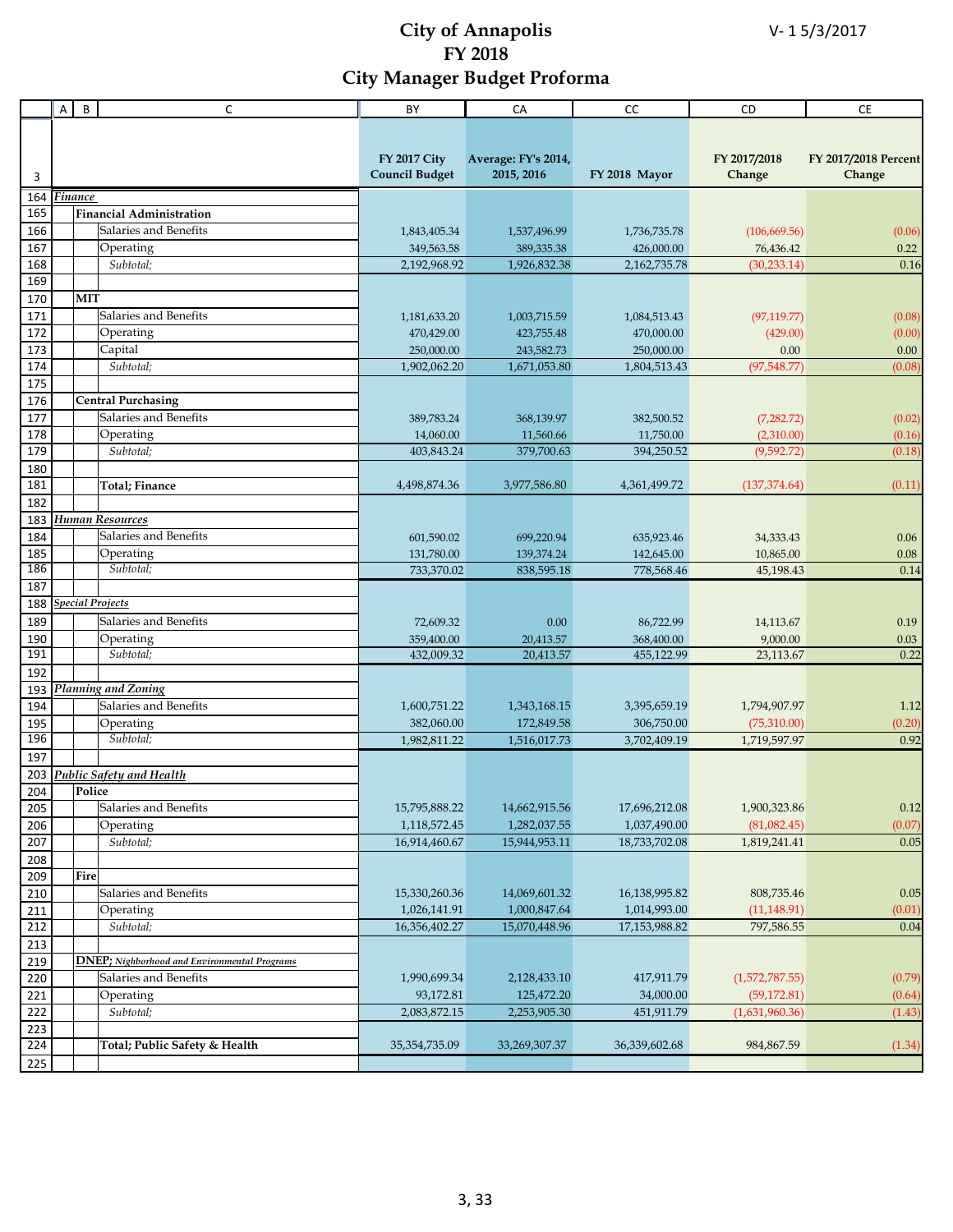|            | A | $\, {\bf B}$ | $\mathsf{C}$                            | BY                                           | CA                                | CC            | CD                     | CE                             |
|------------|---|--------------|-----------------------------------------|----------------------------------------------|-----------------------------------|---------------|------------------------|--------------------------------|
|            |   |              |                                         |                                              |                                   |               |                        |                                |
| 3          |   |              |                                         | <b>FY 2017 City</b><br><b>Council Budget</b> | Average: FY's 2014,<br>2015, 2016 | FY 2018 Mayor | FY 2017/2018<br>Change | FY 2017/2018 Percent<br>Change |
| 226        |   |              | Public Works                            |                                              |                                   |               |                        |                                |
| 227        |   |              | Administration                          |                                              |                                   |               |                        |                                |
| 228        |   |              | Salaries and Benefits                   | 626,932.77                                   | 640,561.77                        | 650,686.04    | 23,753.27              | 0.04                           |
| 229        |   |              | Operating                               | 75,448.24                                    | 45,706.81                         | 72,600.00     | (2,848.24)             | (0.04)                         |
| 230        |   |              | Subtotal;                               | 702,381.01                                   | 686,268.58                        | 723,286.04    | 20,905.03              | 0.00                           |
| 231        |   |              |                                         |                                              |                                   |               |                        |                                |
| 232        |   |              | <b>Engineering &amp; Construction</b>   |                                              |                                   |               |                        |                                |
| 233        |   |              | Salaries and Benefits                   | 991,291.20                                   | 732,741.23                        | 997,155.44    | 5,864.24               | 0.01                           |
| 234        |   |              | Operating                               | 69,765.30                                    | 48,032.33                         | 52,700.00     | (17,065.30)            | (0.24)                         |
| 235        |   |              | Subtotal;                               | 1,061,056.50                                 | 780,773.56                        | 1,049,855.44  | (11,201.06)            | (0.24)                         |
| 236        |   |              |                                         |                                              |                                   |               |                        |                                |
| 237        |   |              | Roadways                                |                                              |                                   |               |                        |                                |
| 238        |   |              | Salaries and Benefits                   | 1,929,874.52                                 | 2,113,188.38                      | 2,169,893.05  | 240,018.52             | 0.12                           |
| 239        |   |              | Operating                               | 793,110.23                                   | 887,766.82                        | 823,900.00    | 30,789.77              | 0.04                           |
| 240        |   |              | Subtotal;                               | 2,722,984.75                                 | 3,000,955.20                      | 2,993,793.05  | 270,808.29             | 0.16                           |
| 241        |   |              |                                         |                                              |                                   |               |                        |                                |
| 242        |   |              | <b>Traffic Control and Maintenance</b>  |                                              |                                   | 246.731.21    |                        |                                |
| 243        |   |              | Salaries and Benefits                   | 242,251.66                                   | 239,584.58                        |               | 4,479.55               | 0.02                           |
| 244<br>245 |   |              | Operating<br>Subtotal;                  | 64,620.00                                    | 50,309.15                         | 49,800.00     | (14,820.00)            | (0.23)<br>(0.21)               |
|            |   |              |                                         | 306,871.66                                   | 289,893.73                        | 296,531.21    | (10,340.45)            |                                |
| 246        |   |              | <b>Snow &amp; Ice Removal</b>           |                                              |                                   |               |                        |                                |
| 247<br>248 |   |              | Salaries and Benefits                   | 41,418.00                                    | 73,568.85                         | 64,590.00     | 23,172.00              | 0.56                           |
| 249        |   |              | Operating                               | 41,258.00                                    | 141,738.23                        | 102,700.00    | 61,442.00              | 1.49                           |
| 250        |   |              | $\overline{Subtotal}$ ;                 | 82,676.00                                    | 215,307.08                        | 167,290.00    | 84,614.00              | 2.05                           |
| 251        |   |              |                                         |                                              |                                   |               |                        |                                |
| 252        |   |              | <b>Fleet Maintenance Center</b>         |                                              |                                   |               |                        |                                |
| 253        |   |              | Salaries and Benefits                   | 805,110.83                                   | 515,316.35                        | 811,109.01    | 5,998.18               | 0.01                           |
| 254        |   |              | Operating                               | 240,460.00                                   | 172,187.33                        | 320,500.00    | 80,040.00              | 0.33                           |
| 255        |   |              | Subtotal;                               | 1,045,570.83                                 | 687,503.68                        | 1,131,609.01  | 86,038.18              | 0.34                           |
| 256        |   |              |                                         |                                              |                                   |               |                        |                                |
| 257        |   |              | General Govt Buildings (Bldgs & Maint.) |                                              |                                   |               |                        |                                |
| 258        |   |              | Salaries and Benefits                   | 548,426.99                                   | 390,689.01                        | 439,450.08    | (108, 976.91)          | (0.20)                         |
| 259        |   |              | Operating                               | 1,346,766.00                                 | 1,222,969.45                      | 1,288,500.00  | (58, 266.00)           | (0.04)                         |
| 260        |   |              | Subtotal:                               | 1,895,192.99                                 | 1,613,658.46                      | 1,727,950.08  | (167, 242.91)          | (0.24)                         |
| 261        |   |              |                                         |                                              |                                   |               |                        |                                |
| 262        |   |              | <b>Total; Public Works</b>              | 7,816,733.74                                 | 7,274,360.29                      | 8,090,314.84  | 273,581.10             | 1.86                           |
| 263        |   |              |                                         |                                              |                                   |               |                        |                                |
| 264        |   |              | <b>Recreation and Parks</b>             |                                              |                                   |               |                        |                                |
| 265        |   |              | <b>Recreation Division</b>              |                                              |                                   |               |                        |                                |
| 266        |   |              | Salaries and Benefits                   | 1,948,525.91                                 | 1,705,801.33                      | 2,052,125.07  | 103,599.16             | 0.05                           |
| 267        |   |              | Operating                               | 504,168.00                                   | 393,766.23                        | 484,400.00    | (19,768.00)            | (0.04)                         |
| 268        |   |              | Subtotal;                               | 2,452,693.91                                 | 2,099,567.57                      | 2,536,525.07  | 83,831.16              | 0.01                           |
| 269        |   |              |                                         |                                              |                                   |               |                        |                                |
| 270        |   |              | <b>Parks Division</b>                   |                                              |                                   |               |                        |                                |
| 271        |   |              | Salaries and Benefits                   | 1,525,234.44                                 | 1,419,843.45                      | 1,577,386.44  | 52,152.00              | 0.03                           |
| 272        |   |              | Operating                               | 660,951.00                                   | 569,782.25                        | 633,600.00    | (27, 351.00)           | (0.04)                         |
| 273        |   |              | Subtotal;                               | 2,186,185.44                                 | 1,989,625.70                      | 2,210,986.44  | 24,801.00              | (0.01)                         |
| 285        |   |              | Total; Recreation                       | 4,638,879.35                                 | 4,089,193.27                      | 4,747,511.52  | 108,632.17             | 0.01                           |
| 286        |   |              |                                         |                                              |                                   |               |                        |                                |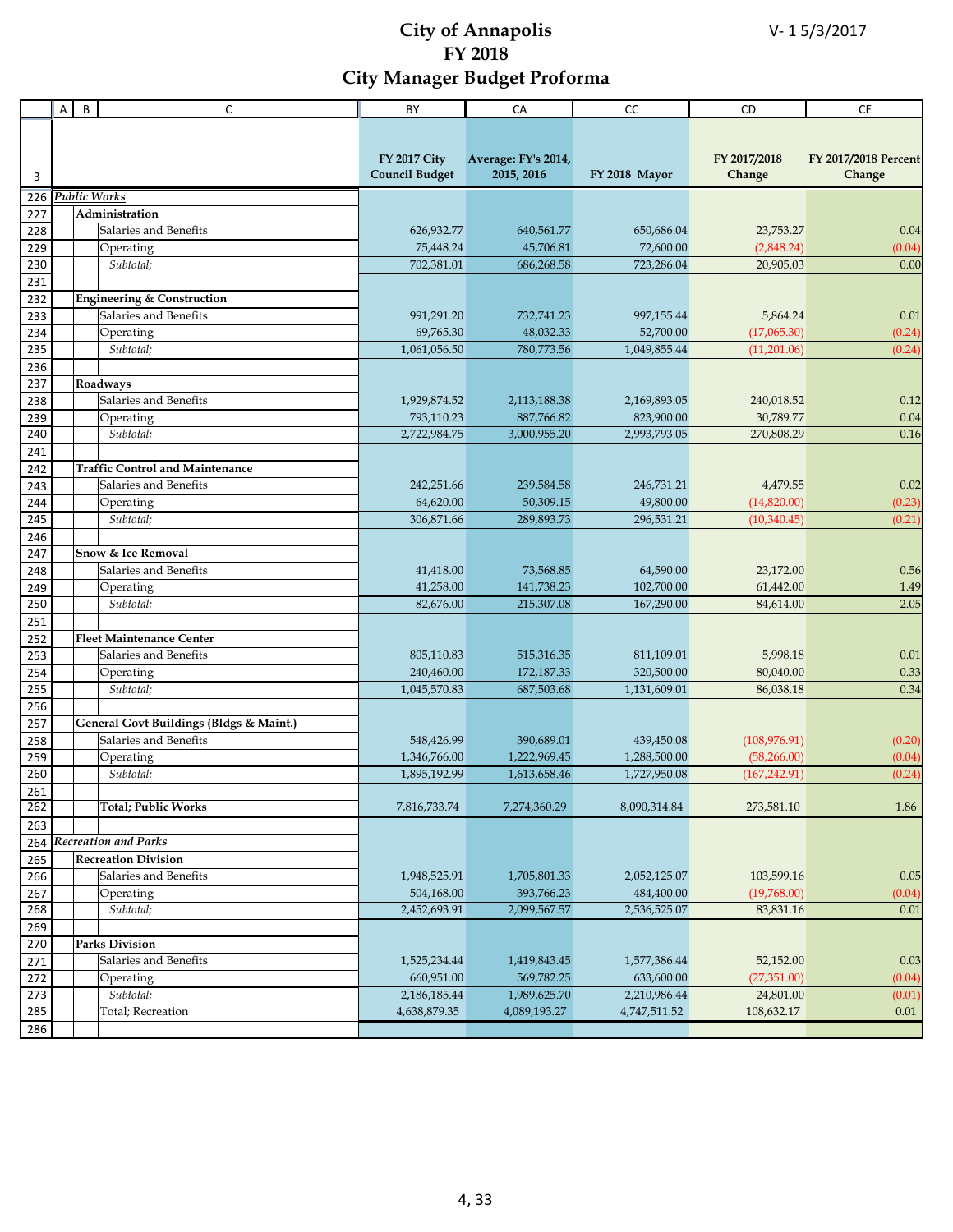|            | Α | B        | C                                                    | BY                    | CA                  | cc            | <b>CD</b>      | <b>CE</b>            |
|------------|---|----------|------------------------------------------------------|-----------------------|---------------------|---------------|----------------|----------------------|
|            |   |          |                                                      |                       |                     |               |                |                      |
|            |   |          |                                                      |                       |                     |               |                |                      |
|            |   |          |                                                      | <b>FY 2017 City</b>   | Average: FY's 2014, |               | FY 2017/2018   | FY 2017/2018 Percent |
| 3          |   |          |                                                      | <b>Council Budget</b> | 2015, 2016          | FY 2018 Mayor | Change         | Change               |
| 287        |   |          | Non-Allocated Expenditures                           |                       |                     |               |                |                      |
| 289        |   |          | Debt Service                                         | 6,755,305.00          | 4,954,961.01        | 5,751,270.31  | (1,004,034.69) | #DIV/0!              |
| 290        |   |          | Other Financing Uses and Transfers                   | 2,896,848.35          | 3,877,645.76        | 3,080,000.00  | 183, 151.65    | #DIV/0!              |
| 291        |   |          | Contingencies                                        | 410,000.00            | 31,962.26           | 410,000.00    | 0.00           | #DIV/0!              |
| 292        |   |          | Fleet Replacement                                    | 0.00                  | 0.00                | 0.00          | 0.00           | #DIV/0!              |
| 293        |   |          | <b>Transportation Service Costs</b>                  | 0.00                  | 0.00                | 0.00          | 0.00           | #DIV/0!              |
| 294        |   |          | <b>Insurance Fund Contributions</b>                  | 2,650,000.00          | 1,881,240.89        | 2,697,500.00  | 47,500.00      | 0.05                 |
| 295        |   |          | Police and Fire Pension Contribution                 | 0.00                  | 785,566.00          | 0.00          | 0.00           | #DIV/0!              |
| 296        |   |          | <b>OPEB</b> / Pension Contributions                  | 665,000.00            | 467,150.00          | 1,060,000.00  | 395,000.00     | 0.59                 |
| 297        |   |          | Unallocated Salary Adjustments                       | 0.00                  | 18,626.33           | 0.00          | 0.00           | #DIV/0!              |
| 298        |   |          | Subtotal;                                            | 13,377,153.35         | 12,017,152.25       | 12,998,770.31 | (378, 383.04)  | #DIV/0!              |
| 299        |   |          |                                                      |                       |                     |               |                | #DIV/0!              |
| 300        |   |          | <b>Total Uses of Funds</b><br>$cross foot error = 0$ | 71,411,134.50         | 65,566,348.05       | 74,005,023.69 | 2,593,889.19   | #DIV/0!              |
| 301<br>302 |   |          | source test $= 0$                                    |                       |                     |               |                | #DIV/0!<br>#DIV/0!   |
| 303        |   |          | Projected Change in Fund Balance                     | 1,532.84              | 5,245,997.15        | 10,627.36     | 9,094.52       | #DIV/0!              |
|            |   |          | $cross foot error = 0$                               | 0.00                  | 0.00                | (0.00)        | (0.00)         | #DIV/0!              |
| 305<br>306 |   |          | source test $= 0$                                    | $0.00\,$              | 0.00                | (0.00)        | (0.00)         | #DIV/0!              |
| 307        |   |          | <b>WATER FUND</b>                                    |                       |                     |               |                |                      |
| 308        |   | Revenues |                                                      |                       |                     |               |                |                      |
| 309        |   |          | <b>Water Charges</b>                                 | 7,215,467.43          | 6,832,236.51        | 7,170,000.00  | (45, 467, 43)  | (0.01)               |
| 310        |   |          | <b>Capital Facilities</b>                            | 524,000.00            | 469,618.95          | 523,600.00    | (400.00)       | (0.00)               |
| 311        |   |          | Money and Property                                   | 50,000.00             | 79,888.80           | 50,000.00     | 0.00           | 0.00                 |
| 312        |   |          | <b>Other Financing Sources</b>                       | 0.00                  | 0.00                | 0.00          | 0.00           | #DIV/0!              |
| 313        |   |          | <b>Total; Water Fund Revenues</b>                    | 7,789,467.43          | 7,381,744.26        | 7,743,600.00  | (45,867.43)    | #DIV/0!              |
| 314        |   |          | $cross foot error = 0$                               |                       |                     |               |                | #DIV/0!              |
| 315        |   |          | source test $= 0$                                    |                       |                     |               |                | #DIV/0!              |
| 316        |   |          | Expenditures                                         |                       |                     |               |                |                      |
| 317        |   |          | <b>Water Plant</b>                                   |                       |                     |               |                |                      |
| 318        |   |          | Salaries and Benefits                                | 1,259,966.34          | 1,164,104.55        | 1,311,589.65  | 51,623.31      | 0.04                 |
| 319        |   |          | Operating                                            | 814,408.36            | 644,137.60          | 665,000.00    | (149, 408.36)  | (0.18)               |
| 320        |   |          | Subtotal;                                            | 2,074,374.70          | 1,808,242.15        | 1,976,589.65  | (97, 785.05)   | (0.14)               |
| 321        |   |          |                                                      |                       |                     |               |                |                      |
| 322        |   |          | <b>Water Distribution</b>                            |                       |                     |               |                |                      |
| 323        |   |          | Salaries and Benefits                                | 925,497.54            | 1,031,814.84        | 979,069.67    | 53,572.13      | 0.06                 |
| 324        |   |          | Operating                                            | 525,411.23            | 423,746.54          | 535,900.00    | 10,488.77      | 0.02                 |
| 325        |   |          | Subtotal;                                            | 1,450,908.77          | 1,455,561.39        | 1,514,969.67  | 64,060.90      | 0.08                 |
| 326        |   |          | <b>Non-Allocated Expenses</b>                        |                       |                     |               |                |                      |
| 327<br>328 |   |          | Contributions                                        |                       |                     |               |                |                      |
| 329        |   |          | Debt Service                                         | 2,923,228.00          | 1,381,709.92        | 2,887,609.00  | (35,619.00)    | (0.01)               |
| 330        |   |          | Other Financing Uses and Transfers                   | 1,131,693.87          | 1,161,766.70        | 1,360,507.53  | 228,813.66     | 0.32                 |
| 338        |   |          | Subtotal;                                            | 4,054,921.87          | 2,543,476.61        | 4,248,116.53  | 193,194.66     | 0.31                 |
| 339        |   |          |                                                      |                       |                     |               |                |                      |
| 340        |   |          | <b>Total Uses of Funds</b>                           | 7,580,205.34          | 5,807,280.15        | 7,739,675.85  | 159,470.51     | 0.25                 |
| 341        |   |          |                                                      |                       |                     |               |                | 0.23                 |
| 342        |   |          | Projected Change in Fund Balance                     | 209,262.09            | 1,574,464.10        | 3,924.15      | (205, 337.94)  | #DIV/0!              |
| 344        |   |          | cross foot $error = 0$                               |                       |                     |               |                | #DIV/0!              |
| 345        |   |          | source test $= 0$                                    |                       |                     |               |                | #DIV/0!              |
| 346        |   |          | <b>WASTEWATER FUND</b>                               |                       |                     |               |                |                      |
| 347        |   | Revenues |                                                      |                       |                     |               |                |                      |
| 348        |   |          | <b>Licenses and Permits</b>                          | 80,000.00             | 52,481.23           | 53,000.00     | (27,000.00)    | (0.34)               |
| 349        |   |          | Sewer Charges                                        | 8,260,656.00          | 7,670,704.37        | 8,270,000.00  | 9,344.00       | 0.00                 |
| 350        |   |          | <b>Capital Facilities</b>                            | 356,000.00            | 264,130.73          | 386,000.00    | 30,000.00      | $0.08\,$             |
| 353        |   |          | <b>Total; Sewer Fund Revenues</b>                    | 8,696,656.00          | 7,987,316.32        | 8,709,000.00  | 12,344.00      | (0.25)               |
| 354        |   |          | $cross foot error = 0$                               |                       |                     |               |                | (0.25)               |
| 355        |   |          | source test $= 0$                                    |                       |                     |               |                | (0.25)               |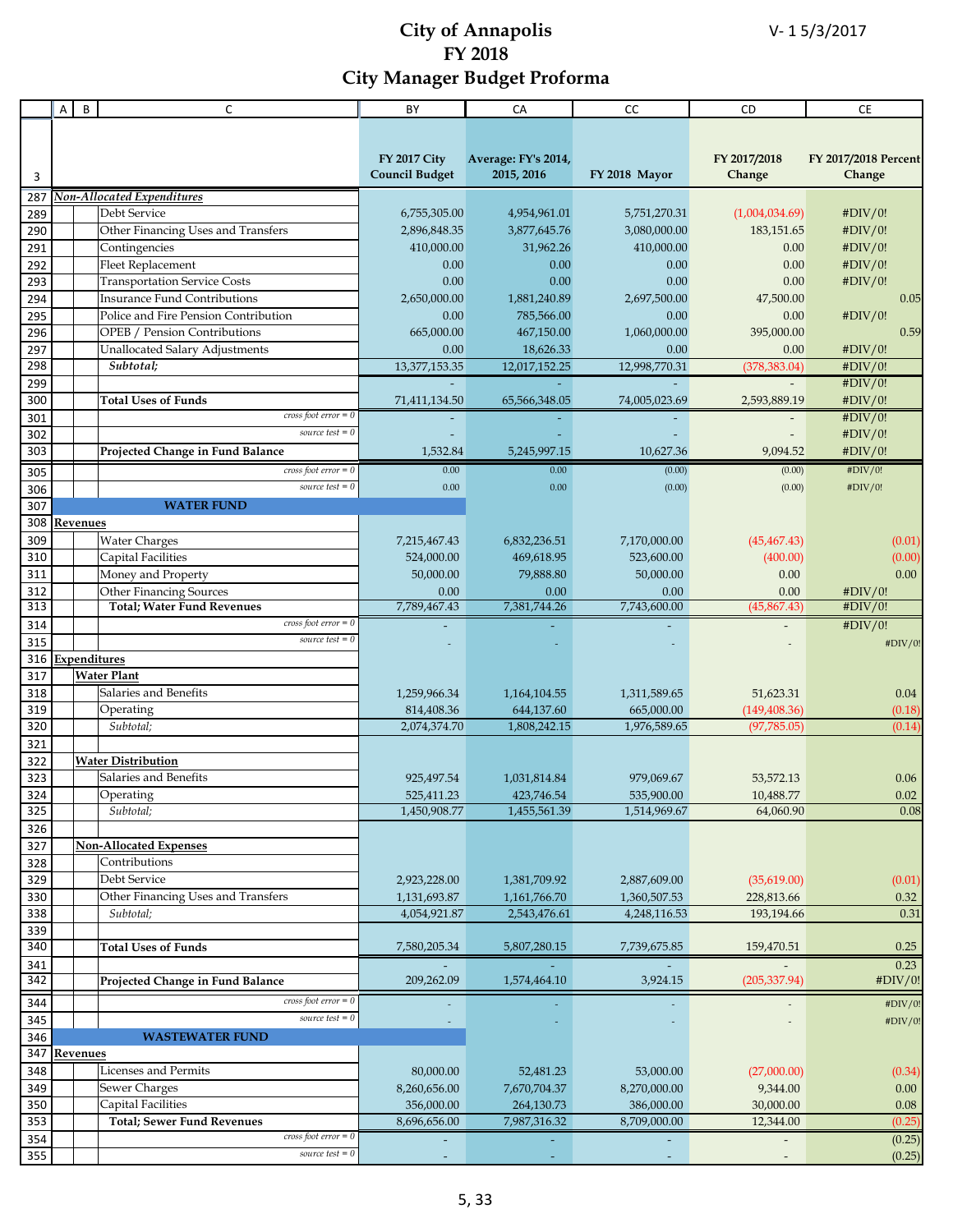|            | Α | B        | C                                                  | BY                                           | CA                                | CC                       | CD                          | <b>CE</b>                      |
|------------|---|----------|----------------------------------------------------|----------------------------------------------|-----------------------------------|--------------------------|-----------------------------|--------------------------------|
|            |   |          |                                                    |                                              |                                   |                          |                             |                                |
|            |   |          |                                                    |                                              |                                   |                          |                             |                                |
| 3          |   |          |                                                    | <b>FY 2017 City</b><br><b>Council Budget</b> | Average: FY's 2014,<br>2015, 2016 | FY 2018 Mayor            | FY 2017/2018<br>Change      | FY 2017/2018 Percent<br>Change |
| 356        |   |          | Expenditures                                       |                                              |                                   |                          |                             |                                |
| 357        |   |          | <b>Water Reclamation Facility</b>                  |                                              |                                   |                          |                             |                                |
| 358        |   |          | Salaries and Benefits                              | 0.00                                         | 0.00                              | 0.00                     | 0.00                        | 0.00                           |
| 359        |   |          | Operating                                          | 3,800,000.00                                 | 3,483,066.00                      | 3,800,000.00             | 0.00                        | 0.00                           |
| 360<br>361 |   |          | Subtotal;<br>cross foot $error = 0$                | 3,800,000.00                                 | 3,483,066.00                      | 3,800,000.00             | 0.00                        | 0.00                           |
| 362        |   |          | <b>Wastewater Collection</b>                       |                                              |                                   |                          |                             |                                |
| 363        |   |          | Salaries and Benefits                              | 1,036,863.24                                 | 736,519.15                        | 964,230.16               | (72, 633.08)                | (0.07)                         |
| 364        |   |          | Operating                                          | 627,143.17                                   | 536,664.24                        | 513,700.00               | (113, 443.17)               | (0.18)                         |
| 365        |   |          | Subtotal;                                          | 1,664,006.41                                 | 1,273,183.39                      | 1,477,930.16             | (186,076.25)                | (0.25)                         |
| 366        |   |          |                                                    |                                              |                                   |                          |                             |                                |
| 367        |   |          | <b>Non-Allocated Expenses</b>                      |                                              |                                   |                          |                             |                                |
| 368        |   |          | Contributions                                      |                                              |                                   |                          |                             |                                |
| 369        |   |          | Debt Service                                       | 858,070.00                                   | 830,090.68                        | 859,695.00               | 1,625.00                    | 0.00                           |
| 370        |   |          | Other Financing Uses and Transfers                 | 1,702,709.68                                 | 2,106,130.16                      | 2,055,081.24             | 352,371.56                  | #DIV/0!                        |
| 371        |   |          | Contingencies                                      | 500,000.00                                   | 0.00                              | 500,000.00               | 0.00                        | 0.00                           |
| 378        |   |          | Subtotal:<br>cross foot $error = 0$                | 3,060,779.68                                 | 2,936,220.84                      | 3,414,776.24             | 353,996.56                  | #DIV/0!                        |
| 379<br>380 |   |          | <b>Total Uses of Funds</b>                         | 8,524,786.09                                 | 7,692,470.23                      | 8,692,706.40             | 167,920.31                  | #DIV/0!                        |
| 381        |   |          |                                                    |                                              |                                   |                          |                             | #DIV/0!                        |
| 382        |   |          | Projected Change in Fund Balance                   | 171,869.91                                   | 294,846.09                        | 16,293.60                | (155, 576.31)               | #DIV/0!                        |
|            |   |          | cross foot $error = 0$                             |                                              |                                   |                          |                             |                                |
| 384<br>385 |   |          | source test $= 0$                                  |                                              |                                   |                          |                             | #DIV/0!<br>#DIV/0!             |
| 386        |   |          | <b>PARKING FUND</b>                                |                                              |                                   |                          |                             |                                |
| 387        |   | Revenues |                                                    |                                              |                                   |                          |                             |                                |
| 388        |   |          | <b>Street Parking Charges</b>                      | 2,152,000.00                                 | 2,093,555.74                      | 2,110,000.00             | (42,000.00)                 | (0.02)                         |
| 389        |   |          | Off Street Parking Charges                         | 5,480,000.00                                 | 5,188,310.55                      | 5,490,000.00             | 10,000.00                   | $0.00\,$                       |
| 390        |   |          | <b>Residential Parking</b>                         | 232,000.00                                   | 112,622.00                        | 194,000.00               | (38,000.00)                 | (0.16)                         |
| 391        |   |          | Money and Property                                 | 0.00                                         | 0.00                              | 0.00                     | 0.00                        | 0.00                           |
| 392        |   |          | <b>Total; Off Street Parking Revenues</b>          | 7,864,000.00                                 | 7,394,488.29                      | 7,794,000.00             | (70,000.00)                 | (0.18)                         |
| 393        |   |          | cross foot $error = 0$                             |                                              |                                   |                          |                             | (0.17)                         |
| 394        |   |          | source test $= 0$                                  |                                              |                                   |                          |                             | (0.17)                         |
| 395        |   |          | <b>Expenditures</b>                                |                                              |                                   |                          |                             |                                |
| 396<br>397 |   |          | <b>Parking Operations</b><br>Salaries and Benefits |                                              |                                   |                          |                             |                                |
| 398        |   |          | Operating                                          | 703,959.89<br>196,421.00                     | 373,677.87<br>103,724.58          | 678,128.94<br>134,000.00 | (25,830.95)<br>(62, 421.00) | (0.04)<br>(0.32)               |
| 399        |   |          | Subtotal;                                          | 900,380.89                                   | 477,402.45                        | 812,128.94               | (88, 251.95)                | (0.35)                         |
| 400        |   |          | <b>Garage Operating Expenditures</b>               |                                              |                                   |                          |                             |                                |
| 401        |   |          | Hillman                                            | 644,610.00                                   | 554,417.05                        | 583,000.00               | (61,610.00)                 | (0.10)                         |
| 402        |   |          | Gott's Court                                       | 558,864.00                                   | 587,797.23                        | 552,704.00               | (6,160.00)                  | (0.01)                         |
| 403        |   |          | Knighton                                           | 348,120.00                                   | 337,937.07                        | 349,020.00               | 900.00                      | $0.00\,$                       |
| 404        |   |          | Park Place                                         | 65,000.00                                    | 54,876.19                         | 65,000.00                | $0.00\,$                    | $0.00\,$                       |
| 405        |   |          | Parking Lots                                       | 152,929.00                                   | 142,574.83                        | 170,689.00               | 17,760.00                   | 0.12                           |
| 406        |   |          | Subtotal:                                          | 1,769,523.00                                 | 1,677,602.36                      | 1,720,413.00             | (49, 110.00)                | 0.01                           |
| 407        |   |          |                                                    |                                              |                                   |                          |                             |                                |
| 408        |   |          | <b>Non-Allocated Expenses</b>                      |                                              |                                   |                          |                             |                                |
| 409        |   |          | Contributions<br>Debt Service                      |                                              |                                   |                          |                             |                                |
| 410        |   |          | Other Financing Uses and Transfers                 | 1,160,222.80                                 | 608,201.52                        | 1,233,140.00             | 72,917.20                   | $0.06\,$<br>0.05               |
| 411<br>412 |   |          | <b>SP</b> Savings                                  | 4,217,112.77<br>(200,000.00)                 | 4,935,417.81                      | 3,986,891.48             | (30, 221.29)                |                                |
| 419        |   |          | Subtotal;                                          | 5,177,335.57                                 | 5,543,619.33                      | 5,220,031.48             | 42,695.91                   | #DIV/0!                        |
| 420        |   |          | $cross foot error = 0$                             |                                              |                                   |                          |                             |                                |
| 421        |   |          | <b>Total Uses of Funds</b>                         | 7,847,239.46                                 | 7,698,624.14                      | 7,752,573.42             | (94,666.04)                 | #DIV/0!                        |
| 422        |   |          | $cross foot error = 0$                             |                                              |                                   |                          |                             | #DIV/0!                        |
| 423        |   |          | source test $= 0$                                  |                                              |                                   |                          |                             | #DIV/0!                        |
| 424        |   |          | Projected Change in Fund Balance                   | 16,760.54                                    | (304, 135.85)                     | 41,426.58                | 24,666.04                   | #DIV/0!                        |
| 426        |   |          | $\cos$ foot $\overline{error} = 0$                 |                                              |                                   |                          |                             | #DIV/0!                        |
| 427        |   |          | source test $= 0$                                  |                                              |                                   |                          |                             | #DIV/0!                        |
|            |   |          |                                                    |                                              |                                   |                          |                             |                                |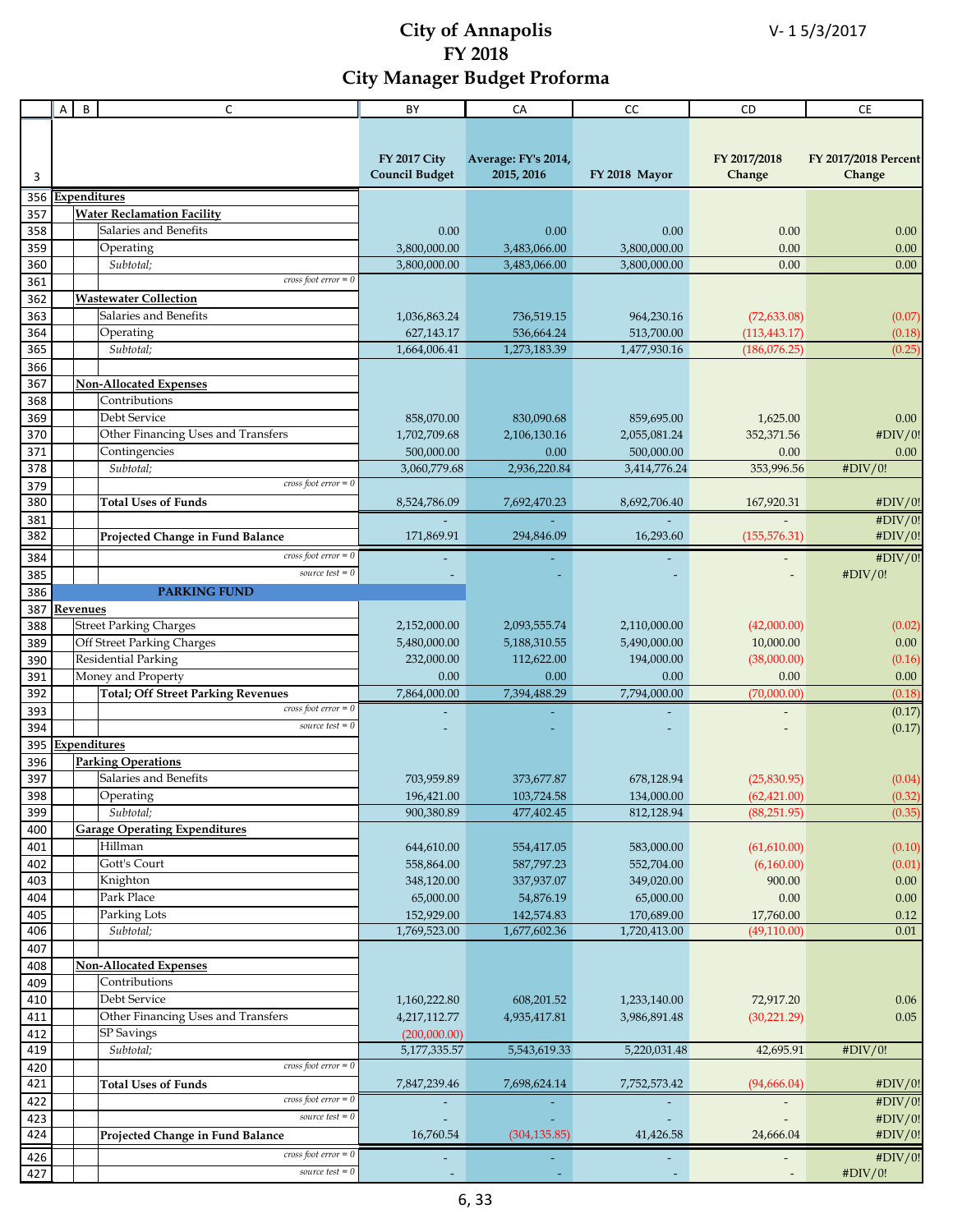|            | A        | B        | C                                                    | BY                         | CA                         | cc                         | CD                      | CE                   |
|------------|----------|----------|------------------------------------------------------|----------------------------|----------------------------|----------------------------|-------------------------|----------------------|
|            |          |          |                                                      |                            |                            |                            |                         |                      |
|            |          |          |                                                      |                            |                            |                            |                         |                      |
|            |          |          |                                                      | <b>FY 2017 City</b>        | Average: FY's 2014,        |                            | FY 2017/2018            | FY 2017/2018 Percent |
| 3          |          |          |                                                      | <b>Council Budget</b>      | 2015, 2016                 | FY 2018 Mayor              | Change                  | Change               |
| 428        |          |          | <b>TRANSPORTATION FUND</b>                           |                            |                            |                            |                         |                      |
| 429        |          |          |                                                      |                            |                            |                            |                         |                      |
| 430        |          | Revenues | <b>Transportation Charges</b>                        |                            |                            |                            |                         |                      |
|            |          |          |                                                      | 998,500.00                 | 921,252.86                 | 902,000.00                 | (96,500.00)             | (0.10)               |
| 432        |          |          | <b>Other Financing Sources</b>                       | 2,225,000.00               | 2,836,161.54               | 2,400,000.00               | 175,000.00              | 0.08                 |
| 433<br>434 |          |          | Intergovernmental<br>Subtotal;                       | 430,000.00<br>3,653,500.00 | 264,672.20<br>4,022,086.60 | 472,568.00<br>3,774,568.00 | 42,568.00<br>121,068.00 | #DIV/0!<br>#DIV/0!   |
|            |          |          | cross foot $error = 0$                               |                            |                            |                            |                         |                      |
| 435        |          |          | source test $= 0$                                    |                            |                            |                            |                         | #DIV/0!              |
| 436        |          |          |                                                      |                            |                            |                            |                         | #DIV/0!              |
| 437        |          |          | <b>Expenditures</b>                                  |                            |                            |                            |                         |                      |
| 438        |          |          | Administration                                       |                            |                            |                            |                         |                      |
| 439        |          |          | Salaries and Benefits                                | 563,410.30                 | 556,592.09                 | 567,878.93                 | 4,468.63                | 0.01                 |
| 440        |          |          | Operating                                            | 61,162.00                  | 56,825.24                  | 31,725.00                  | (29, 437.00)            | (0.48)               |
| 441        |          |          | Subtotal;                                            | 624,572.30                 | 613,417.33                 | 599,603.93                 | (24,968.37)             | (0.47)               |
| 442        |          |          |                                                      |                            |                            |                            |                         |                      |
| 443        |          |          | <b>Transit Vehicle Operations</b>                    |                            |                            |                            |                         |                      |
| 444        |          |          | Salaries and Benefits                                | 1,284,520.02               | 1,858,620.57               | 2,061,390.00               | 776,869.98              | 0.60                 |
| 445        |          |          | Operating                                            | 306,389.50                 | 294,063.75                 | 158,160.00                 | (148, 229.50)           | (0.48)<br>0.12       |
| 446        |          |          | Subtotal;                                            | 1,590,909.52               | 2,152,684.32               | 2,219,550.00               | 628,640.48              |                      |
| 447        |          |          | Maintenance                                          |                            |                            |                            |                         |                      |
| 448        |          |          | Salaries and Benefits                                | 402,376.11                 | 249,342.55                 | 297,635.00                 | (104, 741.11)           | (0.26)               |
| 449        |          |          | Operating                                            | 204,885.00                 | 132,359.19                 | 79,430.00                  | (125, 455.00)           | (0.61)               |
| 450        |          |          | Subtotal;                                            | 607,261.11                 | 381,701.73                 | 377,065.00                 | (230, 196.11)           | (0.87)               |
| 455        |          |          | Non-Allocated Expenses                               |                            |                            |                            |                         |                      |
| 457        |          |          | Debt Service                                         | 2,035.00                   | 39,467.53                  | 4,115.00                   | 2,080.00                | 1.02                 |
| 458        |          |          | Other Financing Uses and Transfers                   | 766,381.06                 | 1,485,705.88               | 489,400.00                 | 489,400.00              | 489,400.00           |
| 466        |          |          | Subtotal;                                            | 768,416.06                 | 1,525,173.42               | 493,515.00                 | 491,480.00              | #DIV/0!              |
| 467        |          |          |                                                      |                            |                            |                            |                         |                      |
| 468        |          |          | <b>Total Uses of Funds</b><br>cross foot $error = 0$ | 3,591,158.99               | 4,672,976.79               | 3,689,733.93               | 864,956.00              | #DIV/0!              |
| 469        |          |          | source test $= 0$                                    |                            |                            |                            | 766,381.06              | #DIV/0!              |
| 470        |          |          |                                                      |                            |                            |                            | 766,381.06              | #DIV/0!              |
| 471        |          |          | Projected Change in Fund Balance                     | 62,341.01                  | (650, 890.19)              | 84,834.07                  | (743,888.00)            | #DIV/0!              |
| 473        |          |          | cross foot error $= 0$                               |                            |                            |                            | (766, 381.06)           | #DIV/0!              |
| 474        |          |          | source test $= 0$                                    |                            |                            |                            | (766, 381.06)           | #DIV/0!              |
| 545        |          |          | <b>REFUSE / SOLID WASTE</b>                          |                            |                            |                            |                         |                      |
| 546        | Revenues |          |                                                      |                            |                            |                            |                         |                      |
| 547        |          |          | Refuse Collection Charges - Residential              | 2,915,859.27               | 3,215,086.68               | 2,117,400.00               | (798, 459.27)           | (0.27)               |
| 548        |          |          | Commercial Refuse Recycling                          | 16,000.00                  | 15,742.36                  | 16,000.00                  | 0.00                    | 0.00                 |
| 549        |          |          | Other Income                                         | 0.00                       | 0.33                       | 0.00                       | $0.00\,$                | #DIV/0!              |
| 550        |          |          | <b>Total; Solid Waste Revenues</b>                   | 2,931,859.27               | 3,230,829.37               | 2,133,400.00               | (798, 459.27)           | #DIV/0!              |
| 551        |          |          | $cross foot error = 0$                               |                            |                            |                            |                         | #DIV/0!              |
| 552        |          |          | source test $= 0$                                    |                            |                            |                            |                         | #DIV/0!              |
| 553        |          |          | <b>Expenditures</b>                                  |                            |                            |                            |                         |                      |
| 554        |          |          | Residential                                          |                            |                            |                            |                         |                      |
| 555        |          |          | Salaries and Benefits                                | 165,681.01                 | 123,746.12                 | 198,527.11                 | 32,846.10               | 0.20                 |
| 556        |          |          | Operating                                            | 1,391,382.00               | 1,349,729.46               | 1,529,150.00               | 137,768.00              | 0.10                 |
| 557        |          |          | Subtotal;                                            | 1,557,063.01               | 1,473,475.58               | 1,727,677.11               | 170,614.10              | 0.30                 |
| 558        |          |          |                                                      |                            |                            |                            |                         |                      |
| 564        |          |          | <b>Curbside Recycling</b>                            |                            |                            |                            |                         |                      |
| 565        |          |          | Salaries and Benefits                                | 0.00                       | 0.00                       | 0.00                       | 0.00                    | 0.00                 |
| 566        |          |          | Operating                                            | 312,570.00                 | 196,022.83                 | 312,570.00                 | 0.00                    | 0.00                 |
| 567        |          |          | Subtotal;                                            | 312,570.00                 | 196,022.83                 | 312,570.00                 | 0.00                    | 0.00                 |
| 568        |          |          |                                                      |                            |                            |                            |                         |                      |
| 569        |          |          | <b>Non-Allocated Expenses</b>                        |                            |                            |                            |                         |                      |
| 570        |          |          | Contributions                                        |                            |                            |                            |                         |                      |
| 571        |          |          | Debt Service                                         | 98,300.00                  | 16,835.60                  | 21,970.00                  | (76, 330.00)            | (0.78)               |
| 572        |          |          | Other Financing Uses and Transfers                   | 428,930.38                 | 413,576.79                 | 900.00                     | 118,329.06              | 606.07               |
| 580        |          |          | Subtotal;                                            | 527,230.38                 | 430,412.39                 | 22,870.00                  | 41,999.06               | 605.29               |
| 581        |          |          |                                                      |                            |                            |                            |                         |                      |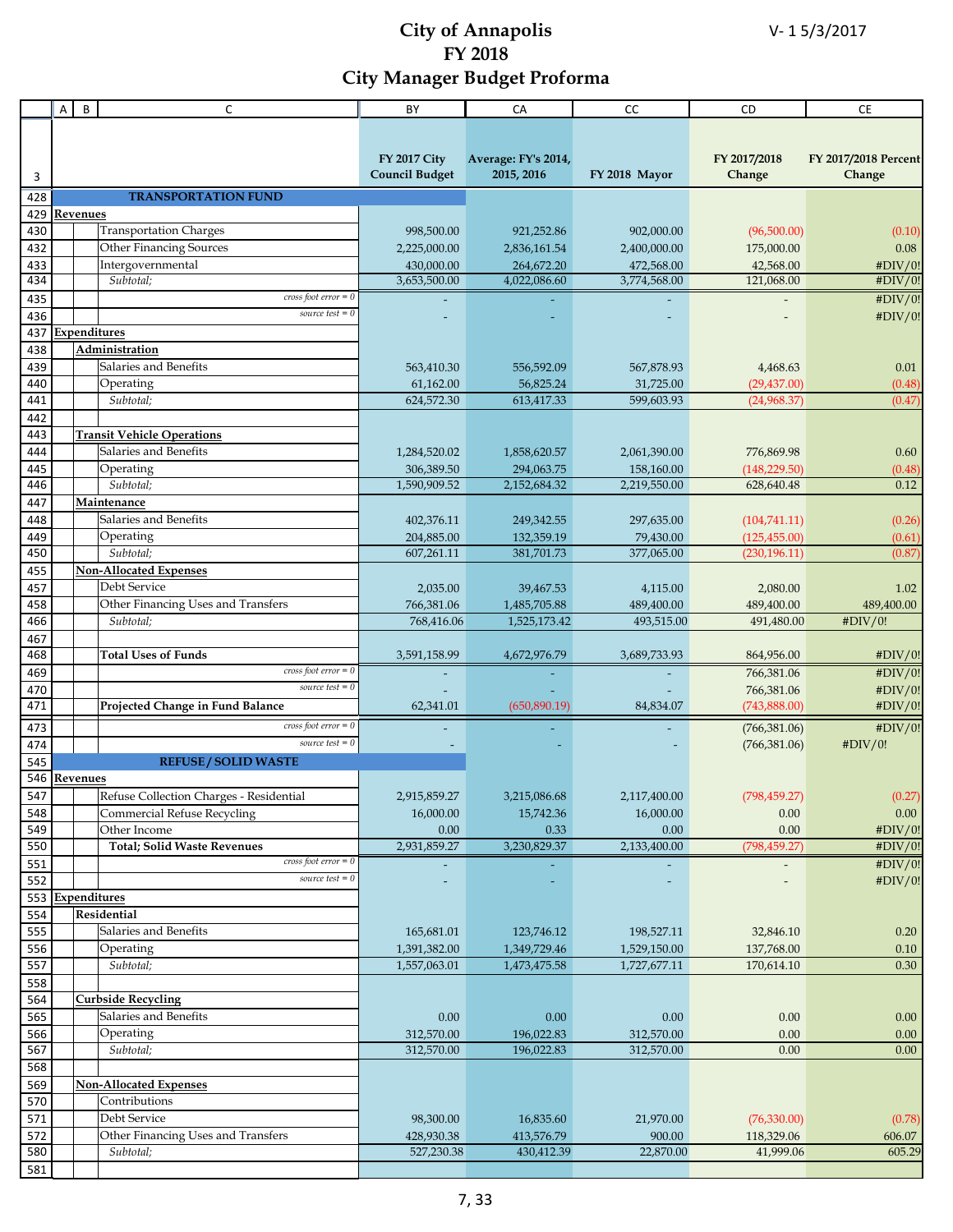|            | A | $\sf B$  | $\mathsf{C}$                                 | BY                      | CA                      | CC                      | CD                          | <b>CE</b>            |
|------------|---|----------|----------------------------------------------|-------------------------|-------------------------|-------------------------|-----------------------------|----------------------|
|            |   |          |                                              |                         |                         |                         |                             |                      |
|            |   |          |                                              |                         |                         |                         |                             |                      |
|            |   |          |                                              | <b>FY 2017 City</b>     | Average: FY's 2014,     |                         | FY 2017/2018                | FY 2017/2018 Percent |
| 3          |   |          |                                              | <b>Council Budget</b>   | 2015, 2016              | FY 2018 Mayor           | Change                      | Change               |
| 582        |   |          | Total Uses of Funds                          | 2,396,863.39            | 2,099,910.81            | 2,063,117.11            | 212,613.16                  | 605.59               |
| 583        |   |          | cross foot $error = 0$                       |                         |                         |                         | 546,359.45                  | 605.73               |
| 584        |   |          | source test $= 0$                            |                         |                         |                         | 546,359.45                  | 605.73               |
| 585        |   |          | Projected Change in Fund Balance             | 534,995.88              | 1,130,918.56            | 70,282.89               | (1,011,072.43)              | #DIV/0!              |
| 587        |   |          | $cross foot error = 0$                       |                         |                         |                         | (546, 359.45)               | #DIV/0!              |
| 588        |   |          | source test $= 0$                            |                         |                         |                         | (546, 359.45)               | #DIV/0!              |
| 589        |   |          | <b>STORMWATER MANAGEMENT</b>                 |                         |                         |                         |                             |                      |
| 590        |   | Revenues |                                              |                         |                         |                         |                             |                      |
| 591        |   |          | Stormwater Management Charges                | 875,000.00              | 923,362.35              | 1,000,000.00            | 125,000.00                  | 0.14                 |
| 593        |   |          | <b>Transfers and Other Sources</b>           | 0.00                    | 0.00                    | 0.00                    | 0.00                        | #DIV/0!              |
| 594        |   |          | <b>Total; Stormwater Fund Revenues</b>       | 875,000.00              | 923,362.35              | 1,000,000.00            | 125,000.00                  | #DIV/0!              |
| 595        |   |          | cross foot $error = 0$                       |                         |                         |                         |                             | #DIV/0!              |
| 596        |   |          | source test $= 0$                            |                         |                         |                         |                             | #DIV/0!              |
| 597        |   |          | <b>Expenditures</b><br>Salaries and Benefits |                         |                         |                         |                             |                      |
| 598<br>599 |   |          | Operating                                    | 602,629.62              | 237,336.49<br>63,317.16 | 469,521.96              | (133, 107.66)               | (0.22)               |
| 600        |   |          | Subtotal;                                    | 70,102.88<br>672,732.50 | 300,653.65              | 68,500.00<br>538,021.96 | (1,602.88)<br>(134, 710.54) | (0.02)<br>(0.24)     |
| 601        |   |          |                                              |                         |                         |                         |                             |                      |
| 602        |   |          | <b>Non-Allocated Expenses</b>                |                         |                         |                         |                             |                      |
| 603        |   |          | Contributions                                |                         |                         |                         |                             |                      |
| 604        |   |          | Debt Service                                 | 27,490.00               | 20,426.05               | 27,800.00               | 310.00                      | 0.01                 |
| 605        |   |          | Other Financing Uses and Transfers           | 98,463.24               | 68,362.53               | 144,077.34              | 45,614.10                   | (0.50)               |
| 613        |   |          | Subtotal;                                    | 125,953.24              | 88,788.58               | 171,877.34              | 45,924.10                   | (0.48)               |
| 614        |   |          |                                              |                         |                         |                         |                             |                      |
| 615        |   |          | <b>Total Uses of Funds</b>                   | 798,685.74              | 389,442.23              | 709,899.31              | (88, 786.44)                | (0.73)               |
| 616        |   |          | cross foot $error = 0$                       |                         |                         |                         |                             | (0.62)               |
| 617        |   |          | source test $= 0$                            |                         |                         |                         |                             | (0.62)               |
| 618        |   |          | Projected Change in Fund Balance             | 76,314.26               | 533,920.12              | 290,100.69              | 213,786.44                  | #DIV/0!              |
| 620        |   |          | $cross foot error = 0$                       | 0.00                    |                         |                         |                             | #DIV/0!              |
| 621        |   |          | source test $= 0$                            | 0.00                    |                         |                         |                             | #DIV/0!              |
| 622        |   |          | <b>SIDEWALK REVOLVING</b>                    |                         |                         |                         |                             |                      |
| 623        |   | Revenues |                                              |                         |                         |                         |                             |                      |
| 625        |   |          | <b>Transfers and Other Sources</b>           | 680,848.35              | 448,627.89              | 680,000.00              | (848.35)                    | (0.00)               |
| 626        |   |          | <b>Total; Sidewalk Revolving Revenues</b>    | 680,848.35              | 448,627.89              | 680,000.00              | (848.35)                    | #DIV/0!              |
| 627        |   |          | cross foot $error = 0$<br>source test $= 0$  |                         |                         |                         | $\overline{\phantom{a}}$    | #DIV/0!              |
| 628<br>629 |   |          | Expenditures                                 |                         |                         |                         |                             | #DIV/0!              |
| 630        |   |          | Salaries and Benefits                        | 457,122.00              | 340,459.89              | 436,832.73              | (20, 289.27)                | (0.04)               |
| 631        |   |          | Operating                                    | 122,313.57              | 16,998.09               | 240,000.00              | 117,686.43                  | 0.96                 |
| 632        |   |          | Subtotal;                                    | 579,435.57              | 357,457.98              | 676,832.73              | 97,397.16                   | 0.92                 |
| 633        |   |          |                                              |                         |                         |                         |                             |                      |
| 634        |   |          | <b>Non-Allocated Expenses</b>                |                         |                         |                         |                             |                      |
| 637        |   |          | Other Financing Uses and Transfers           | 98,132.69               | 21,266.67               | 0.00                    | (98, 132.69)                | #DIV/0!              |
| 645        |   |          | Subtotal;                                    | 98.132.69               | 26,446.77               | 0.00                    | (98, 132.69)                | #DIV/0!              |
| 646        |   |          |                                              |                         |                         |                         |                             |                      |
| 647        |   |          | <b>Total Uses of Funds</b>                   | 677,568.26              | 383,904.75              | 676,832.73              | (735.53)                    | #DIV/0!              |
| 648        |   |          | cross foot $error = 0$                       |                         |                         |                         |                             | #DIV/0!              |
| 649        |   |          | source test $= 0$                            |                         |                         |                         |                             | #DIV/0!              |
| 650        |   |          | Projected Change in Fund Balance             | 3,280.09                | 64,723.14               | 3,167.27                | (112.82)                    | #DIV/0!              |
| 652        |   |          | $cross foot error = 0$                       |                         | (0.00)                  |                         |                             | #DIV/0!              |
| 653        |   |          | source test $= 0$                            |                         | (0.00)                  |                         |                             | #DIV/0!              |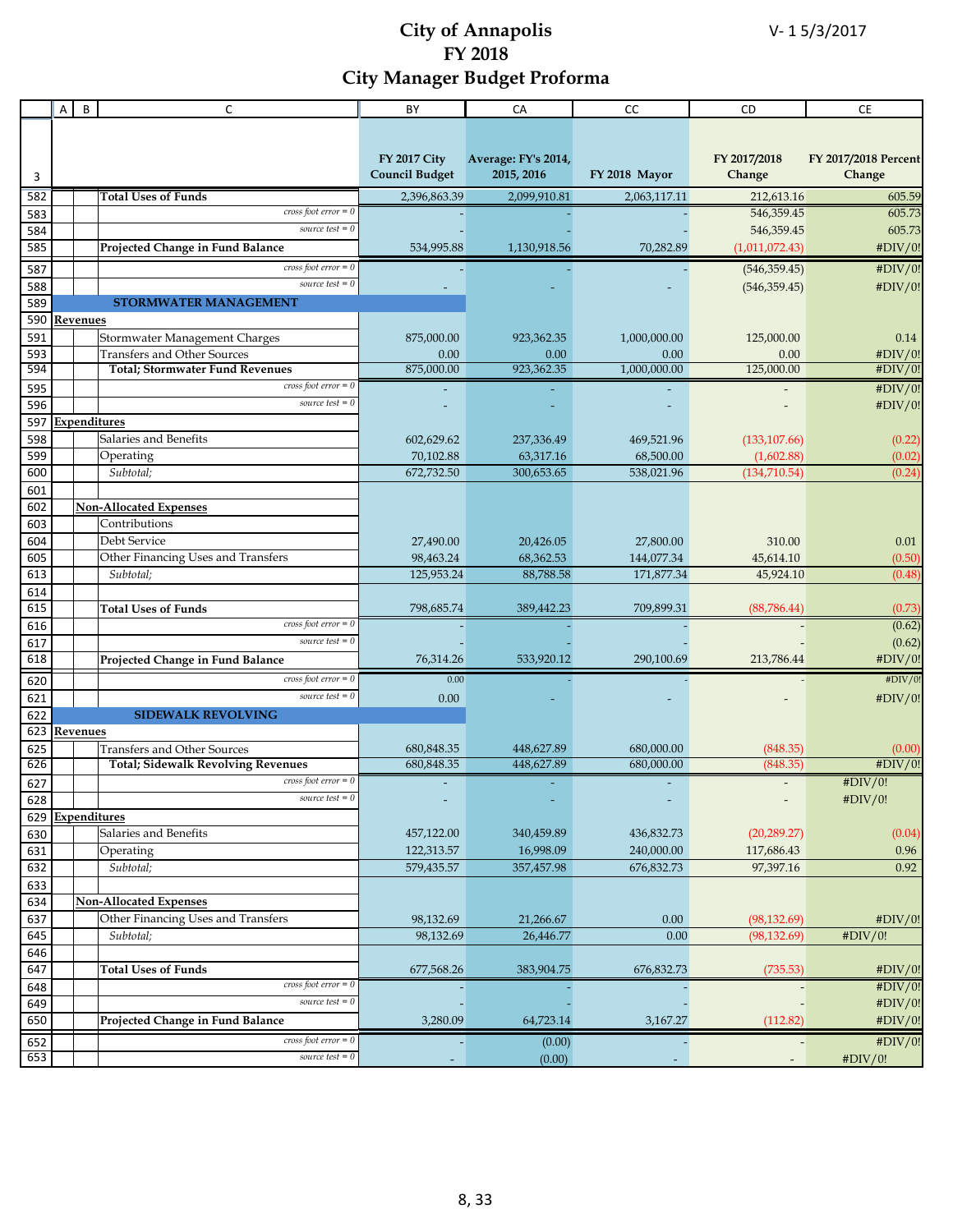|            | Α            | B | $\mathsf{C}$                                      | BY                    | CA                  | CC            | CD            | CE                   |
|------------|--------------|---|---------------------------------------------------|-----------------------|---------------------|---------------|---------------|----------------------|
|            |              |   |                                                   |                       |                     |               |               |                      |
|            |              |   |                                                   |                       |                     |               |               |                      |
|            |              |   |                                                   | <b>FY 2017 City</b>   | Average: FY's 2014, |               | FY 2017/2018  | FY 2017/2018 Percent |
| 3          |              |   |                                                   | <b>Council Budget</b> | 2015, 2016          | FY 2018 Mayor | Change        | Change               |
| 654        |              |   | <b>DETAIL- By Line Number</b>                     |                       |                     |               |               |                      |
| 655        |              |   | <b>GENERAL FUND</b>                               |                       |                     |               |               |                      |
|            |              |   |                                                   |                       |                     |               |               |                      |
| 656        |              |   |                                                   |                       |                     |               |               |                      |
| 657        |              |   |                                                   |                       |                     |               |               |                      |
| 658        |              |   |                                                   |                       |                     |               |               |                      |
| 659<br>660 |              |   |                                                   |                       |                     |               |               |                      |
|            |              |   |                                                   |                       |                     |               |               |                      |
| 661        |              |   | Revenues                                          |                       |                     |               |               |                      |
| 662        | <b>Taxes</b> |   |                                                   |                       |                     |               |               |                      |
| 663        |              |   | <b>Real Estate</b>                                |                       |                     |               |               |                      |
| 664        |              |   | <b>Real Estate</b>                                | 40,438,765.37         | 39,506,711.48       | 41,718,356.00 | 1,279,590.63  | 3.16%                |
| 669        |              |   | Penalties and Interest-Real                       | 122,000.00            | 122,489.74          | 122,500.00    | 500.00        | 0.41%                |
| 670        |              |   | Subtotal;                                         | 40,560,765.37         | 39,629,201.22       | 41,840,856.00 | 1,280,090.63  | 3.16%                |
| 671        |              |   | $crossfoot error = 0$                             |                       |                     |               |               |                      |
| 672        |              |   | <b>Personal Property</b>                          |                       |                     |               |               |                      |
| 673        |              |   | Personal Property- Unincorp.                      | 40,000.00             | 40,945.31           | 41,000.00     | 1,000.00      | 2.50%                |
| 674        |              |   | Pers. Property- Public Utilities                  | 1,737,000.00          | 1,685,171.50        | 1,700,000.00  | (37,000.00)   | $-2.13%$             |
| 675        |              |   | Pers. Property-Incorporated                       | 1,650,000.00          | 1,785,956.33        | 1,786,000.00  | 136,000.00    | 8.24%                |
| 676        |              |   | Penalties and Interest- Uninc.                    | 500.00                | 463.92              | 500.00        | 0.00          | 0.00%                |
| 677        |              |   | Penalties and Interest - Corp.                    | 30,000.00             | 24,141.16           | 24,150.00     | (5,850.00)    | $-19.50%$            |
| 678        |              |   | Subtotal;                                         | 3,457,500.00          | 3,536,678.22        | 3,551,650.00  | 94,150.00     | 2.72%                |
| 679        |              |   | $crossfoot error = 0$                             |                       |                     |               |               |                      |
| 680        |              |   | <b>Total Taxes</b>                                | 44,018,265.37         | 43,165,879.44       | 45,392,506.00 | 1,374,240.63  | 3.12%                |
| 681        |              |   | $crossfoot$ / source error = 0                    |                       |                     |               |               |                      |
| 682        |              |   | <b>Local Receipts</b>                             |                       |                     |               |               |                      |
| 683        |              |   | <b>Licenses and Permits</b>                       |                       |                     |               |               |                      |
| 684        |              |   | <b>Street Use</b>                                 | 180,000.00            | 193,879.72          | 250,000.00    | 70,000.00     | 38.89%               |
| 690        |              |   | Sidewalk Cafes                                    | 12,000.00             | 14,136.67           | 14,000.00     | 2,000.00      | 16.67%               |
| 691        |              |   | Alcoholic Beverages                               | 445,000.00            | 463,670.17          | 464,000.00    | 19,000.00     | 4.27%                |
| 692        |              |   | Traders                                           | 71,000.00             | 71,639.21           | 71,000.00     | 0.00          | 0.00%                |
| 693        |              |   | Vendors                                           | 65,000.00             | 89,366.67           | 89,000.00     | 24,000.00     | 36.92%               |
| 694        |              |   | Towing                                            | 50,000.00             | 42,926.67           | 43,000.00     | (7,000.00)    | $-14.00\%$           |
| 695        |              |   | Amusement                                         | 5,000.00              | 1,400.00            | 1,000.00      | (4,000.00)    | $-80.00\%$           |
| 696        |              |   | Building                                          | 740,000.00            | 787,534.62          | 787,500.00    | 47,500.00     | 6.42%                |
| 697        |              |   | Real Property Transfer Fee                        | 65,000.00             | 50,033.33           | 50,000.00     | (15,000.00)   | $-23.08%$            |
| 698        |              |   | Protest Fee                                       | 1,500.00              | 1,396.67            | 1,400.00      | (100.00)      | $-6.67\%$            |
| 699        |              |   | Occupancy                                         | 15,000.00             | 17,341.67           | 17,000.00     | 2,000.00      | 13.33%               |
| 700        |              |   | Use                                               | 10,000.00             | 25,358.33           | 25,400.00     | 15,400.00     | 154.00%              |
| 701        |              |   | Cable TV                                          | 955,000.00            | 899,536.24          | 900,000.00    | (55,000.00)   | $-5.76%$             |
| 703        |              |   | <b>MLC</b> Fees                                   | 0.00                  | 0.00                | 0.00          | 0.00          | #DIV/0!              |
| 704        |              |   | Permit Fees                                       | 100,000.00            | 117,241.64          | 117,200.00    | 17,200.00     | 17.20%               |
| 705        |              |   | Subtotal;                                         | 2,714,500.00          | 2,852,842.60        | 2,830,500.00  | 116,000.00    | 4.27%                |
| 706        |              |   | $crossfoot$ / source error = 0                    |                       |                     |               |               |                      |
| 707        |              |   | <b>Fines and Forfeitures</b>                      |                       |                     |               |               |                      |
| 708        |              |   | Municipal                                         | 30,000.00             | 29,460.00           | 30,000.00     | 0.00          | $0.00\%$             |
| 710        |              |   | <b>Court Fines</b>                                | 4,000.00              | 1,124.50            | 1,100.00      | (2,900.00)    | $-72.50%$            |
| 712        |              |   | Speed Enforcement                                 | 225,000.00            | 273,047.35          | 182,000.00    | (43,000.00)   | $-19.11%$            |
| 713        |              |   | Auto Traffic Signal                               | 60,000.00             | 41,553.43           | 2,500.00      | (57,500.00)   | $-95.83%$            |
| 715        |              |   | Subtotal;                                         | 319,000.00            | 345,185.28          | 215,600.00    | (103, 400.00) | $-32.41%$            |
| 716        |              |   | $\cos$ <i>crossfoot</i> / <i>source error</i> = 0 |                       |                     |               |               |                      |
| 717        |              |   | <b>Money and Property</b>                         |                       |                     |               |               |                      |
| 718        |              |   | Interest on Investments                           | 15,000.00             | 47,732.30           | 47,000.00     | 32,000.00     | 213.33%              |
| 720        |              |   | Rents and Concessions                             | 380,000.00            | 398,701.13          | 312,000.00    | (68,000.00)   | $-17.89%$            |
| 721        |              |   | Payment in Lieu of Taxes                          | 210,000.00            | 207,830.03          | 208,000.00    | (2,000.00)    | $-0.95%$             |
| 722        |              |   | Miscellaneous Sales                               | 0.00                  | 0.00                | $0.00\,$      | 0.00          | #DIV/0!              |
| 723        |              |   | GO Bonds                                          | 5,000.00              | 5,506.02            | 5,500.00      | 500.00        | 10.00%               |
| 724        |              |   | Contributions                                     | 0.00                  | 215.06              | 0.00          | 0.00          | #DIV/0!              |
| 725        |              |   | Subtotal;                                         | 610,000.00            | 660,053.84          | 572,500.00    | (37,500.00)   | $-6.15%$             |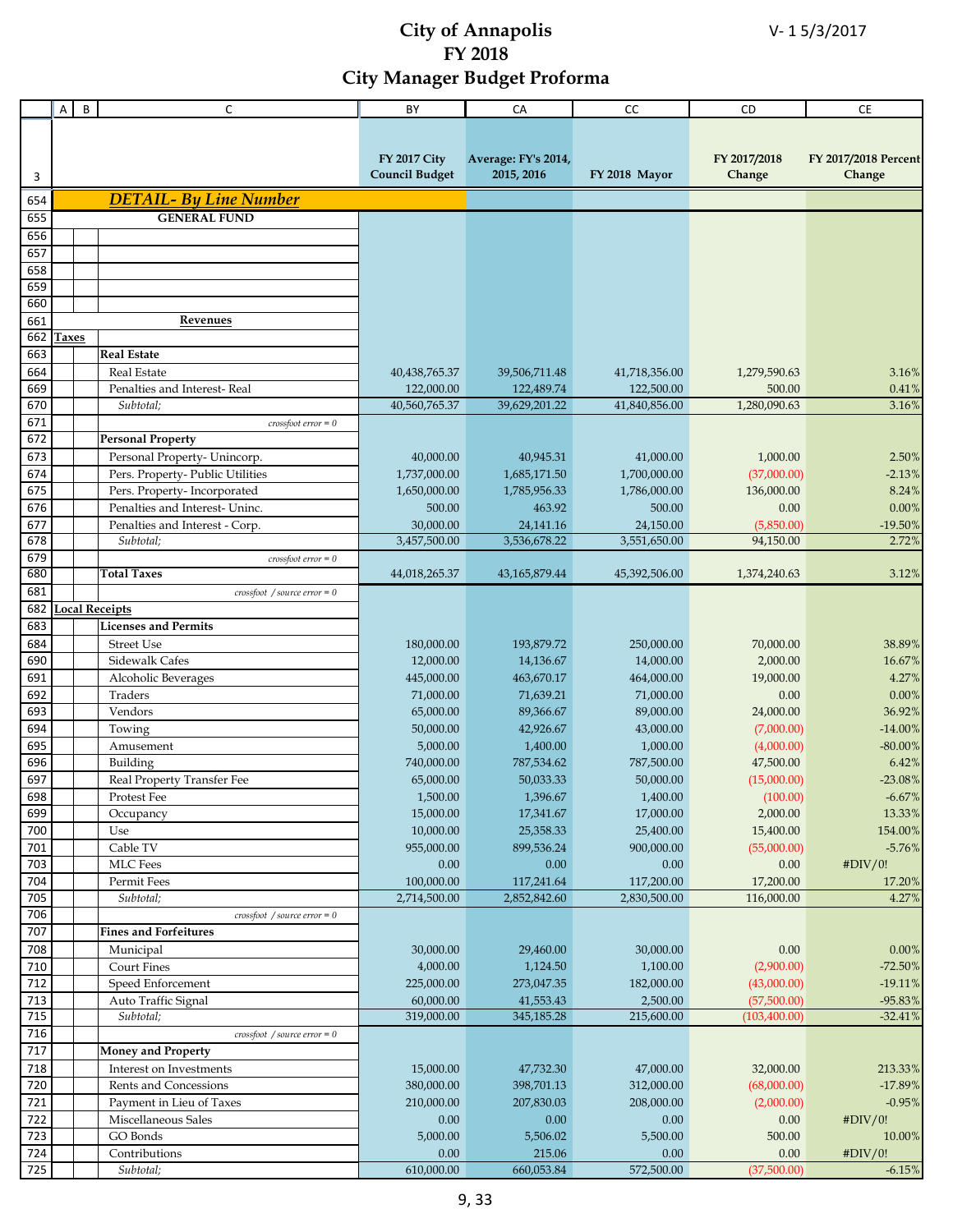|            | Α | B | C                                                             | BY                      | CA                      | CC                       | CD                      | CE                   |
|------------|---|---|---------------------------------------------------------------|-------------------------|-------------------------|--------------------------|-------------------------|----------------------|
|            |   |   |                                                               |                         |                         |                          |                         |                      |
|            |   |   |                                                               |                         |                         |                          |                         |                      |
|            |   |   |                                                               | <b>FY 2017 City</b>     | Average: FY's 2014,     |                          | FY 2017/2018            | FY 2017/2018 Percent |
| 3          |   |   |                                                               | <b>Council Budget</b>   | 2015, 2016              | FY 2018 Mayor            | Change                  | Change               |
| 726        |   |   | $crossfoot$ / source error = 0                                |                         |                         |                          |                         |                      |
| 727        |   |   | Miscellaneous                                                 |                         |                         |                          |                         |                      |
| 728        |   |   | <b>Report Charges</b>                                         | 21,000.00               | 21,631.40               | 21,000.00                | 0.00                    | 0.00%                |
| 730        |   |   | <b>Police Services</b>                                        | 175,000.00              | 163,846.81              | 150,000.00               | (25,000.00)             | $-14.29%$            |
| 731        |   |   | Miscellaneous                                                 | 20,000.00               | (145,004.11)            | 20,000.00                | 0.00                    | 0.00%                |
| 732        |   |   | <b>Returned Check Fee</b>                                     | 5,000.00                | 5,812.10                | 6,000.00                 | 1,000.00                | 20.00%               |
| 733        |   |   | Payments for fire services                                    | 40,000.00               | 37,283.39               | 40,000.00                | 0.00                    | 0.00%                |
| 734        |   |   | File Fee                                                      | 7,000.00                | 7,606.00                | 7,500.00                 | 500.00                  | 7.14%                |
| 736        |   |   | Subtotal;                                                     | 268,000.00              | 91,207.04               | 244,500.00               | (23,500.00)             | $-8.77%$             |
| 737        |   |   | $crossfoot$ / source error = 0                                |                         |                         |                          |                         |                      |
| 738        |   |   | <b>Charges for Services</b>                                   |                         |                         |                          |                         |                      |
| 739        |   |   | Zoning and Subdiv. Fees                                       | 100,000.00              | 84,954.10               | 100,000.00               | 0.00                    | 0.00%                |
| 740        |   |   | <b>Public Safety Fees</b>                                     | 2,100,000.00            | 1,991,166.77            | 2,100,000.00             | 0.00                    | 0.00%                |
| 741        |   |   | Dock Fees                                                     | 942,500.00              | 352,162.95              | 1,000,000.00             | 57,500.00               | 6.10%                |
| 742        |   |   | Culture and Recreation                                        | 1,715,000.00            | 1,813,859.05            | 1,820,000.00             | 105,000.00              | 6.12%                |
| 743<br>744 |   |   | Subtotal;                                                     | 4,857,500.00            | 4,242,142.88            | 5,020,000.00             | 162,500.00              | 3.35%                |
| 745        |   |   | $crossfoot$ / source error = 0<br><b>Total Local Receipts</b> | 8,769,000.00            | 8,191,431.64            | 8,883,100.00             | 114,100.00              | 1.30%                |
| 746        |   |   | $crossfoot$ / source error = 0                                |                         |                         |                          |                         |                      |
| 747        |   |   | Intergovernmental                                             |                         |                         |                          |                         |                      |
| 750        |   |   | Highway                                                       | 1,180,409.00            | 1,051,410.73            | 1,180,410.00             | 1.00                    | 0.00%                |
| 751        |   |   | Income Tax                                                    | 5,850,000.00            | 6,426,386.19            | 6,400,000.00             | 550,000.00              | 9.40%                |
| 752        |   |   | Admissions Tax                                                | 975,000.00              | 957,017.84              | 950,000.00               | (25,000.00)             | $-2.56%$             |
| 753        |   |   | State PILOT                                                   | 367,000.00              | 367,000.00              | 367,000.00               | 0.00                    | 0.00%                |
| 755        |   |   | Hotel - Motel                                                 | 1,850,000.00            | 1,853,816.95            | 1,900,000.00             | 50,000.00               | 2.70%                |
| 757        |   |   | Electricity                                                   | 210,000.00              | 199,973.79              | 200,000.00               | (10,000.00)             | $-4.76%$             |
| 758        |   |   | Gas                                                           | 35,000.00               | 33,924.73               | 35,000.00                | 0.00                    | 0.00%                |
| 759        |   |   | Telephone                                                     | 255,000.00              | 256,553.10              | 256,000.00               | 1,000.00                | 0.39%                |
| 760        |   |   | Fuel                                                          | 2,000.00                | 2,352.18                | 2,000.00                 | 0.00                    | 0.00%                |
| 761        |   |   | <b>Total Intergovernmental</b>                                | 10,724,409.00           | 11,148,435.51           | 11,290,410.00            | 566,001.00              | 5.28%                |
| 762        |   |   | $crossfoot$ / source error = 0                                |                         |                         |                          |                         |                      |
| 763        |   |   | <b>Transfers and other Sources</b>                            |                         |                         |                          |                         |                      |
| 764        |   |   | <b>Transfers from other funds</b>                             |                         |                         |                          |                         |                      |
| 765        |   |   | <b>Transfer from Water</b>                                    | 706,192.96              | 657,148.20              | 935,007.53               | 228,814.57              | 32.40%               |
| 766        |   |   | <b>Transfer from Sewer</b>                                    | 1,115,108.52            | 493,574.29              | 1,413,381.24             | 298,272.73              | 26.75%               |
| 767        |   |   | Transfer from Parking                                         | 2,700,000.00            | 2,509,001.67            | 2,400,000.00             | (300,000.00)            | $-11.11%$            |
| 768        |   |   | <b>Transfer from Parking</b>                                  | 676,038.85              | 196,641.32              | 678,191.48               | 2,152.63                | 0.32%                |
| 769        |   |   | <b>Transfer from Transit</b>                                  | 766,381.06              | 214,189.18              | 855,918.09               | 89,537.02               | 11.68%               |
| 772<br>773 |   |   | Transfer from Solid Waste<br>Transfer from Stormwater         | 372,916.40<br>95,755.26 | 442,676.79<br>62,735.57 | 546,359.45<br>144,077.34 | 173,443.04<br>48,322.08 | 46.51%<br>50.46%     |
| 774        |   |   |                                                               | 698,567.21              | 355,664.20              |                          |                         | 0.00%                |
| 775        |   |   | Transfer from Cap. Proj.<br>Transfer from Spec. Rev.          | 0.00                    | 118,949.90              | 698,567.21<br>0.00       | 0.00<br>0.00            | #DIV/0!              |
| 776        |   |   | Transfer from Spec. Rev.- Sidewalk                            | 98,132.69               | 0.00                    | 98,132.69                | 0.00                    | $0.00\%$             |
| 777        |   |   | <b>Transfer from Reserves</b>                                 | 671,900.00              | 0.00                    | 680,000.00               | 8,100.00                | 1.21%                |
| 778        |   |   | Subtotal;                                                     | 7,900,992.97            | 5,067,247.78            | 8,449,635.05             | 548,642.08              | 6.94%                |
| 779        |   |   | $crossfoot$ / source error = 0                                |                         |                         |                          |                         |                      |
| 780        |   |   | Indirect Charges:                                             | 0.00                    | 3,239,350.84            | 0.00                     | 0.00                    | #DIV/0!              |
| 781        |   |   | $\cos\theta$ crossfoot error = 0                              |                         |                         |                          |                         |                      |
| 782        |   |   |                                                               |                         |                         |                          |                         |                      |
| 783        |   |   | <b>Bank Loans and Short-Term Financing</b>                    |                         |                         |                          |                         |                      |
| 784        |   |   | <b>BOA</b>                                                    | 0.00                    | 0.00                    |                          | 0.00                    | #DIV/0!              |
| 785        |   |   | SunTrust                                                      | 0.00                    | 0.00                    |                          | 0.00                    | #DIV/0!              |
| 786        |   |   | Subtotal;                                                     | 0.00                    | 0.00                    | 0.00                     | 0.00                    | #DIV/0!              |
| 787        |   |   | $\cos\theta$ error = 0                                        |                         |                         |                          |                         |                      |
| 788        |   |   | <b>Bond</b>                                                   |                         |                         |                          |                         |                      |
| 789        |   |   | Proceeds                                                      | 0.00                    | 0.00                    |                          | 0.00                    | #DIV/0!              |
| 790        |   |   | Premiums                                                      | 0.00                    | 0.00                    |                          | 0.00                    | #DIV/0!              |
| 791        |   |   | Subtotal;                                                     | 0.00                    | 0.00                    | 0.00                     | 0.00                    | #DIV/0!              |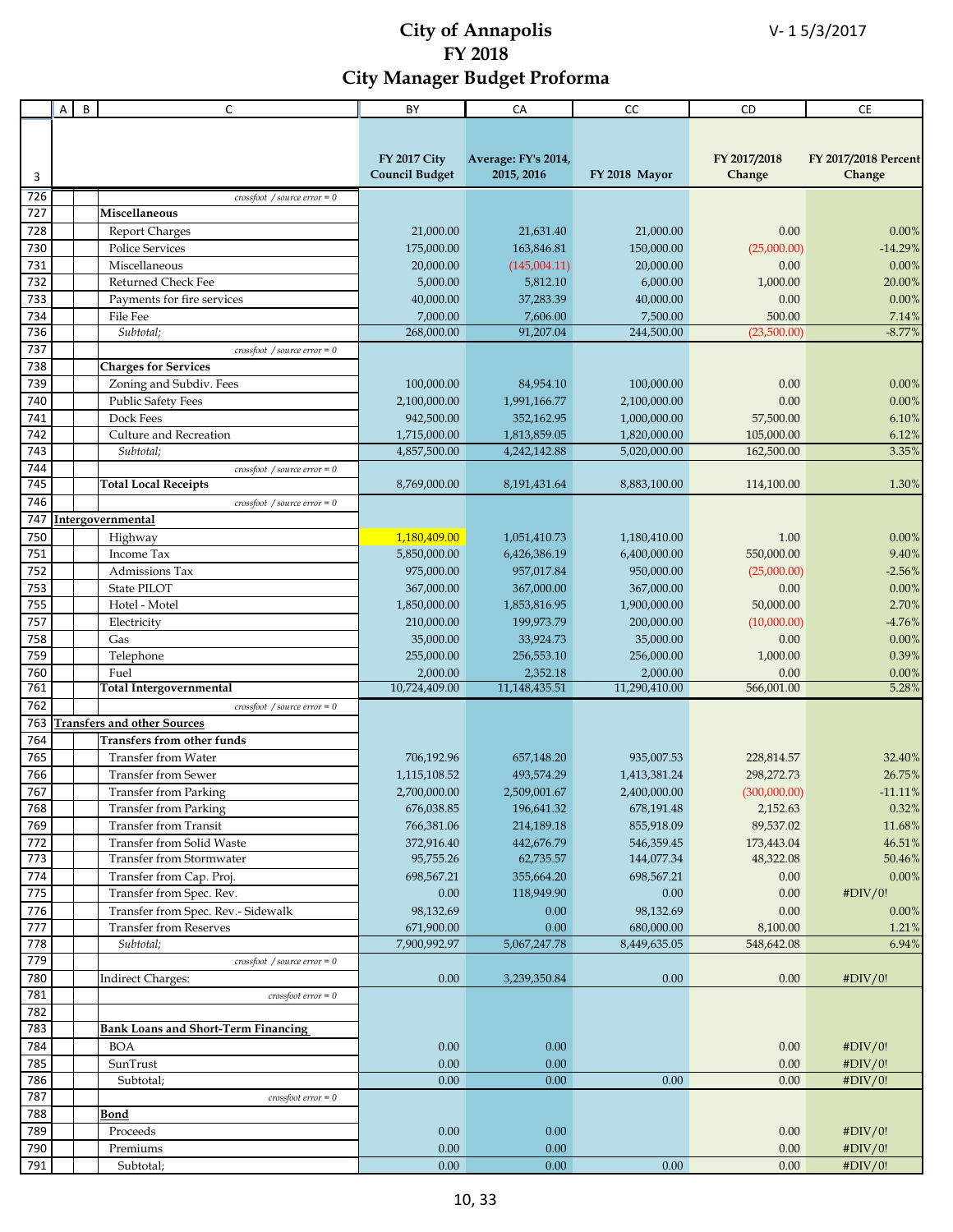|            | A | $\sf B$ | C                                        | BY                    | CA                  | CC            | CD                     | CE                   |
|------------|---|---------|------------------------------------------|-----------------------|---------------------|---------------|------------------------|----------------------|
|            |   |         |                                          |                       |                     |               |                        |                      |
|            |   |         |                                          |                       |                     |               |                        |                      |
|            |   |         |                                          | <b>FY 2017 City</b>   | Average: FY's 2014, |               | FY 2017/2018           | FY 2017/2018 Percent |
| 3          |   |         |                                          | <b>Council Budget</b> | 2015, 2016          | FY 2018 Mayor | Change                 | Change               |
|            |   |         |                                          |                       |                     |               |                        |                      |
| 792        |   |         | $\textit{crossfoot error} = 0$           |                       |                     |               |                        |                      |
| 793        |   |         | Total Transfers & Other Sources of Funds | 7,900,992.97          | 8,306,598.62        | 8,449,635.05  | 548,642.08             | 6.94%                |
| 794        |   |         | $crossfoot error = 0$                    |                       |                     |               |                        |                      |
| 795        |   |         |                                          |                       |                     |               |                        |                      |
| 796        |   |         | <b>Total</b> ; Sources of Funds          | 71,412,667.34         | 70,812,345.20       | 74,015,651.05 | 2,602,983.70           | 3.64%                |
| 797        |   |         | $crossfoot error = 0$                    |                       |                     |               |                        |                      |
| 798        |   |         | Source document test                     |                       |                     |               |                        |                      |
| 799        |   |         |                                          |                       |                     |               |                        |                      |
| 800        |   |         | Expenditures                             |                       |                     |               |                        |                      |
| 801        |   |         | <b>Mayor and City Council</b>            |                       |                     |               |                        |                      |
| 802        |   |         | <b>Boards and Commissions</b>            |                       |                     |               |                        |                      |
| 803        |   |         | <b>Salaries and Benefits</b>             |                       |                     |               |                        |                      |
| 804        |   |         | Salaries                                 | 70,130.00             | 75,114.32           | 78,427.20     | 8,297.20               | 11.83%               |
| 805        |   |         | <b>Benefits</b>                          | 5,365.56              | 29,377.27           | 12,409.71     | 7,044.15               | 131.28%              |
| 806        |   |         | Subtotal; Salaries/Benefits              | 75,495.56             | 104,491.59          | 90,836.91     | 15,341.34              | 20.32%               |
| 807        |   |         | crossfoot error / source test            |                       |                     |               |                        | 0.20                 |
| 808        |   |         | Operating                                |                       |                     |               |                        |                      |
| 809        |   |         | Supplies/mail                            | 14,000.00             | 4,715.28            | 10,000.00     | (4,000.00)             | $-28.57%$            |
| 810        |   |         | <b>Contract Services</b>                 | 0.00                  | 126.09              |               | 0.00                   | #DIV/0!              |
| 811        |   |         | <b>Subtotal</b> ; Operating              | 14,000.00             | 4,841.37            | 10,000.00     | (4,000.00)             | $-28.57%$            |
| 812        |   |         | crossfoot error / source test            |                       |                     |               |                        |                      |
| 813        |   |         | Total; Boards & Commissions              | 89,495.56             | 109,332.95          | 100,836.91    | 11,341.34              | 12.67%               |
| 814        |   |         | crossfoot error / source test            |                       |                     |               |                        |                      |
| 815        |   |         | Administration                           |                       |                     |               |                        |                      |
| 816        |   |         | <b>Salaries and Benefits</b>             |                       |                     |               |                        |                      |
| 817        |   |         | Salaries                                 | 637,601.75            | 839,328.35          | 646,391.26    | 8,789.51               | 1.38%                |
| 818        |   |         | Benefits                                 |                       | 170,053.63          |               | 50,092.98              |                      |
| 819        |   |         | Subtotal; Salaries/Benefits              | 105,386.51            |                     | 155,479.49    |                        | 47.53%               |
| 820        |   |         |                                          | 742,988.26            | 1,009,381.98        | 801,870.75    | 58,882.49<br>58,882.49 | 7.93%<br>0.08        |
|            |   |         | crossfoot error / source test            |                       |                     |               |                        |                      |
| 821        |   |         | Operating                                |                       |                     |               |                        |                      |
| 822<br>823 |   |         | Supplies                                 | 15,000.00             | 9,170.84            | 10,000.00     | (5,000.00)             | $-33.33%$            |
|            |   |         | Telephone                                | 8,000.00              | 6,465.95            | 8,000.00      | 0.00                   | 0.00%                |
| 825        |   |         | Postage                                  |                       |                     | 1,000.00      | 1,000.00               | #DIV/0!              |
| 826        |   |         | Copier                                   |                       |                     | 2,000.00      | 2,000.00               | #DIV/0!              |
| 827        |   |         | <b>Special Projects</b>                  | 6,500.00              | 50,393.85           | 6,500.00      | 0.00                   | 0.00%                |
| 828        |   |         | Training and Education                   | 10,000.00             | 8,184.09            | 10,000.00     | 0.00                   | $0.00\%$             |
| 829        |   |         | Alderperson's Expenses                   | 12,000.00             | 8,573.34            | 12,000.00     | 0.00                   | $0.00\%$             |
| 832        |   |         | <b>Contract Services</b>                 | 35,000.00             | 24,998.69           | 25,000.00     | (10,000.00)            | $-28.57%$            |
| 835        |   |         | <b>Subtotal</b> ; Operating              | 86,500.00             | 107,786.76          | 74,500.00     | (12,000.00)            | $-13.87%$            |
| 836        |   |         | <b>Total</b> ; Administration            | 829,488.26            | 1,117,168.73        | 876,370.75    | 46,882.49              | 5.65%                |
| 837        |   |         | crossfoot error / source test            |                       |                     |               |                        |                      |
| 844        |   |         | Public Information                       |                       |                     |               |                        |                      |
| 845        |   |         | <b>Salaries and Benefits</b>             |                       |                     |               |                        |                      |
| 846        |   |         | Salaries                                 | 159,372.09            | 134,804.81          | 161,249.01    | 1,876.92               | 1.18%                |
| 847        |   |         | Benefits                                 | 30,390.09             | 25,289.77           | 34,884.87     | 4,494.78               | 14.79%               |
| 848        |   |         | Subtotal; Salaries/Benefits              | 189,762.18            | 160,094.58          | 196,133.88    | 6,371.70               | 3.36%                |
| 849        |   |         | crossfoot error / source test            |                       |                     |               |                        |                      |
| 850        |   |         | Operating                                |                       |                     |               |                        |                      |
| 851        |   |         | Supplies                                 | 1,050.00              | 1,503.19            | 2,000.00      | 950.00                 | 90.48%               |
| 852        |   |         | Telephone                                | 1,950.00              | 0.00                |               | (1,950.00)             | $-100.00\%$          |
| 853        |   |         | <b>Contract Services</b>                 | 55,000.00             | 46,056.25           | 61,000.00     | 6,000.00               | 10.91%               |
| 854        |   |         | Subtotal; Operating                      | 58,000.00             | 47,559.44           | 63,000.00     | 5,000.00               | 8.62%                |
| 855        |   |         | Total; Public Information                | 247,762.18            | 207,654.02          | 259,133.88    | 11,371.70              | 4.59%                |
| 856        |   |         | crossfoot error / source test            |                       |                     |               |                        |                      |
| 861        |   |         | <b>City Attorney</b>                     |                       |                     |               |                        |                      |
| 862        |   |         | <b>Salaries and Benefits</b>             |                       |                     |               |                        |                      |
| 863        |   |         | Salaries                                 | 821,504.77            | 726,931.03          | 860,371.58    | 38,866.81              | $4.73\%$             |
| 865        |   |         | Benefits                                 | 335,865.73            | 243,618.21          | 331,910.87    | (3,954.86)             | $-1.18%$             |
|            |   |         |                                          |                       |                     |               |                        |                      |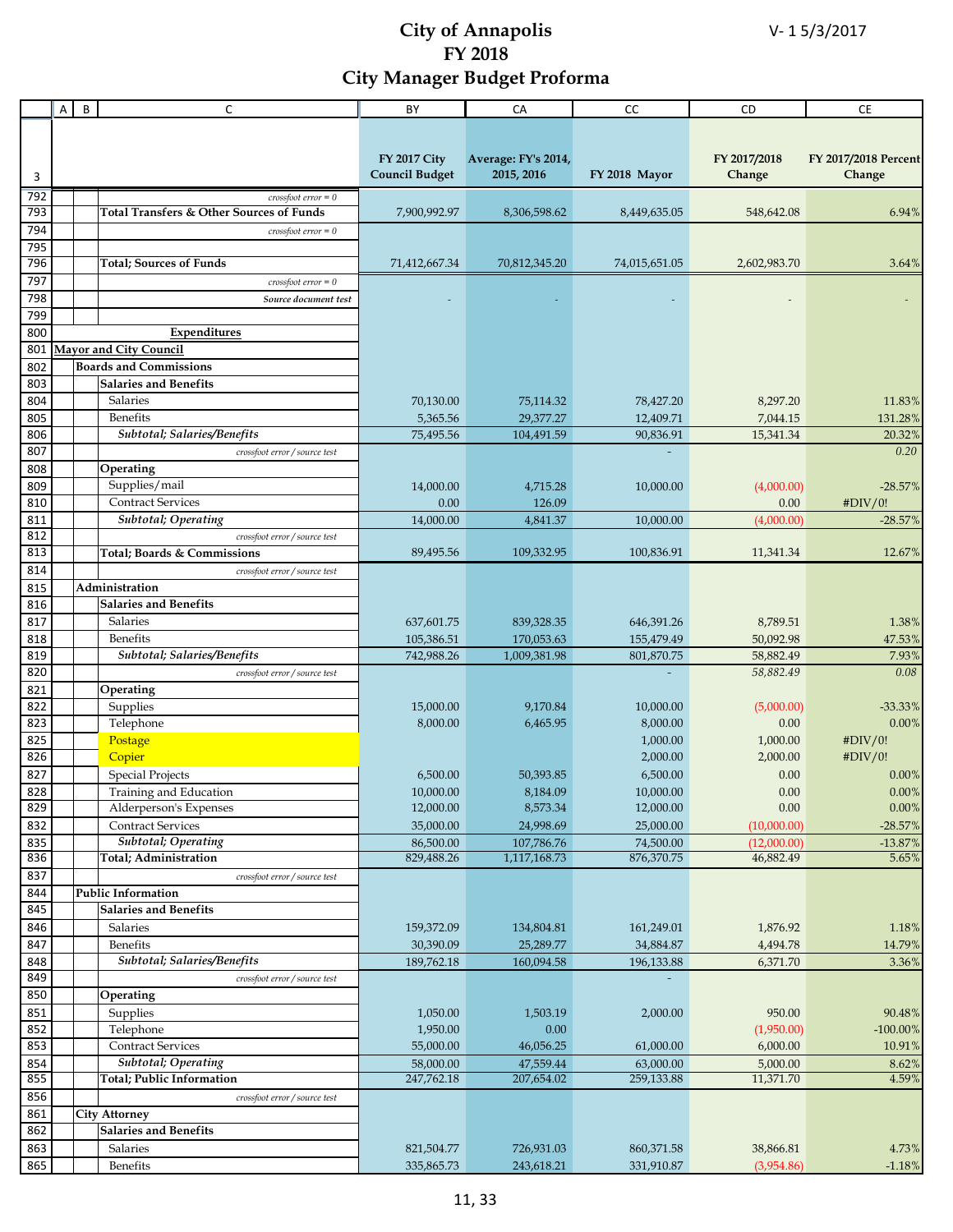|            | Α | B<br>C                                      | BY                       | CA                     | CC            | CD                           | CE                         |
|------------|---|---------------------------------------------|--------------------------|------------------------|---------------|------------------------------|----------------------------|
|            |   |                                             |                          |                        |               |                              |                            |
|            |   |                                             |                          |                        |               |                              |                            |
|            |   |                                             | <b>FY 2017 City</b>      | Average: FY's 2014,    |               | FY 2017/2018                 | FY 2017/2018 Percent       |
| 3          |   |                                             | <b>Council Budget</b>    | 2015, 2016             | FY 2018 Mayor | Change                       | Change                     |
| 866        |   | Subtotal; Salaries/Benefits                 | 1,157,370.50             | 970,549.24             | 1,192,282.44  | 34,911.94                    | 3.02%                      |
| 867        |   | crossfoot error / source test               |                          |                        |               |                              |                            |
| 868        |   | Operating                                   |                          |                        |               |                              |                            |
| 869        |   | Supplies                                    | 9,630.00                 | 7,863.83               | 7,600.00      | (2,030.00)                   | $-21.08%$                  |
| 870        |   | Copier                                      |                          | 277.27                 | 1,000.00      | 1,000.00                     | #DIV/0!                    |
| 871        |   | Postage                                     |                          | 281.17                 | 1,000.00      | 1,000.00                     | #DIV/0!                    |
| 872        |   | <b>Legal Services</b>                       | 56,021.54                | 72,328.63              | 56,000.00     | (21.54)                      | $-0.04%$                   |
| 873        |   | Telephone                                   | 1,800.00                 | 1,397.49               | 2,000.00      | 200.00                       | 11.11%                     |
| 874        |   | Training and Education                      | 5,500.00                 | 6,924.52               | 7,500.00      | 2,000.00                     | 36.36%                     |
| 875        |   | Miscellaneous Services and Charges          | 29,500.00                | 25,388.39              | 27,500.00     | (2,000.00)                   | $-6.78%$                   |
| 876        |   | <b>Subtotal</b> ; Operating                 | 102,451.54               | 114,461.31             | 102,600.00    | 148.46                       | 0.14%                      |
| 877        |   | <b>Total; City Attorney</b>                 | 1,259,822.04             | 1,085,010.54           | 1,294,882.44  | 35,060.40                    | 2.78%                      |
| 878        |   | crossfoot error / source test               |                          |                        |               |                              |                            |
| 879        |   |                                             |                          |                        |               |                              |                            |
| 880        |   | Elections                                   |                          |                        |               |                              |                            |
| 881        |   | <b>Salaries and Benefits</b>                |                          |                        |               |                              |                            |
| 882        |   | Salaries                                    | 0.00                     | 10,305.00              |               | 0.00                         | #DIV/0!                    |
| 883        |   | Overtime                                    | 0.00                     | 839.33                 |               | 0.00                         | #DIV/0!                    |
| 884        |   | Benefits                                    | 0.00                     | 544.33                 |               | 0.00                         | #DIV/0!                    |
| 885        |   | Subtotal; Salaries/Benefits                 | 0.00                     | 11,688.67              | 0.00          | 0.00                         | #DIV/0!                    |
| 886        |   | Operating<br><b>Contract Services</b>       |                          |                        |               |                              |                            |
| 888        |   | <b>Subtotal</b> ; Operating                 | 150,000.00               | 32,866.67              |               | (150,000.00)                 | $-100.00\%$                |
| 893<br>894 |   | <b>Total; Elections</b>                     | 150,000.00<br>150,000.00 | 32,866.67<br>44,555.33 | 0.00<br>0.00  | (150,000.00)<br>(150,000.00) | $-100.00\%$<br>$-100.00\%$ |
| 895        |   | crossfoot error / source test               |                          |                        |               |                              |                            |
| 896        |   |                                             |                          |                        |               |                              |                            |
| 897        |   | Total; Mayor & City Council                 | 2,576,568.04             | 2,563,721.58           | 2,531,223.98  | (45,344.06)                  | $-1.76%$                   |
| 898        |   | crossfoot error / source test               |                          |                        |               |                              |                            |
| 899        |   | Finance                                     |                          |                        |               |                              |                            |
| 900        |   | <b>Financial Administration</b>             |                          |                        |               |                              |                            |
| 901        |   | <b>Salaries and Benefits</b>                |                          |                        |               |                              |                            |
| 902        |   | Salaries                                    | 1,305,487.45             | 1,106,020.76           | 1,242,860.38  | (62, 627.07)                 | $-4.80\%$                  |
| 904        |   | <b>Benefits</b>                             | 537,917.89               | 430,836.57             | 493,875.40    | (44, 042.49)                 | $-8.19%$                   |
| 905        |   | Subtotal; Salaries/Benefits                 | 1,843,405.34             | 1,537,496.99           | 1,736,735.78  | (106, 669.56)                | $-5.79%$                   |
| 906        |   | Operating                                   |                          |                        |               |                              |                            |
| 907        |   | Supplies                                    | 40,300.00                | 36,398.68              | 37,500.00     | (2,800.00)                   | $-6.95%$                   |
| 909        |   | Copier                                      | 1,000.00                 | 213.55                 | 1,000.00      | 0.00                         | $0.00\%$                   |
| 910        |   | Prof. Services - Accounting                 | 246,703.58               | 335,668.14             | 326,500.00    | 79,796.42                    | 32.35%                     |
| 911        |   | Legal                                       | 50,000.00                | 2,655.00               | 50,000.00     | 0.00                         | 0.00%                      |
| 912        |   | Telephone                                   | 1,860.00                 | 5,810.11               | 2,500.00      | 640.00                       | 34.41%                     |
| 913        |   | Training and Education                      | 6,000.00                 | 6,223.80               | 6,000.00      | 0.00                         | 0.00%                      |
| 914        |   | R & M - Equipment                           | 3,700.00                 | 2,366.10               | 2,500.00      | (1,200.00)                   | $-32.43%$                  |
| 915<br>916 |   | <b>Subtotal</b> ; Operating                 | 349,563.58               | 389,335.38             | 426,000.00    | 76,436.42                    | 21.87%                     |
| 917        |   | Total; Finance Administration               | 2,192,968.92             | 1,926,832.38           | 2,162,735.78  | (30, 233.14)                 | $-1.38%$                   |
| 918        |   | crossfoot error / source test<br><b>MIT</b> |                          |                        |               |                              |                            |
| 919        |   | <b>Salaries and Benefits</b>                |                          |                        |               |                              |                            |
| 920        |   | Salaries                                    | 829,453.84               | 726,174.61             | 740,422.69    | (89,031.15)                  | $-10.73%$                  |
| 922        |   | Benefits                                    | 352,179.36               | 277,459.65             | 344,090.74    | (8,088.62)                   | $-2.30%$                   |
| 923        |   | Subtotal; Salaries/Benefits                 | 1,181,633.20             | 1,003,715.59           | 1,084,513.43  | (97, 119.77)                 | $-8.22%$                   |
| 924        |   | Operating                                   |                          |                        |               |                              |                            |
| 925        |   | Supplies                                    | 7,198.00                 | 4,414.90               | 5,000.00      | (2,198.00)                   | $-30.54%$                  |
| 926        |   | Copier                                      |                          | 91.77                  | 500.00        | 500.00                       | #DIV/0!                    |
| 927        |   | Postage                                     |                          | 3.11                   | 300.00        | 300.00                       | #DIV/0!                    |
| 928        |   | Telephone                                   | 2,982.00                 | 2,190.57               | 2,200.00      | (782.00)                     | $-26.22%$                  |
| 929        |   | Training and Education                      | 350.00                   | 1,269.33               | 1,500.00      | 1,150.00                     | 328.57%                    |
| 930        |   | R & M - Equipment                           | 63,225.00                | 51,520.42              | 60,000.00     | (3,225.00)                   | $-5.10%$                   |
| 931        |   | Fuel                                        |                          | 5.27                   | 500.00        | 500.00                       | #DIV/0!                    |
|            |   |                                             |                          |                        |               |                              |                            |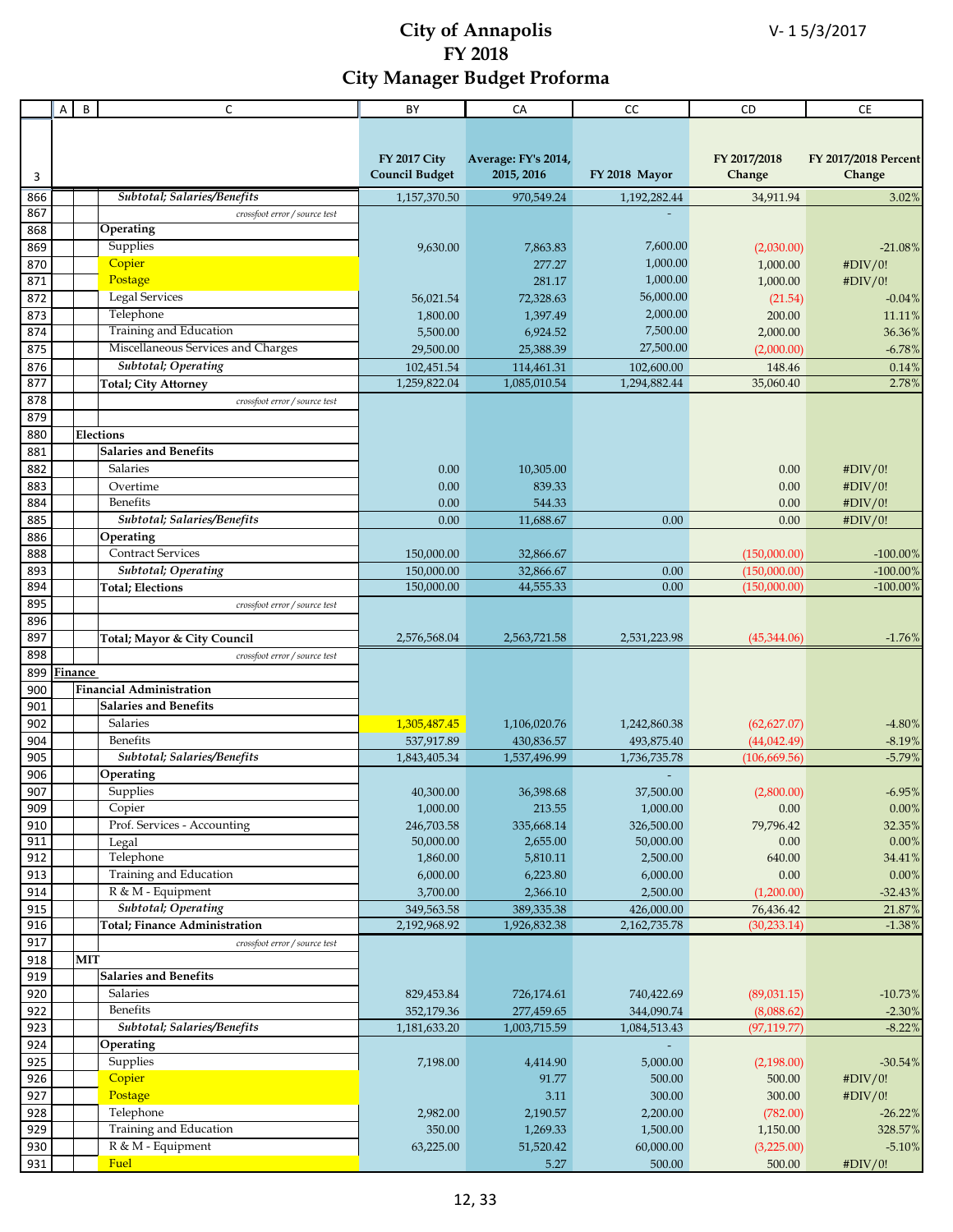V- 1 5/3/2017

|            | A | B | C                                                  | BY                       | СA                       | CC                       | CD                         | СE                    |       |
|------------|---|---|----------------------------------------------------|--------------------------|--------------------------|--------------------------|----------------------------|-----------------------|-------|
|            |   |   |                                                    |                          |                          |                          |                            |                       |       |
|            |   |   |                                                    |                          |                          |                          |                            |                       |       |
|            |   |   |                                                    | <b>FY 2017 City</b>      | Average: FY's 2014,      |                          | FY 2017/2018               | FY 2017/2018 Percent  |       |
| 3          |   |   |                                                    | <b>Council Budget</b>    | 2015, 2016               | FY 2018 Mayor            | Change                     | Change                |       |
| 932        |   |   | <b>Contract Services</b>                           | 396,674.00               | 364,260.10               | 400,000.00               | 3,326.00                   | 0.84%                 |       |
| 933        |   |   | Subtotal; Operating                                | 470,429.00               | 423,755.48               | 470,000.00               | (429.00)                   | $-0.09%$              |       |
| 934        |   |   | crossfoot error / source test                      |                          |                          |                          |                            |                       |       |
| 935        |   |   | <b>Fixed Assets and Capital Outlay</b>             |                          |                          |                          |                            |                       |       |
| 936        |   |   | Capital Outlay                                     | 250,000.00               | 243,582.73               | 250,000.00               | 0.00                       | $0.00\%$ to a         |       |
| 937        |   |   | Subtotal;                                          | 250,000.00               | 243,582.73               | 250,000.00               | 0.00                       | 0.00%                 |       |
| 938        |   |   | <b>Total</b> ; MIT                                 | 1,902,062.20             | 1,671,053.80             | 1,804,513.43             | (97,548.77)                | $-5.13\%$             |       |
| 939        |   |   | crossfoot error / source test                      |                          |                          |                          |                            |                       |       |
| 940        |   |   | <b>Central Purchasing</b><br>Salaries and Benefits |                          |                          |                          |                            |                       |       |
| 941<br>942 |   |   | <b>Salaries</b>                                    |                          |                          |                          |                            |                       |       |
| 943        |   |   | Benefits                                           | 264,965.68               | 256,956.36<br>111,183.61 | 266,290.50               | 1,324.82                   | 0.50%                 |       |
| 944        |   |   | Subtotal; Salaries/Benefits                        | 124,817.56<br>389,783.24 | 368,139.97               | 116,210.02<br>382,500.52 | (8,607.54)<br>(7, 282, 72) | $-6.90\%$<br>$-1.87%$ |       |
| 945        |   |   | Operating                                          |                          |                          |                          |                            |                       |       |
| 946        |   |   | Supplies                                           | 4,550.00                 | 2,111.26                 | 3,000.00                 | (1,550.00)                 | $-34.07%$             |       |
| 947        |   |   | Telephone                                          | 660.00                   | 623.03                   | 700.00                   | 40.00                      | 6.06%                 |       |
| 948        |   |   | <b>Contract Services</b>                           | 0.00                     | 4,610.67                 |                          | 0.00                       | #DIV/0!               |       |
| 949        |   |   | Postage                                            | 650.00                   | 136.45                   | 650.00                   | 0.00                       | 0.00%                 |       |
| 950        |   |   | Copier                                             | 1,800.00                 | 141.64                   | 500.00                   | (1,300.00)                 | $-72.22%$             |       |
| 951        |   |   | Advertising                                        | 4,000.00                 | 2,007.37                 | 4,000.00                 | 0.00                       | 0.00%                 |       |
| 952        |   |   | Training and Education                             | 2,000.00                 | 1,688.23                 | 2,500.00                 | 500.00                     | 25.00%                |       |
| 953        |   |   | R & M - Equipment                                  | 400.00                   | 242.00                   | 400.00                   | 0.00                       | 0.00%                 |       |
| 954        |   |   | <b>Subtotal</b> ; Operating                        | 14,060.00                | 11,560.66                | 11,750.00                | (2,310.00)                 | $-16.43%$             |       |
| 955        |   |   | <b>Total; Central Purchasing</b>                   | 403,843.24               | 379,700.63               | 394,250.52               | (9,592.72)                 | $-2.38%$              |       |
| 956        |   |   | crossfoot error / source test                      |                          |                          |                          |                            |                       |       |
| 957        |   |   | Total; Finance                                     | 4,498,874.36             | 3,977,586.80             | 4,361,499.72             | (137, 374.64)              | $-3.05%$              |       |
| 958        |   |   | crossfoot error / source test                      |                          |                          |                          |                            |                       |       |
| 959        |   |   | <b>Human Resources</b>                             |                          |                          |                          |                            |                       |       |
| 960        |   |   | <b>Salaries and Benefits</b>                       |                          |                          |                          |                            |                       |       |
| 961        |   |   | Salaries                                           | 441,526.41               | 526,146.32               | 466,564.22               | 25,037.81                  | 5.67%                 |       |
| 962        |   |   | Benefits                                           | 160,063.62               | 173,074.62               | 169,359.24               | 9,295.62                   | 5.81%                 |       |
| 963        |   |   | Subtotal; Salaries/Benefits                        | 601,590.02               | 699,220.94               | 635,923.46               | 34,333.43                  | 5.71%                 |       |
| 964        |   |   | Operating                                          |                          |                          |                          |                            |                       |       |
| 965        |   |   | Contract Services- Employee Physicals              | 45,370.00                | 41,085.33                | 42,000.00                | (3,370.00)                 | $-7.43%$              |       |
| 966        |   |   | Supplies                                           | 24,500.00                | 21,351.70                | 20,000.00                | (4,500.00)                 | $-18.37%$             |       |
| 967        |   |   | Copier                                             |                          | 152.43                   | 500.00                   | 500.00                     | #DIV/0!               |       |
| 968        |   |   | Postage                                            |                          | 401.05                   | 1,300.00                 | 1,300.00                   | #DIV/0!               |       |
| 969        |   |   | Legal - Negotiations (Union negot'tns)             | 0.00                     | 16,474.33                | 0.00                     | 0.00                       | #DIV/0!               |       |
| 970<br>972 |   |   | Prof. Services<br>Advertising                      | 40,000.00                | 37,153.10<br>231.67      | 40,000.00                | 0.00                       | 0.00%                 |       |
|            |   |   |                                                    |                          |                          | 1,000.00                 | 1,000.00                   | #DIV/0!               |       |
| 973<br>974 |   |   | Telephone<br><b>Special Projects</b>               | 1,210.00<br>5,000.00     | 426.13<br>4,702.91       | 500.00<br>5,000.00       | (710.00)<br>0.00           | $-58.68%$<br>$0.00\%$ |       |
| 975        |   |   | Training and Education                             | 2,500.00                 | 2,260.25                 | 2,500.00                 | 0.00                       | 0.00%                 |       |
| 976        |   |   | R & M - Equipment                                  | 200.00                   | 0.00                     | 200.00                   | 0.00                       | 0.00%                 |       |
| 977        |   |   | <b>Contract Services</b>                           | 13,000.00                | 15,135.33                | 29,645.00                | 16,645.00                  | 128.04%               |       |
| 978        |   |   | Tuition                                            | 0.00                     | 0.00                     | 0.00                     | 0.00                       | #DIV/0!               |       |
| 979        |   |   | <b>Subtotal</b> ; Operating                        | 131,780.00               | 139,374.24               | 142,645.00               | 10,865.00                  | 8.24%                 |       |
| 980        |   |   | crossfoot error / source test                      |                          |                          |                          |                            |                       |       |
| 981        |   |   | <b>Total; Human Resources</b>                      | 733,370.02               | 838,595.18               | 778,568.46               | 45,198.43                  | 6.16%                 |       |
| 982        |   |   | crossfoot error / source test                      |                          |                          |                          |                            |                       |       |
| 983        |   |   | Subtotal; Administrative Services                  | 7,808,812.43             | 7,379,903.56             | 7,671,292.16             | (137,520.26)               | $-1.76%$              |       |
| 984        |   |   | crossfoot error / source test                      |                          |                          |                          |                            |                       |       |
| 985        |   |   | <b>Special Projects</b>                            |                          |                          |                          |                            |                       | ual - |
| 986        |   |   | <b>Salaries and Benefits</b>                       |                          |                          |                          |                            |                       |       |
| 987        |   |   | Salaries                                           | 53,598.22                | 0.00                     | 53,866.21                | 267.99                     | 0.50%                 |       |
| 988        |   |   | <b>Benefits</b>                                    | 19,011.10                | 0.00                     | 32,856.78                | 13,845.68                  | 72.83%                |       |
| 989        |   |   | Subtotal; Salaries/Benefits                        | 72,609.32                |                          | 86,722.99                | 14,113.67                  | 19.44%                |       |
| 990        |   |   | Operating                                          |                          |                          |                          |                            |                       |       |
|            |   |   |                                                    |                          |                          |                          |                            |                       |       |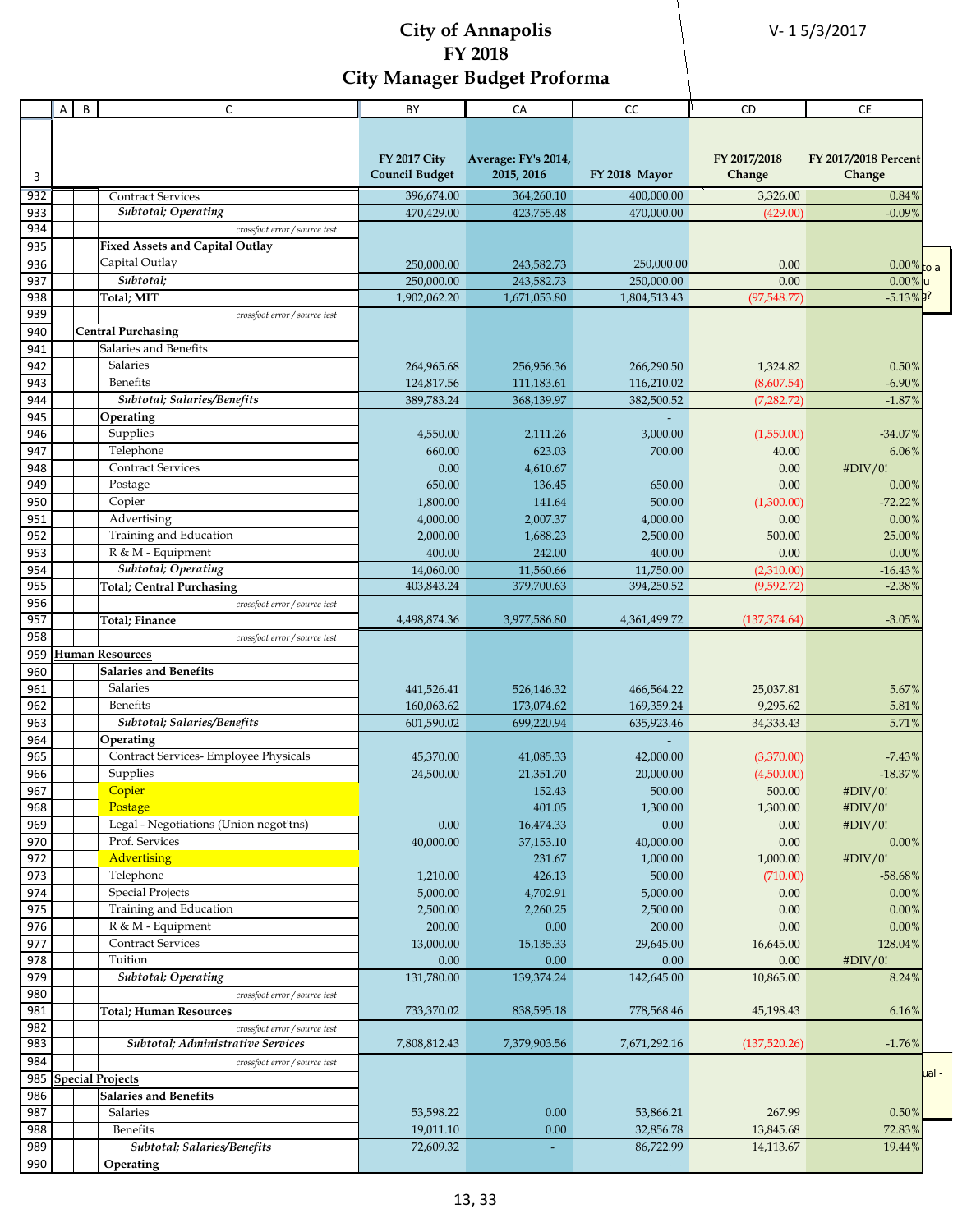|              | Α | B      | C                                                                  | BY                         | CA                   | cc                    | CD                   | <b>CE</b>            |
|--------------|---|--------|--------------------------------------------------------------------|----------------------------|----------------------|-----------------------|----------------------|----------------------|
|              |   |        |                                                                    |                            |                      |                       |                      |                      |
|              |   |        |                                                                    |                            |                      |                       |                      |                      |
|              |   |        |                                                                    | <b>FY 2017 City</b>        | Average: FY's 2014,  |                       | FY 2017/2018         | FY 2017/2018 Percent |
| 3            |   |        |                                                                    | <b>Council Budget</b>      | 2015, 2016           | FY 2018 Mayor         | Change               | Change               |
| 991          |   |        | <b>Supplies</b>                                                    | 0.00                       | 0.00                 |                       | 0.00                 | #DIV/0!              |
| 992          |   |        | Training and Education                                             | 0.00                       | 0.00                 |                       | 0.00                 | #DIV/0!              |
| 993          |   |        | <b>Contract Services</b>                                           | 0.00                       | 0.00                 |                       | 0.00                 | #DIV/0!              |
| 994          |   |        | <b>Special Projects</b>                                            | 64,400.00                  | 20,413.57            | 70,400.00             | 6,000.00             | 9.32%                |
| 995          |   |        | Telephone & internet service                                       | 0.00                       | 0.00                 |                       | 0.00                 | #DIV/0!              |
| 996          |   |        | Contributions                                                      | 295,000.00                 | 0.00                 | 298,000.00            | 3,000.00             | 1.02%                |
| 997          |   |        | <b>Subtotal</b> ; Operating                                        | 359,400.00                 | 20,413.57            | 368,400.00            | 9,000.00             | 2.50%                |
| 998          |   |        | crossfoot error                                                    |                            |                      |                       |                      |                      |
| 999          |   |        | Program Total; Special Projects                                    | 432,009.32                 | 20,413.57            | 455,122.99            | 23,113.67            | 5.35%                |
| 1000         |   |        | crossfoot error                                                    |                            |                      |                       |                      |                      |
|              |   |        | 1001 Planning and Zoning                                           |                            |                      |                       |                      |                      |
| 1002         |   |        | <b>Salaries and Benefits</b>                                       |                            |                      |                       |                      |                      |
| 1003         |   |        | <b>Salaries</b>                                                    | 1,195,988.80               | 1,015,462.01         | 2,474,601.42          | 1,278,612.62         | 106.91%              |
| 1004         |   |        | <b>Benefits</b>                                                    | 404,762.42                 | 327,706.14           | 921,057.77            | 516,295.35           | 127.56%              |
| 1005         |   |        | Subtotal; Salaries/Benefits                                        | 1,600,751.22               | 1,343,168.15         | 3,395,659.19          | 1,794,907.97         | 112.13%              |
| 1006<br>1007 |   |        | Operating<br>Supplies                                              |                            |                      |                       |                      |                      |
| 1008         |   |        | Telephone                                                          | 12,000.00<br>560.00        | 9,402.33<br>1,057.31 | 18,000.00<br>8,000.00 | 6,000.00<br>7,440.00 | 50.00%<br>1328.57%   |
| 1009         |   |        | Training and Education                                             | 12,000.00                  | 9,191.34             | 11,500.00             | (500.00)             | $-4.17%$             |
| 1010         |   |        | R & M - Equipment                                                  | 2,000.00                   | 563.33               | 5,500.00              | 3,500.00             | 175.00%              |
| 1011         |   |        | Vehicle                                                            |                            |                      | 9,500.00              | 9,500.00             | #DIV/0!              |
| 1012         |   |        | Advertising                                                        | 6,000.00                   | 3,133.80             | 4,000.00              | (2,000.00)           | $-33.33%$            |
| 1013         |   |        | Copier                                                             | 2,500.00                   | 716.32               | 6,200.00              | 3,700.00             | 148.00%              |
| 1014         |   |        | Postage                                                            | 2,000.00                   | 593.03               | 8,000.00              | 6,000.00             | 300.00%              |
| 1015         |   |        | <b>Special Programs</b>                                            | 120,000.00                 | 53,078.32            | 131,050.00            | 11,050.00            | 9.21%                |
| 1016         |   |        | <b>Contract Services</b>                                           | 225,000.00                 | 95,113.80            | 105,000.00            | (120,000.00)         | $-53.33%$            |
| 1017         |   |        | Subtotal; Operating                                                | 382,060.00                 | 172,849.58           | 306,750.00            | (75,310.00)          | $-19.71%$            |
| 1018         |   |        | <b>Total; Planning and Zoning</b>                                  | 1,982,811.22               | 1,516,017.73         | 3,702,409.19          | 1,719,597.97         | 86.73%               |
| 1019         |   |        | crossfoot error / source test                                      |                            |                      |                       |                      |                      |
| 1033<br>1034 |   |        |                                                                    |                            |                      |                       |                      |                      |
| 1035         |   |        | <b>Total</b> ; General Government<br>crossfoot error / source test | 10,223,632.97              | 8,916,334.86         | 11,828,824.34         | 1,605,191.37         | 15.70%               |
| 1036         |   |        | Test to FY 2014 Final                                              |                            |                      |                       |                      |                      |
|              |   |        | 1037 PUBLIC SAFETY & HEALTH                                        |                            |                      |                       |                      |                      |
| 1038         |   | Police |                                                                    |                            |                      |                       |                      |                      |
| 1039         |   |        | <b>Salaries and Benefits</b>                                       |                            |                      |                       |                      |                      |
| 1040         |   |        | Salaries                                                           | 11,724,265.84              | 9,662,984.09         | 12,638,101.29         | 913,835.45           | 7.79%                |
| 1041         |   |        | Less:                                                              | 0.00                       | 0.00                 |                       | 0.00                 | #DIV/0!              |
| 1042         |   |        | <b>Contract Adjustments</b>                                        | (140,000.00)               | 0.00                 |                       | 140,000.00           | $-100.00\%$          |
| 1043         |   |        | Attrition                                                          | (570,000.00)               | 0.00                 | (570,000.00)          | 0.00                 | 0.00%                |
| 1044         |   |        | <b>Grant Allocations</b>                                           | 0.00                       | 0.00                 |                       | 0.00                 | #DIV/0!              |
| 1045         |   |        | OEM; SHSG MCAC grant                                               | 0.00                       | 0.00                 |                       | 0.00                 | #DIV/0!              |
| 1046         |   |        | COPS Grant-Salary (\$45.3x5)                                       | 0.00                       | 0.00                 |                       | 0.00                 | #DIV/0!              |
| 1047         |   |        | GOCCP-Salary                                                       | (127,000.00)               | 0.00                 | (857, 614.00)         | (730, 614.00)        | 575.29%              |
| 1048         |   |        | County 911                                                         | (300,000.00)               | 0.00                 | (300,000.00)          | 0.00                 | 0.00%                |
| 1049         |   |        | Vehicle Theft                                                      | (20,500.00)                | 0.00                 |                       | 20,500.00            | $-100.00\%$          |
| 1050         |   |        | <b>State Aid Police Protection- Salaries</b>                       | (700,000.02)               | 0.00                 |                       | 700,000.02           | $-100.00\%$          |
| 1051         |   |        | US Justice-Salaries                                                | 0.00                       | 0.00                 |                       | 0.00                 | #DIV/0!              |
| 1052         |   |        | Subtotal; Grant-funded                                             | 0.00                       | 0.00                 |                       | 0.00                 | #DIV/0!              |
| 1053         |   |        | Overtime                                                           | 710,000.00                 | 1,097,587.93         | 900,000.00            | 190,000.00           | 26.76%               |
| 1054         |   |        | Less: Grant Allocations                                            | 0.00                       | 0.00                 |                       | 0.00                 | #DIV/0!              |
| 1055         |   |        | <b>Byrne Justice</b>                                               | (12, 499.99)               | 0.00                 |                       | 12,499.99            | $-100.00\%$          |
| 1056         |   |        | Maryland Safe Streets<br>State Overtime for School Bus Safety      | (12,999.99)                | 0.00                 | (72,500.00)           | (59,500.01)          | 457.69%              |
| 1057<br>1058 |   |        | Law Enforcement Grant for Highway Train                            | (11,500.01)<br>(47,000.00) | 0.00<br>0.00         | (11,500.00)           | 0.01<br>47,000.00    | 0.00%<br>$-100.00\%$ |
|              |   |        | Double-time                                                        | 0.00                       | 0.00                 |                       | 0.00                 | #DIV/0!              |
| 1059<br>1060 |   |        | Differential                                                       | $0.00\,$                   | 0.00                 |                       | $0.00\,$             | #DIV/0!              |
| 1061         |   |        | Benefits                                                           | $0.00\,$                   | 0.00                 |                       | 0.00                 | #DIV/0!              |
| 1062         |   |        |                                                                    | 5,251,655.39               | 3,867,451.75         | 5,919,110.78          | 667,455.39           | 12.71%               |
|              |   |        |                                                                    |                            |                      |                       |                      |                      |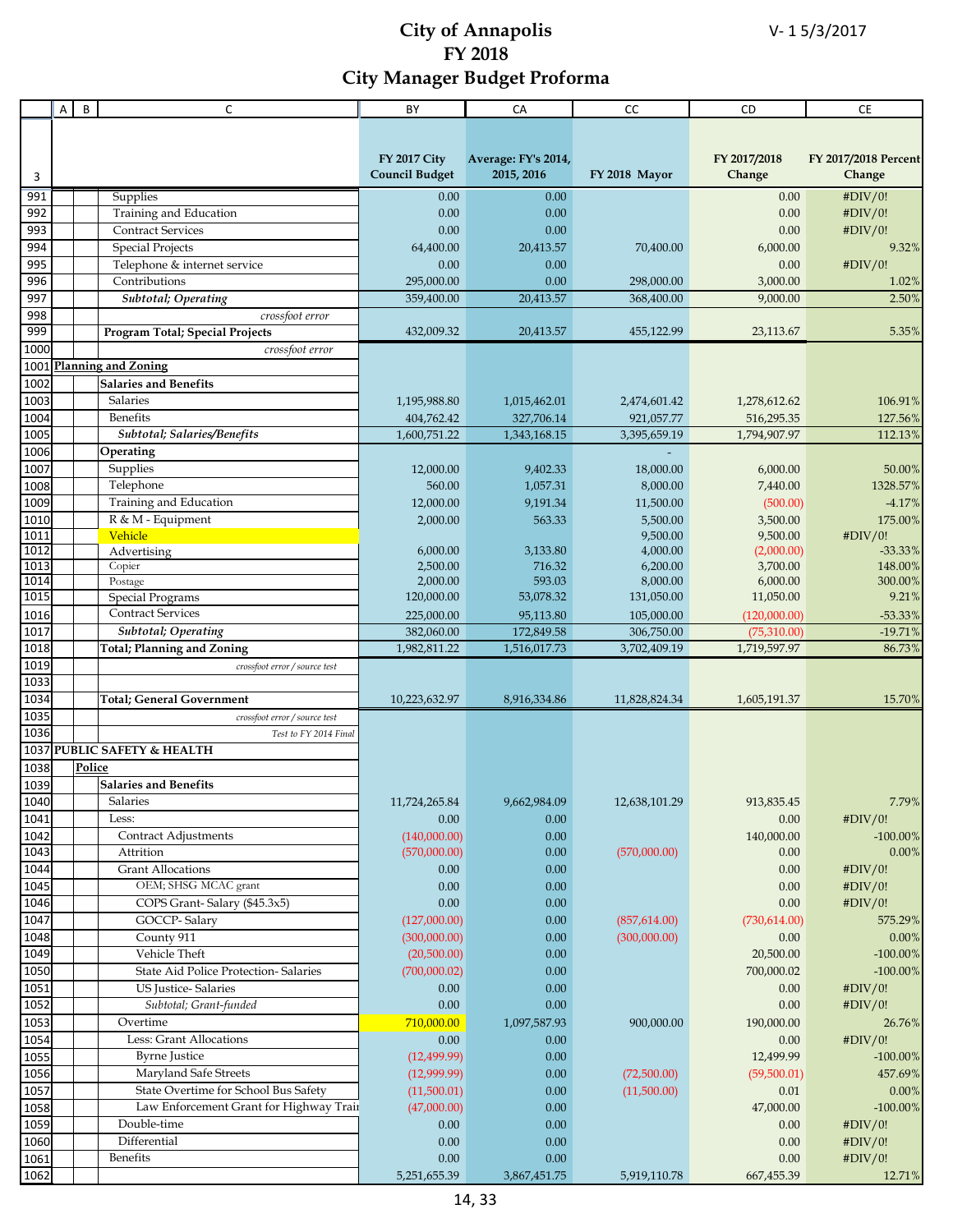|              | A | $\sf B$ | C                                            | BY                       | CA                   | CC                                  | CD                          | <b>CE</b>             |
|--------------|---|---------|----------------------------------------------|--------------------------|----------------------|-------------------------------------|-----------------------------|-----------------------|
|              |   |         |                                              |                          |                      |                                     |                             |                       |
|              |   |         |                                              |                          |                      |                                     |                             |                       |
|              |   |         |                                              | <b>FY 2017 City</b>      | Average: FY's 2014,  |                                     | FY 2017/2018                | FY 2017/2018 Percent  |
| 3            |   |         |                                              | <b>Council Budget</b>    | 2015, 2016           | FY 2018 Mayor                       | Change                      | Change                |
| 1063         |   |         | Less:                                        | 0.00                     | 0.00                 |                                     | 0.00                        | #DIV/0!               |
| 1064         |   |         | <b>COPS Grant-Benefits</b>                   | 0.00                     | 0.00                 |                                     | 0.00                        | #DIV/0!               |
| 1065         |   |         | <b>GOCCP-Benefits</b>                        | 0.00                     | 0.00                 | (1,386.00)                          | (1,386.00)                  | #DIV/0!               |
| 1066         |   |         | State Aid Police Protection-Benefits         | 0.00                     | 0.00                 | 0.00                                | 0.00                        | #DIV/0!               |
| 1067         |   |         | <b>US</b> Justice-Benefits                   | 0.00                     | 0.00                 |                                     | 0.00                        | #DIV/0!               |
| 1068         |   |         | Uniform Cleaning Allowance (Union)           | 51,467.00                | 34,891.79            | 52,000.00                           | 533.00                      | 1.04%                 |
| 1069         |   |         | Non-Salary Ins                               | 0.00                     | 0.00                 |                                     | 0.00                        | #DIV/0!               |
| 1070         |   |         | Subtotal; Salaries/Benefits                  | 15.795.888.22            | 14,662,915.56        | 17,696,212.08                       | 1,900,323.86                | 12.03%                |
| 1071         |   |         | crossfoot error / source test                |                          |                      |                                     |                             |                       |
| 1072<br>1073 |   |         | Operating                                    |                          |                      |                                     |                             |                       |
|              |   |         | Supplies                                     | 261,499.99               | 194,971.41           | 195,000.00                          | (66, 499.99)                | $-25.43%$             |
| 1074<br>1075 |   |         | Less; Grant Funded<br>Copier                 | (161,000.01)             | 0.00<br>910.96       |                                     | 161,000.01<br>7,000.00      | $-100.00\%$           |
| 1076         |   |         | Clothing                                     |                          | 148,251.32           | 7,000.00<br>150,000.00              |                             | #DIV/0!               |
| 1077         |   |         | Fuel and Oil                                 | 190,000.00<br>211,781.59 | 224,002.02           | 211,780.00                          | (40,000.00)                 | $-21.05%$<br>0.00%    |
| 1078         |   |         | Prof. Srvc - Other                           | 18,549.99                | 18,309.50            | 18,550.00                           | (1.59)<br>0.01              | 0.00%                 |
| 1079         |   |         | Telephone                                    | 110,000.01               | 117,512.06           | 110,000.00                          | (0.01)                      | 0.00%                 |
| 1080         |   |         | Electricity                                  | 107,000.01               | 111,886.30           | 107,000.00                          | (0.01)                      | 0.00%                 |
| 1081         |   |         | Training and Education                       | 42,100.00                | 40,499.96            | 42,100.00                           | 0.00                        | 0.00%                 |
| 1082         |   |         | Less: Grant Allocations                      | (46,000.00)              | 0.00                 | (105,580.00)                        | (59,580.00)                 | 129.52%               |
| 1083         |   |         | Law Enforcement Training                     | 0.00                     | 0.00                 | (50,000.00)                         | (50,000.00)                 | #DIV/0!               |
| 1084         |   |         | State Overtime for School Bus Safety         | 0.00                     | 0.00                 | (33,000.00)                         | (33,000.00)                 | #DIV/0!               |
| 1085         |   |         | Law Enforcement Grant for Highway Train      | 0.00                     | 0.00                 |                                     | 0.00                        | #DIV/0!               |
| 1086         |   |         | R & M - Bldgs and Structures                 | 8,000.00                 | 8,534.58             | 8,000.00                            | 0.00                        | 0.00%                 |
| 1087         |   |         | R & M - Equipment                            | 84,440.87                | 129,780.37           | 84,440.00                           | (0.87)                      | 0.00%                 |
| 1088         |   |         | <b>Special Programs</b>                      | 0.00                     | 0.00                 |                                     | 0.00                        | #DIV/0!               |
| 1089         |   |         | Rents and Leases                             | 39,600.00                | 37,176.90            | 39,600.00                           | 0.00                        | 0.00%                 |
| 1090         |   |         | <b>Contract Services</b>                     | 252,600.00               | 250,202.16           | 252,600.00                          | 0.00                        | 0.00%                 |
| 1091         |   |         | Fleet Replacement                            | 0.00                     | 0.00                 |                                     | 0.00                        | #DIV/0!               |
| 1092         |   |         | <b>Subtotal</b> ; Operating                  | 1,118,572.45             | 1,282,037.55         | 1,037,490.00                        | (81,082.45)                 | $-7.25%$              |
| 1093         |   |         | crossfoot error / source test                |                          |                      |                                     |                             |                       |
| 1094         |   |         | <b>Total; Police</b>                         | 16,914,460.67            | 15,944,953.11        | 18,733,702.08                       | 1,819,241.41                | 10.76%                |
| 1095         |   |         | crossfoot error / source test                |                          |                      |                                     |                             |                       |
| 1096<br>1097 |   | Fire    |                                              |                          |                      |                                     |                             |                       |
| 1098         |   |         | <b>Salaries and Benefits</b><br>Salaries     |                          |                      |                                     |                             | 8.12%                 |
| 1099         |   |         | Less:                                        | 10,636,984.26<br>0.00    | 9,803,255.73<br>0.00 | $11,\!500,\!578.58$<br>(626,754.00) | 863,594.32<br>(626, 754.00) | #DIV/0!               |
| 1100         |   |         | Grant-funded- SAFR GRANT                     | (120,000.00)             | 0.00                 | (156, 153.00)                       | (36, 153.00)                | 30.13%                |
| 1101         |   |         | Attrition                                    | (650,000.00)             | 0.00                 | (650,000.00)                        | $0.00\,$                    | $0.00\%$              |
| 1102         |   |         | Overtime                                     | 430,000.00               | 411,214.77           | 432,150.00                          | 2,150.00                    | $0.50\%$              |
| 1103         |   |         | Benefits                                     | 0.00                     | 0.00                 |                                     | $0.00\,$                    | #DIV/0!               |
| 1104         |   |         | Health/Pension/OPEB                          | 5,057,276.10             | 3,855,130.82         | 5,986,221.24                        | 928,945.14                  | 18.37%                |
| 1105         |   |         | Grant Funded                                 | (24,000.00)              | 0.00                 | (347, 047.00)                       | (323,047.00)                | 1346.03%              |
| 1106         |   |         | Subtotal; Salaries/Benefits                  | 15,330,260.36            | 14,069,601.32        | 16,138,995.82                       | 808,735.46                  | 5.28%                 |
| 1107         |   |         | crossfoot error / source test                |                          |                      | (0)                                 |                             |                       |
| 1108         |   |         | Operating                                    |                          |                      |                                     |                             |                       |
| 1109         |   |         | Supplies                                     | 285,142.44               | 199,659.36           | 208,400.00                          | (76, 742.44)                | $-26.91%$             |
| 1110         |   |         | Less: Grant Funded                           | (71, 745.00)             | 0.00                 | (90, 171.00)                        | (18, 426.00)                | 25.68%                |
| 1111         |   |         | Postage                                      | 250.00                   | 118.87               | 250.00                              | 0.00                        | $0.00\%$              |
| 1112         |   |         | Copier                                       | 5,000.00                 | 462.90               | 5,000.00                            | 0.00                        | $0.00\%$              |
| 1113         |   |         | <b>Employee Physicals</b>                    | 48,000.00                | 27,309.67            | 48,000.00                           | $0.00\,$                    | 0.00%                 |
| 1114         |   |         | Fire Protection Grant                        | 0.00                     | 0.00                 |                                     | $0.00\,$                    | #DIV/0!               |
| 1115         |   |         | Clothing                                     | 104,730.00               | 101,518.82           | 104,730.00                          | 0.00                        | 0.00%                 |
| 1116<br>1117 |   |         | Fuel and Oil                                 | 142,639.47               | 137,878.05           | 142,640.00                          | 0.53                        | 0.00%                 |
| 1118         |   |         | Telephone<br>Electricity                     | 44,655.00                | 32,894.94            | 44,655.00                           | $0.00\,$                    | 0.00%                 |
| 1119         |   |         |                                              | 124,000.00               | 103,645.17           | 124,000.00                          | $0.00\,$                    | $0.00\%$<br>$-39.76%$ |
|              |   |         | Training and Education<br>Less: Grant Funded | 62,870.00                | 16,113.95            | 37,870.00                           | (25,000.00)                 |                       |
| 1120         |   |         |                                              | 0.00                     | 0.00                 | (10,000.00)                         | (10,000.00)                 | #DIV/0!               |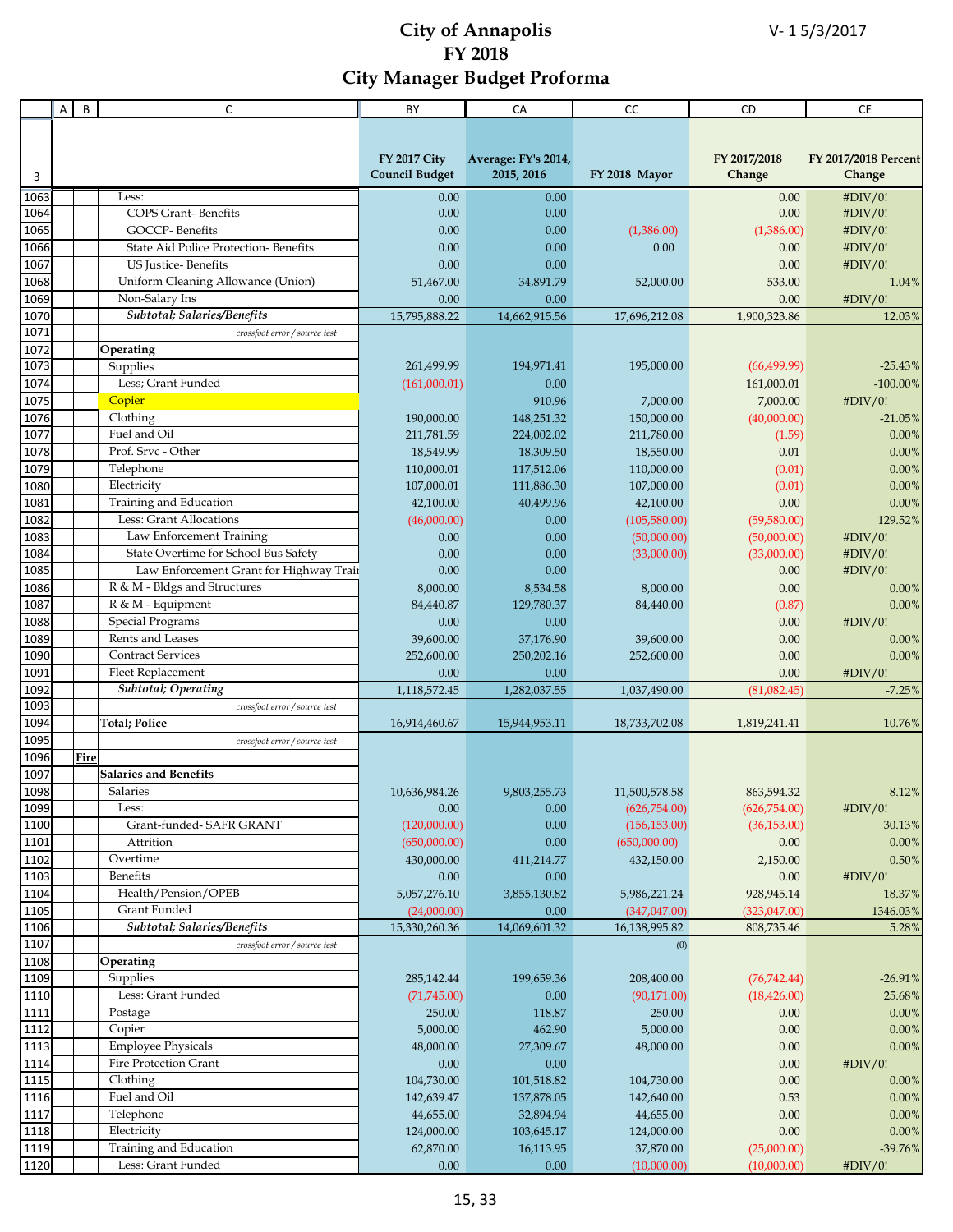|                   | Α | B | $\mathsf C$                                     | BY                    | CA                  | CC            | CD             | CE                   |
|-------------------|---|---|-------------------------------------------------|-----------------------|---------------------|---------------|----------------|----------------------|
|                   |   |   |                                                 |                       |                     |               |                |                      |
|                   |   |   |                                                 |                       |                     |               |                |                      |
|                   |   |   |                                                 | <b>FY 2017 City</b>   | Average: FY's 2014, |               | FY 2017/2018   | FY 2017/2018 Percent |
| 3                 |   |   |                                                 | <b>Council Budget</b> | 2015, 2016          | FY 2018 Mayor | Change         | Change               |
| 1121              |   |   | Less: Grant Funded                              | (40,000.00)           | 0.00                |               | 40,000.00      | $-100.00\%$          |
| 1122              |   |   | R & M - Bldgs and Structures                    | 15,400.00             | 15,125.20           | 15,400.00     | 0.00           | 0.00%                |
| 1123              |   |   | R & M - Equipment                               | 220,941.00            | 119,273.47          | 220,841.00    | (100.00)       | $-0.05%$             |
| 1124              |   |   | Less: Grant Funded                              | (125, 341.00)         | 0.00                | (149,990.00)  | (24,649.00)    | 19.67%               |
| 1125              |   |   | R & M - Vehicles                                | 0.00                  | 54,797.98           |               | 0.00           | #DIV/0!              |
| 1126              |   |   | Rents and Leases                                | 4,500.00              | 2,502.50            |               | (4,500.00)     | $-100.00\%$          |
| 1127              |   |   | Appropriation to Volunteer Fire                 | 0.00                  | 18,666.67           |               | 0.00           | #DIV/0!              |
| 1128              |   |   | Capital Outlay                                  | 56,000.00             | 80,125.64           | 56,000.00     | 0.00           | 0.00%                |
| 1129              |   |   | <b>Contract Services</b>                        | 370,618.00            | 90,754.47           | 370,618.00    | 0.00           | 0.00%                |
| 1130              |   |   | Less: Grant Funded                              | (221,518.00)          | 0.00                | (63,250.00)   | 158,268.00     | $-71.45%$            |
| 1131              |   |   | New Vehicles (Veh. Master Lease)                | 0.00                  | 0.00                | (50,000.00)   | (50,000.00)    | #DIV/0!              |
| 1132              |   |   | Fleet Replacement                               | 0.00                  | 0.00                |               | 0.00           | #DIV/0!              |
| 1133              |   |   | <b>Subtotal</b> ; Operating                     | 1,026,141.91          | 1,000,847.64        | 1,014,993.00  | (11, 148.91)   | $-1.09%$             |
| 1134              |   |   |                                                 |                       |                     |               |                |                      |
| 1135              |   |   | <b>Total; Fire</b>                              | 16,356,402.27         | 15,070,448.96       | 17,153,988.82 | 797,586.55     | 4.88%                |
| 1136              |   |   | crossfoot error / source test                   |                       |                     |               |                |                      |
| 1168              |   |   | DNEP - (Department of Neighborhood and          |                       |                     |               |                |                      |
| 1169              |   |   | <b>Salaries and Benefits</b>                    |                       |                     |               |                |                      |
| 1170              |   |   | Salaries                                        | 1,447,264.26          | 1,586,649.73        | 327,650.21    | (1,119,614.05) | $-77.36%$            |
| 1171              |   |   | Overtime                                        | 0.00                  | 50.87               | 0.00          | 0.00           | #DIV/0!              |
| 1172              |   |   | Benefits                                        | 543,435.08            | 541,732.49          | 90,261.58     | (453, 173.50)  | $-83.39\%$           |
| 1173              |   |   | Non-Salary Ins                                  | 0.00                  | 0.00                |               | 0.00           | #DIV/0!              |
| 1174              |   |   | Subtotal; Salaries/Benefits                     | 1,990,699.34          | 2,128,433.10        | 417,911.79    | (1,572,787.55) | $-79.01%$            |
| 1175              |   |   | crossfoot error / source test                   |                       |                     |               |                |                      |
| 1176              |   |   | Operating                                       |                       |                     |               |                |                      |
| 1177              |   |   | Supplies                                        | 10,104.97             | 20,397.84           |               | (10, 104.97)   | $-100.00\%$          |
| 1178              |   |   | Copier                                          | 4,500.79              | 304.85              |               | (4,500.79)     | $-100.00\%$          |
| 1179              |   |   | Postage                                         | 6,606.66              | 2,664.34            |               | (6,606.66)     | $-100.00\%$          |
| 1181              |   |   | <b>Credit Card Fees</b>                         |                       | 1,983.94            |               | 0.00           | #DIV/0!              |
| 1182              |   |   | Fuel and Oil                                    | 10,252.67             | 14,468.20           |               | (10, 252.67)   | $-100.00\%$          |
| 1183              |   |   | Telephone                                       | 7,596.84              | 9,511.64            |               | (7,596.84)     | $-100.00\%$          |
| 1184              |   |   | Training and Education                          | 5,205.27              | 5,202.65            |               | (5,205.27)     | $-100.00\%$          |
| 1185              |   |   | R & M - Vehicles                                | 3,855.61              | 6,616.51            |               | (3,855.61)     | $-100.00\%$          |
| 1186              |   |   | Rents and Leases                                | 0.00                  | 1,275.67            |               | 0.00           | #DIV/0!              |
| 1187              |   |   | <b>Contract Services</b>                        | 45,050.00             | 63,046.56           | 34,000.00     | (11,050.00)    | $-24.53%$            |
| 1190              |   |   | Fleet Replacement                               | $0.00\,$              | $0.00\,$            |               | 0.00           | #DIV/0!              |
| 1191              |   |   | Subtotal; Operating                             | 93,172.81             | 125,472.20          | 34,000.00     | (59, 172.81)   | $-63.51%$            |
| 1192              |   |   | crossfoot error / source test                   |                       |                     |               |                |                      |
| 1193              |   |   | <b>Total; DNEP</b>                              | 2,083,872.15          | 2,253,905.30        | 451,911.79    | (1,631,960.36) | $-78.31%$            |
| 1194              |   |   | crossfoot error / source test                   |                       |                     |               |                |                      |
| 1195              |   |   |                                                 |                       |                     |               |                |                      |
| 1196              |   |   | Total; Public Safety & Health                   | 35, 354, 735.09       | 33,269,307.37       | 36,339,602.68 | 984,867.59     | 2.79%                |
| 1197              |   |   | crossfoot error / source test                   |                       |                     |               |                |                      |
| 1198              |   |   | Test to Source Documentation                    |                       |                     |               |                |                      |
| 1199 Public Works |   |   |                                                 |                       |                     |               |                |                      |
| 1200              |   |   | Administration                                  |                       |                     |               |                |                      |
| 1201              |   |   | <b>Salaries and Benefits</b>                    |                       |                     |               |                |                      |
| 1202              |   |   | Salaries                                        | 493,346.95            | 487,407.85          | 495,481.84    | 2,134.89       | 0.43%                |
| 1203              |   |   | Attrition (Contra Expenditure) - All Department | (13,500.00)           | 0.00                | (13,500.00)   | 0.00           | $0.00\%$             |
| 1204              |   |   | Benefits                                        | 147,085.82            | 153, 153. 92        | 168,704.20    | 21,618.38      | 14.70%               |
| 1205              |   |   | Subtotal; Salaries/Benefits                     | 626,932.77            | 640,561.77          | 650,686.04    | 23,753.27      | 3.79%                |
| 1206              |   |   | Operating                                       |                       |                     |               |                |                      |
| 1207              |   |   | Supplies                                        | 8,282.74              | 3,201.54            | 2,300.00      | (5,982.74)     | $-72.23%$            |
| 1208              |   |   | Postage                                         |                       | 127.76              | 500.00        | 500.00         | #DIV/0!              |
| 1209              |   |   | Copier                                          |                       | 759.35              | 2,300.00      | 2,300.00       | #DIV/0!              |
| 1210              |   |   | Fuel and Oil                                    | 1,001.20              | 905.38              | 1,000.00      | (1.20)         | $-0.12%$             |
| 1211              |   |   | Telephone                                       | 3,604.32              | 2,325.88            | 3,000.00      | (604.32)       | $-16.77%$            |
| 1212              |   |   | Training and Education                          | 2,503.00              | 3,096.90            | 3,500.00      | 997.00         | 39.83%               |
|                   |   |   |                                                 |                       |                     |               |                |                      |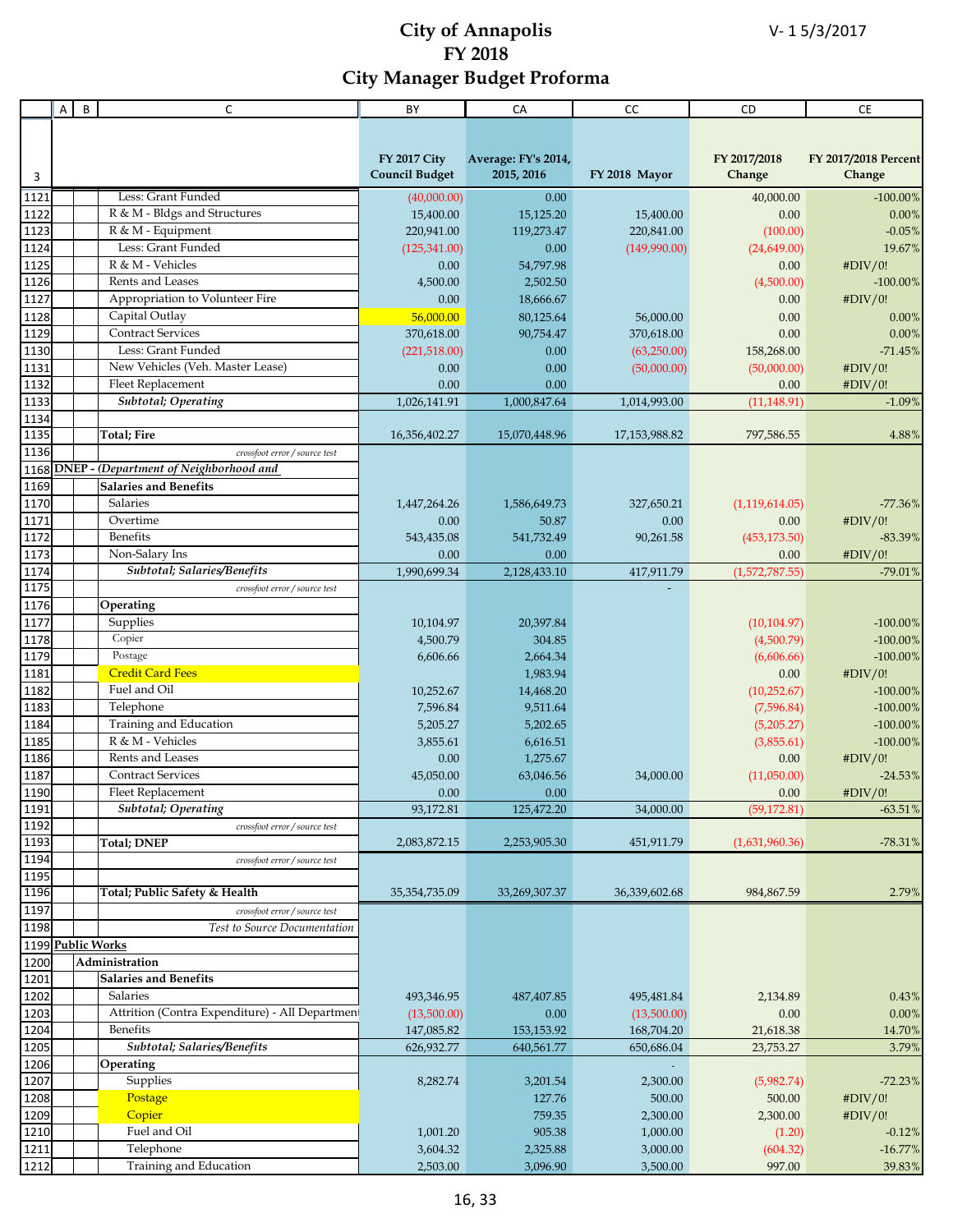|      | Α | B<br>C                                 | BY                    | CA                  | cc            | CD           | <b>CE</b>            |
|------|---|----------------------------------------|-----------------------|---------------------|---------------|--------------|----------------------|
|      |   |                                        |                       |                     |               |              |                      |
|      |   |                                        |                       |                     |               |              |                      |
|      |   |                                        | <b>FY 2017 City</b>   | Average: FY's 2014, |               | FY 2017/2018 | FY 2017/2018 Percent |
| 3    |   |                                        | <b>Council Budget</b> | 2015, 2016          | FY 2018 Mayor | Change       | Change               |
| 1213 |   | R & M - Equipment                      | 775.93                | 287.75              | 500.00        | (275.93)     | $-35.56%$            |
| 1214 |   | <b>Contract Services</b>               | 59,281.05             | 35,002.25           | 59,000.00     | (281.05)     | $-0.47%$             |
| 1215 |   | Fleet                                  | 0.00                  | 0.00                | 500.00        | 500.00       | #DIV/0!              |
| 1216 |   | <b>Subtotal</b> ; Operating            | 75,448.24             | 45,706.81           | 72,600.00     | (2,848.24)   | $-3.78%$             |
| 1217 |   | crossfoot error / source test          |                       |                     |               |              |                      |
| 1218 |   | <b>Total</b> ; Administration          | 702,381.01            | 686,268.58          | 723,286.04    | 20,905.03    | 2.98%                |
| 1219 |   | crossfoot error / source test          |                       |                     |               |              |                      |
| 1220 |   | <b>Engineering &amp; Construction</b>  |                       |                     |               |              |                      |
| 1221 |   | <b>Salaries and Benefits</b>           |                       |                     |               |              |                      |
| 1222 |   | Salaries                               | 764,110.53            | 547,637.54          | 757,658.97    | (6,451.56)   | $-0.84%$             |
| 1223 |   | Benefits                               | 244,681.67            | 185,103.69          | 256,997.47    | 12,315.80    | 5.03%                |
| 1224 |   | Attrition                              | (17,501.00)           | 0.00                | (17,501.00)   | 0.00         | 0.00%                |
| 1225 |   | Subtotal; Salaries/Benefits            | 991,291.20            | 732,741.23          | 997,155.44    | 5,864.24     | 0.59%                |
| 1226 |   | Operating                              |                       |                     |               |              |                      |
| 1227 |   | Supplies                               | 10,037.70             | 6,440.90            | 8,515.00      | (1,522.70)   | $-15.17%$            |
| 1228 |   | Fuel and Oil                           | 2,106.00              | 2,905.38            | 3,615.00      | 1,509.00     | 71.65%               |
| 1229 |   | Telephone                              | 3,240.00              | 2,563.69            | 2,700.00      | (540.00)     | $-16.67%$            |
| 1230 |   | Postage                                | 90.00                 | 6.91                | 100.00        | 10.00        | 11.11%               |
| 1231 |   | Copier                                 | 5,400.00              | 186.13              | 1,000.00      | (4,400.00)   | $-81.48%$            |
| 1232 |   | Training and Education                 | 2,673.00              | 3,372.87            | 4,270.00      | 1,597.00     | 59.75%               |
| 1233 |   | R & M - Equipment                      | 3,564.00              | 1,447.45            | 1,500.00      | (2,064.00)   | $-57.91%$            |
| 1234 |   | <b>Contract Services</b>               | 42,654.60             | 31,108.99           | 31,000.00     | (11,654.60)  | $-27.32%$            |
| 1235 |   | Fleet                                  | 0.00                  | 0.00                |               | 0.00         | #DIV/0!              |
| 1236 |   | <b>Subtotal</b> ; Operating            | 69,765.30             | 48,032.33           | 52,700.00     | (17,065.30)  | $-24.46%$            |
| 1237 |   | crossfoot error / source test          |                       |                     |               |              |                      |
| 1238 |   | Total; Engineering & Construction      | 1,061,056.50          | 780,773.56          | 1,049,855.44  | (11,201.06)  | $-1.06%$             |
| 1239 |   | crossfoot error / source test          |                       |                     |               |              |                      |
| 1240 |   | Roadways                               |                       |                     |               |              |                      |
| 1241 |   | <b>Salaries and Benefits</b>           |                       |                     |               |              |                      |
| 1242 |   | Salaries                               | 1,289,136.49          | 1,376,826.84        | 1,442,086.20  | 152,949.71   | 11.86%               |
| 1243 |   | Overtime                               | 22,000.00             | 52,959.06           | 22,000.00     | 0.00         | 0.00%                |
| 1244 |   | Attrition (Contra Expenditure)         | (78, 648.36)          | 0.00                | (78, 648.36)  | 0.00         | 0.00%                |
| 1245 |   | <b>Benefits</b>                        | 697,386.39            | 683,402.48          | 784,455.20    | 87,068.81    | 12.49%               |
| 1246 |   | Non-Salary Insurance                   | 0.00                  | 0.00                |               | 0.00         | #DIV/0!              |
| 1247 |   | Subtotal; Salaries/Benefits            | 1,929,874.52          | 2,113,188.38        | 2,169,893.05  | 240,018.52   | 12.44%               |
| 1248 |   | Operating                              |                       |                     | (0.00)        |              |                      |
| 1249 |   | Supplies                               | 164,067.05            | 70,073.40           | 70,000.00     | (94,067.05)  | $-57.33%$            |
| 1250 |   | Fuel and Oil                           | 40,740.50             | 59,668.11           | 45,000.00     | 4,259.50     | $10.46\%$            |
| 1251 |   | Telephone                              | 291.72                | 2,869.67            | 2,900.00      | 2,608.28     | 894.10%              |
| 1252 |   | Electricity - Street Light             | 415,905.00            | 573,152.02          | 540,000.00    | 124,095.00   | 29.84%               |
| 1253 |   | Training and Education                 | 1,785.00              | 757.67              | 1,000.00      | (785.00)     | -43.98%              |
| 1254 |   | R & M - Street                         | 78,547.14             | 73,552.33           | 75,000.00     | (3,547.14)   | $-4.52%$             |
| 1255 |   | R & M - Equipment                      | 71,207.22             | 81,047.84           | 70,000.00     | (1,207.22)   | $-1.70%$             |
| 1256 |   | <b>Contract Services</b>               | 20,566.60             | 26,645.79           | 20,000.00     | (566.60)     | $-2.75%$             |
| 1257 |   | Vehicle Replacement                    | 0.00                  | 0.00                |               | 0.00         | #DIV/0!              |
| 1258 |   | <b>Subtotal</b> ; Operating            | 793,110.23            | 887,766.82          | 823,900.00    | 30,789.77    | 3.88%                |
| 1259 |   | crossfoot error / source test          |                       |                     |               |              |                      |
| 1260 |   | <b>Total</b> ; Roadways                | 2,722,984.75          | 3,000,955.20        | 2,993,793.05  | 270,808.29   | 9.95%                |
| 1261 |   | crossfoot error / source test          |                       |                     |               |              |                      |
| 1262 |   | <b>Traffic Control and Maintenance</b> |                       |                     |               |              |                      |
| 1263 |   | <b>Salaries and Benefits</b>           |                       |                     |               |              |                      |
| 1264 |   | Salaries                               | 162,521.15            | 163,949.90          | 165,099.17    | 2,578.02     | 1.59%                |
| 1265 |   | Attrition                              | (8,077.00)            | 273.00              | (8,077.00)    | 0.00         | $0.00\%$             |
| 1266 |   | Benefits                               | 87,807.51             | 75,361.69           | 89,709.05     | 1,901.54     | 2.17%                |
| 1267 |   | Subtotal; Salaries/Benefits            | 242,251.66            | 239,584.58          | 246,731.21    | 4,479.55     | 1.85%                |
| 1268 |   | Operating                              |                       |                     | $0.00\,$      |              |                      |
| 1269 |   | Supplies                               | 21,980.00             | 21,099.04           | 22,000.00     | 20.00        | 0.09%                |
| 1270 |   | Fuel and Oil                           | 6,180.00              | 7,231.80            | 6,000.00      | (180.00)     | $-2.91%$             |
|      |   |                                        |                       |                     |               |              |                      |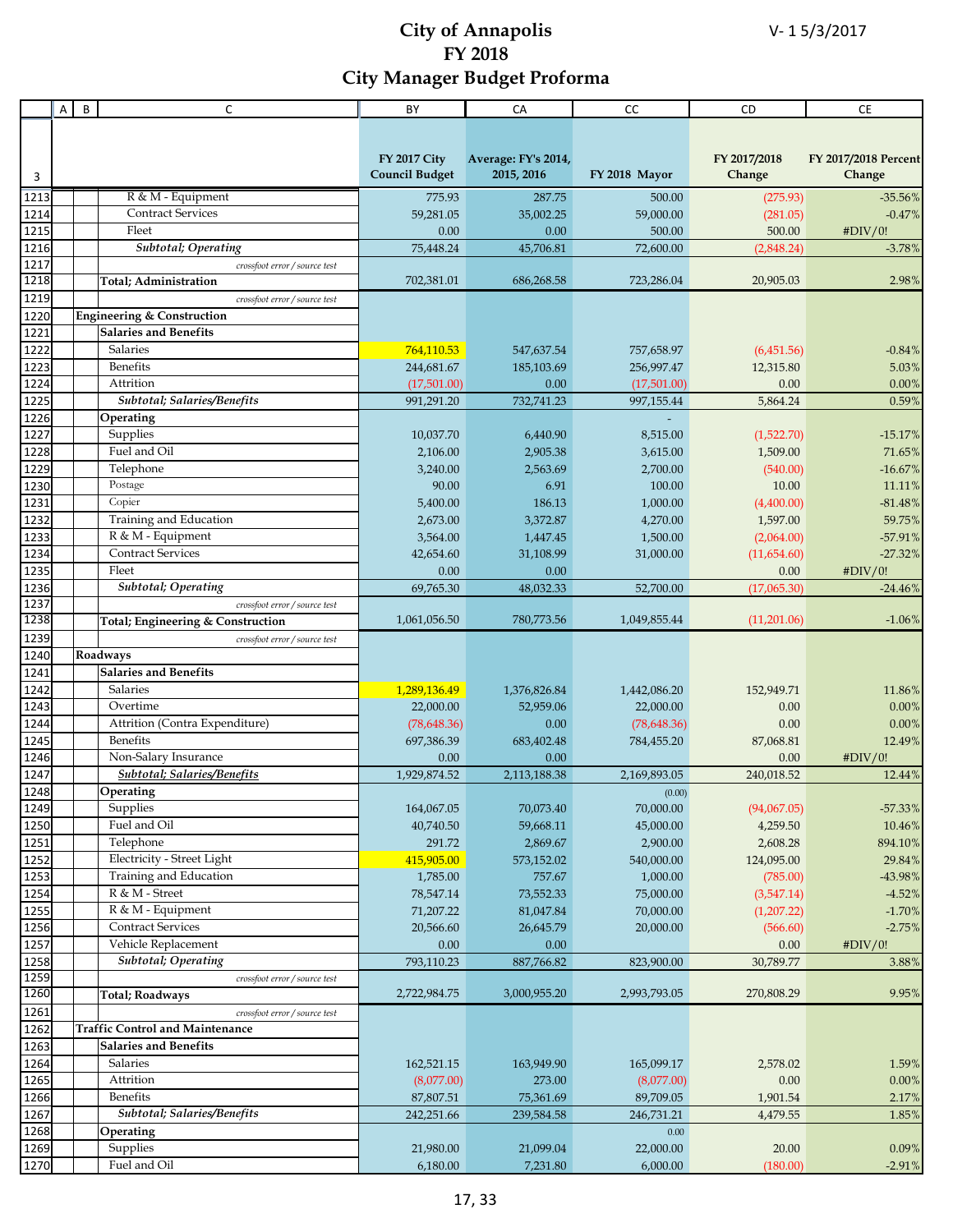|              | А | B | C                                       | BY                    | CA                  | CC            | CD            | <b>CE</b>            |
|--------------|---|---|-----------------------------------------|-----------------------|---------------------|---------------|---------------|----------------------|
|              |   |   |                                         |                       |                     |               |               |                      |
|              |   |   |                                         |                       |                     |               |               |                      |
|              |   |   |                                         | <b>FY 2017 City</b>   | Average: FY's 2014, |               | FY 2017/2018  | FY 2017/2018 Percent |
| 3            |   |   |                                         | <b>Council Budget</b> | 2015, 2016          | FY 2018 Mayor | Change        | Change               |
|              |   |   |                                         |                       |                     |               |               |                      |
| 1271         |   |   | Telephone                               | 360.00                | 30.00               | 300.00        | (60.00)       | $-16.67%$            |
| 1272         |   |   | Training and Education                  | 5,800.00              | 1,877.54            | 2,000.00      | (3,800.00)    | $-65.52%$            |
| 1273         |   |   | R & M - Equipment                       | 18,000.00             | 14,241.40           | 12,000.00     | (6,000.00)    | $-33.33%$            |
| 1274         |   |   | <b>Contract Services</b>                | 12,300.00             | 5,829.37            | 7,500.00      | (4,800.00)    | $-39.02%$            |
| 1276         |   |   | Subtotal; Operating                     | 64,620.00             | 50,309.15           | 49,800.00     | (14,820.00)   | $-22.93%$            |
| 1277         |   |   | crossfoot error / source test           |                       |                     |               |               |                      |
| 1278         |   |   | <b>Total; Traffic Control</b>           | 306,871.66            | 289,893.73          | 296,531.21    | (10,340.45)   | $-3.37%$             |
| 1279         |   |   | crossfoot error / source test           |                       |                     |               |               |                      |
| 1280         |   |   | Snow & Ice Removal                      |                       |                     |               |               |                      |
| 1281         |   |   | <b>Salaries and Benefits</b>            |                       |                     |               |               |                      |
| 1283         |   |   | Overtime                                | 38,350.00             | 58,851.86           | 60,000.00     | 21,650.00     | 56.45%               |
| 1284         |   |   | Benefits                                | 3,068.00              | 14,716.99           | 4,590.00      | 1,522.00      | 49.61%               |
| 1285         |   |   | Subtotal; Salaries/Benefits             | 41,418.00             | 73,568.85           | 64,590.00     | 23,172.00     | 55.95%               |
| 1286         |   |   | Operating                               |                       |                     |               |               |                      |
| 1287         |   |   | Supplies/salt                           | 15,880.00             | 51,063.18           | 40,000.00     | 24,120.00     | 151.89%              |
| 1288         |   |   | Fuel and Oil                            | 4,750.00              | 8,761.31            | 6,000.00      | 1,250.00      | 26.32%               |
| 1289         |   |   | R & M - Equipment                       | 5,658.00              | 6,708.81            | 6,700.00      | 1,042.00      | 18.42%               |
| 1290         |   |   | <b>Contract Services</b>                |                       |                     |               | 35,030.00     |                      |
| 1292         |   |   | <b>Subtotal</b> ; Operating             | 14,970.00             | 75,204.93           | 50,000.00     |               | 234.00%              |
|              |   |   |                                         | 41,258.00             | 141,738.23          | 102,700.00    | 61,442.00     | 148.92%              |
| 1293<br>1294 |   |   | crossfoot error / source test           |                       |                     |               |               |                      |
|              |   |   | <b>Total</b> ; Snow and Ice             | 82,676.00             | 215,307.08          | 167,290.00    | 84,614.00     | 102.34%              |
| 1295         |   |   | crossfoot error / source test           |                       |                     |               |               |                      |
| 1296         |   |   | <b>Fleet Maintenance Center</b>         |                       |                     |               |               |                      |
| 1297         |   |   | <b>Salaries and Benefits</b>            |                       |                     |               |               |                      |
| 1298         |   |   | Salaries                                | 575,552.80            | 368,653.33          | 565,470.91    | (10,081.89)   | $-1.75%$             |
| 1299         |   |   | Overtime                                | 8,000.00              | 9,561.30            | 15,360.00     | 7,360.00      | 92.00%               |
| 1300         |   |   | Benefits                                | 221,558.03            | 137,101.72          | 230,278.10    | 8,720.07      | 3.94%                |
| 1301         |   |   | Attrition                               | 0.00                  | 0.00                | 0.00          | 0.00          | #DIV/0!              |
| 1302         |   |   | Subtotal; Salaries/Benefits             | 805,110.83            | 515,316.35          | 811,109.01    | 5,998.18      | 0.75%                |
| 1303         |   |   | Operating                               |                       |                     |               |               |                      |
| 1304         |   |   | Supplies                                | 11,710.00             | 9,005.75            | 9,000.00      | (2,710.00)    | $-23.14\%$           |
| 1305         |   |   | Fuel and Oil                            | 9,030.00              | 6,368.73            | 5,000.00      | (4,030.00)    | $-44.63%$            |
| 1306         |   |   | Telephone                               | 6,820.00              | 5,223.35            | 5,000.00      | (1,820.00)    | $-26.69%$            |
| 1307         |   |   | Electricity                             | 55,000.00             | 42,875.85           | 40,000.00     | (15,000.00)   | $-27.27%$            |
| 1308         |   |   | Training and Education                  | 500.00                | 149.33              | 500.00        | 0.00          | 0.00%                |
| 1309         |   |   | R & M - Bldgs and Structures            | 10,780.00             | 20,080.05           | 20,000.00     | 9,220.00      | 85.53%               |
| 1310         |   |   | R & M Equip. (Vehicle Maintenance)      | 138,450.00            | 82,108.58           | 235,000.00    | 96,550.00     | 69.74%               |
| 1311         |   |   | <b>Contract Services</b>                | 8,170.00              | 6,375.68            | 6,000.00      | (2,170.00)    | $-26.56%$            |
| 1313         |   |   | Subtotal; Operating                     |                       |                     |               |               | 33.29%               |
| 1314         |   |   | crossfoot error / source test           | 240,460.00            | 172,187.33          | 320,500.00    | 80,040.00     |                      |
| 1315         |   |   |                                         | 1,045,570.83          | 687,503.68          | 1,131,609.01  | 86,038.18     | 8.23%                |
|              |   |   | <b>Total; Fleet Maintenance</b>         |                       |                     |               |               |                      |
| 1316         |   |   | crossfoot error / source test           |                       |                     |               |               |                      |
| 1317         |   |   | General Govt Buildings (Bldgs & Maint.) |                       |                     |               |               |                      |
| 1318         |   |   | <b>Salaries and Benefits</b>            |                       |                     |               |               |                      |
| 1319         |   |   | Salaries                                | 382,258.16            | 269,902.27          | 301,744.12    | (80,514.04)   | $-21.06%$            |
| 1320         |   |   | Overtime                                | 0.00                  | 294.88              |               | 0.00          | #DIV/0!              |
| 1321         |   |   | Benefits                                | 176,938.83            | 120,491.87          | 148,475.96    | (28, 462.87)  | $-16.09%$            |
| 1322         |   |   | Attrition (Contra Expenditure)          | (10,770.00)           | 0.00                | (10,770.00)   | 0.00          | 0.00%                |
| 1323         |   |   | Subtotal; Salaries/Benefits             | 548,426.99            | 390,689.01          | 439,450.08    | (108, 976.91) | $-19.87%$            |
| 1324         |   |   | Operating                               |                       |                     | 0.00          |               |                      |
| 1325         |   |   | Supplies                                | 14,180.00             | 9,567.99            | 10,000.00     | (4,180.00)    | $-29.48%$            |
| 1326         |   |   | Fuel and Oil                            | 1,901.00              | 6,017.03            | 5,000.00      | 3,099.00      | 163.02%              |
| 1327         |   |   | Telephone                               | 69,000.00             | 56,153.45           | 57,000.00     | (12,000.00)   | $-17.39%$            |
| 1328         |   |   | Electricity                             | 108,000.00            | 135,946.38          | 130,000.00    | 22,000.00     | 20.37%               |
| 1329         |   |   | R & M - Bldgs and Structures            | 207,535.00            | 196,795.06          | 195,000.00    | (12,535.00)   | $-6.04%$             |
| 1330         |   |   | R &M - Equipment                        | 2,852.00              | 44.93               | 500.00        | (2,352.00)    | $-82.47%$            |
| 1331         |   |   | R & M - Vehicle maintenance             | 0.00                  | 1,243.60            | 1,000.00      | 1,000.00      | #DIV/0!              |
|              |   |   | Rents and Leases                        |                       |                     |               |               |                      |
| 1332         |   |   |                                         | 447,188.00            | 458,031.99          | 470,000.00    | 22,812.00     | 5.10%                |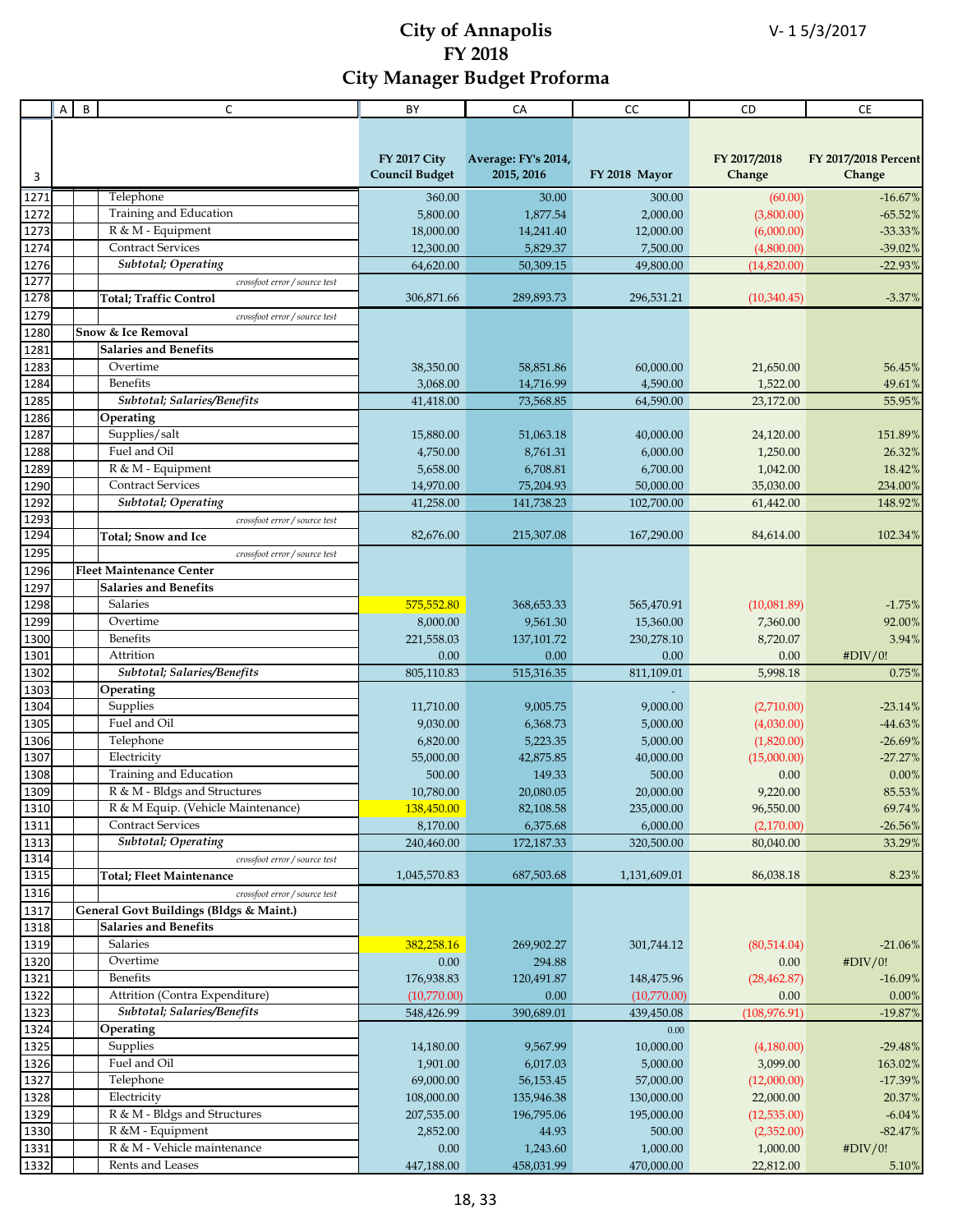|              | Α | B | C                                   | BY                    | CA                  | СC                 | <b>CD</b>              | <b>CE</b>                |
|--------------|---|---|-------------------------------------|-----------------------|---------------------|--------------------|------------------------|--------------------------|
|              |   |   |                                     |                       |                     |                    |                        |                          |
|              |   |   |                                     |                       |                     |                    |                        |                          |
|              |   |   |                                     | <b>FY 2017 City</b>   | Average: FY's 2014, |                    | FY 2017/2018           | FY 2017/2018 Percent     |
| 3            |   |   |                                     | <b>Council Budget</b> | 2015, 2016          | FY 2018 Mayor      | Change                 | Change                   |
| 1333         |   |   | <b>Contract Services</b>            | 496,110.00            | 359,169.02          | 420,000.00         | (76, 110.00)           | $-15.34%$                |
| 1335         |   |   | Subtotal; Operating                 | 1,346,766.00          | 1,222,969.45        | 1,288,500.00       | (58, 266.00)           | $-4.33%$                 |
| 1336         |   |   | crossfoot error / source test       |                       |                     |                    |                        |                          |
| 1337         |   |   | <b>Total</b> ; Government Buildings | 1,895,192.99          | 1,613,658.46        | 1,727,950.08       | (167, 242.91)          | $-8.82%$                 |
| 1338         |   |   | crossfoot error / source test       |                       |                     |                    |                        |                          |
| 1339         |   |   | <b>Total; Public Works</b>          | 7,816,733.74          | 7,274,360.29        | 8,090,314.84       | 273,581.10             | 3.50%                    |
| 1340         |   |   | crossfoot error / source test       |                       |                     |                    |                        |                          |
| 1341         |   |   | Source Document Test                |                       |                     |                    |                        |                          |
| 1342         |   |   | <b>Recreation and Parks</b>         |                       |                     |                    |                        |                          |
| 1343         |   |   | <b>Recreation Division</b>          |                       |                     |                    |                        |                          |
| 1344         |   |   | <b>Salaries and Benefits</b>        |                       |                     |                    |                        |                          |
| 1345         |   |   | <b>Salaries</b>                     | 1,673,511.07          | 1,326,902.85        | 1,687,656.54       | 14,145.47              | 0.85%                    |
| 1346         |   |   | Less: Grants                        | (50,000.00)           | 0.00                | (35,000.00)        | 15,000.00              | $-30.00\%$               |
| 1347         |   |   | Attrition (Contra Expenditure)      | (44,886.00)           | 0.00                | (44,886.00)        | 0.00                   | 0.00%                    |
| 1348         |   |   | <b>Benefits</b>                     | 369,900.84            | 378,898.49          | 444,354.54         | 74,453.70              | 20.13%                   |
| 1349         |   |   | Subtotal; Salaries/Benefits         | 1,948,525.91          | 1,705,801.33        | 2,052,125.07       | 103,599.16             | 5.32%                    |
| 1350         |   |   | crossfoot error / source test       |                       |                     |                    |                        |                          |
| 1351         |   |   | Operating                           |                       |                     |                    |                        |                          |
| 1352         |   |   | Supplies<br>Credit Card Fees        | 29,383.00             | 49,388.11           | 30,000.00          | 617.00                 | 2.10%                    |
| 1353<br>1354 |   |   | Copier                              | 20,980.00<br>2,500.00 | 10,982.89<br>586.00 | 16,000.00          | (4,980.00)<br>(700.00) | $-23.74%$                |
| 1355         |   |   | Postage                             | 1,013.00              | 539.04              | 1,800.00<br>700.00 | (313.00)               | $-28.00\%$<br>$-30.90\%$ |
| 1356         |   |   | Custodial Supplies                  | 1,000.00              | 1,761.20            | 5,000.00           | 4,000.00               | 400.00%                  |
| 1357         |   |   | Landscape and Grounds               | 0.00                  | 0.00                |                    | 0.00                   | #DIV/0!                  |
| 1358         |   |   | <b>Building Supplies</b>            | 42,300.00             | 291.75              | 1,000.00           | (41,300.00)            | $-97.64%$                |
| 1359         |   |   | R&M - Buildings                     | 0.00                  | 5,554.33            | 2,000.00           | 2,000.00               | #DIV/0!                  |
| 1360         |   |   | First Aid                           | 1,500.00              | 517.81              | 1,000.00           | (500.00)               | $-33.33%$                |
| 1361         |   |   | Food                                | 19,796.00             | 6,082.73            | 10,000.00          | (9,796.00)             | $-49.48%$                |
| 1362         |   |   | Tools and Equipment                 | 14,725.00             | 15,346.77           | 30,000.00          | 15,275.00              | 103.74%                  |
| 1363         |   |   | Playground                          | (15,000.00)           | 0.00                |                    | 15,000.00              | $-100.00\%$              |
| 1364         |   |   | Programs                            | 62,796.00             | 29,220.16           | 60,000.00          | (2,796.00)             | $-4.45%$                 |
| 1365         |   |   | Oil and Lubricants                  | 14,500.00             | 1,126.19            | 3,400.00           | (11,100.00)            | $-76.55%$                |
| 1366         |   |   | Sports                              | 41,000.00             | 28,370.36           | 50,000.00          | 9,000.00               | 21.95%                   |
| 1367         |   |   | Uniforms and Shores                 | 2,472.00              | 1,720.58            | 2,900.00           | 428.00                 | 17.31%                   |
| 1368         |   |   | Advertising and Printing            | 23,572.00             | 24,184.77           | 24,000.00          | 428.00                 | 1.82%                    |
| 1369         |   |   | Background and Drug Testing         | 2,300.00              | 2,096.75            | 3,200.00           | 900.00                 | 39.13%                   |
| 1370         |   |   | Telephone                           | 12,355.00             | 6,748.89            | 12,000.00          | (355.00)               | $-2.87%$                 |
| 1371         |   |   | Utilities                           | 74,460.00             | 11,582.63           | 35,000.00          | (39, 460.00)           | $-52.99%$                |
| 1375         |   |   | <b>Equipment Rental</b>             | 1,350.00              | 0.00                | 1,000.00           | (350.00)               | $-25.93%$                |
| 1376         |   |   | Instructors                         | 41,400.00             | 28,297.13           | 40,000.00          | (1,400.00)             | $-3.38%$                 |
| 1377         |   |   | Field Trip and Fees                 | 8,000.00              | 5,342.20            | 8,000.00           | 0.00                   | 0.00%                    |
| 1378         |   |   | Maintenance Agreements              | 18,400.00             | 9,008.90            | 9,000.00           | (9,400.00)             | $-51.09%$                |
| 1379         |   |   | Software                            | 584.00                | 166.33              | 200.00             | (384.00)               | $-65.75%$                |
| 1380         |   |   | Camp Licenses                       | 500.00                | 116.67              | 200.00             | (300.00)               | $-60.00\%$               |
| 1381         |   |   | Sports Officials                    | 38,000.00             | 25,441.00           | 40,000.00          | 2,000.00               | 5.26%                    |
| 1382         |   |   | <b>Building Repairs</b>             | 16,735.00             | 20,204.23           | 60,000.00          | 43,265.00              | 258.53%                  |
| 1383         |   |   | Fireworks<br>City Beautification    | 0.00                  | 0.00                |                    | 0.00                   | #DIV/0!                  |
| 1384<br>1385 |   |   | Pest Control                        | $0.00\,$              | 6,666.67<br>0.00    |                    | 0.00<br>0.00           | #DIV/0!                  |
| 1386         |   |   | Training                            | $0.00\,$<br>1,747.00  | 837.16              | 1,000.00           | (747.00)               | #DIV/0!<br>$-42.76%$     |
| 1387         |   |   | Other Services                      | 45,800.00             | 6,133.61            | 10,000.00          | (35,800.00)            | $-78.17%$                |
| 1388         |   |   | <b>Contract Services</b>            | 40,000.00             | 83,105.67           | 40,000.00          | 0.00                   | 0.00%                    |
| 1389         |   |   | Fleet                               | 0.00                  | 0.00                | 10,000.00          | 10,000.00              | #DIV/0!                  |
| 1390         |   |   | <b>Rents and Leases</b>             |                       | 12,345.73           | 37,000.00          | 37,000.00              | #DIV/0!                  |
| 1391         |   |   | Less: Grants                        | (60,000.00)           | 0.00                | (60,000.00)        | 0.00                   | 0.00%                    |
| 1392         |   |   | <b>Subtotal</b> ; Operating         | 504,168.00            | 393,766.23          | 484,400.00         | (19,768.00)            | $-3.92%$                 |
| 1393         |   |   | crossfoot error / source test       |                       |                     |                    |                        |                          |
| 1394         |   |   | <b>Total; Recreation Division</b>   | 2,452,693.91          | 2,099,567.57        | 2,536,525.07       | 83,831.16              | 3.42%                    |
| 1395         |   |   | crossfoot error / source test       |                       |                     |                    |                        |                          |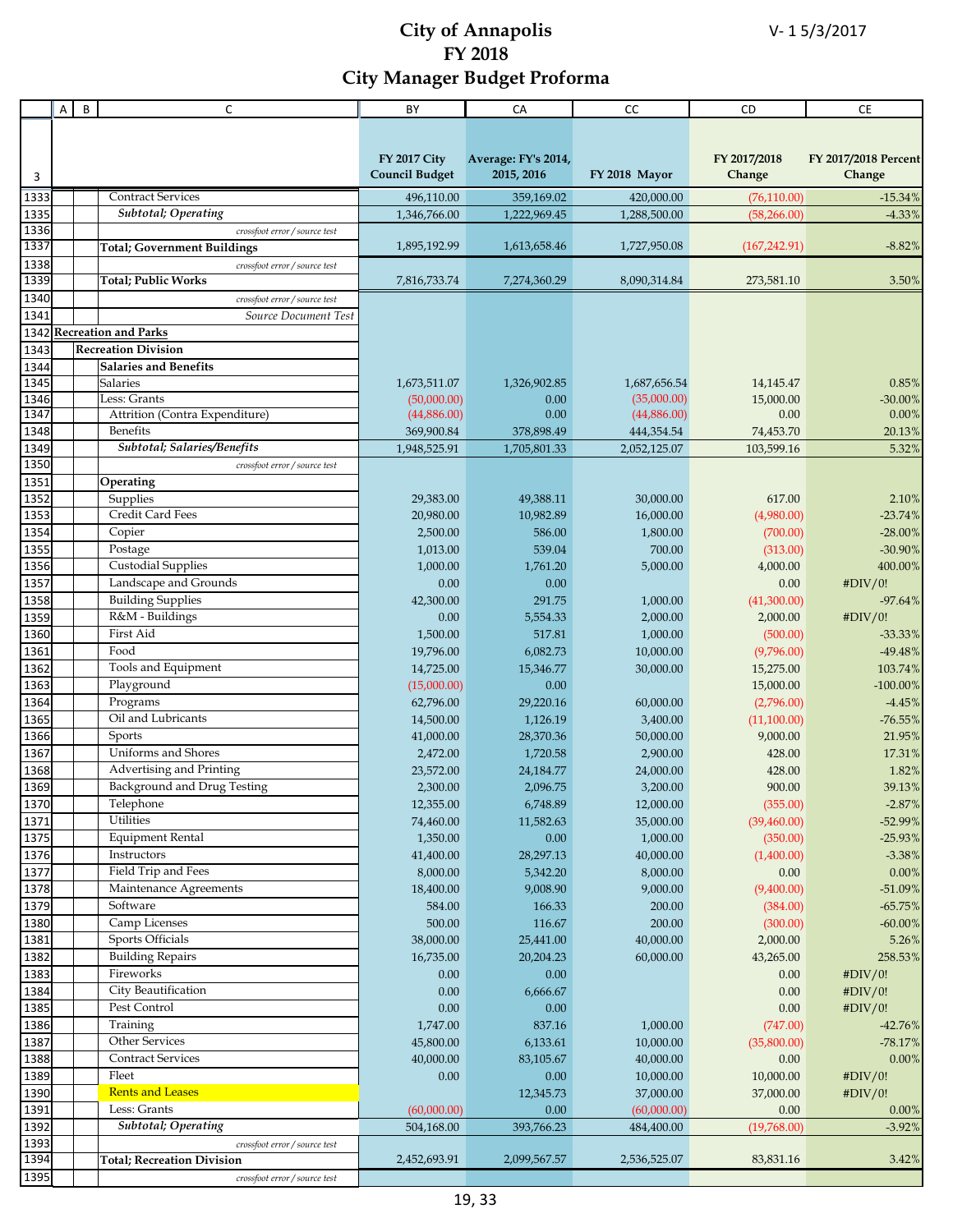V- 1 5/3/2017

|              | Α | B | C                                    | BY                     | CA                     | CC                    | CD                   | <b>CE</b>            |
|--------------|---|---|--------------------------------------|------------------------|------------------------|-----------------------|----------------------|----------------------|
|              |   |   |                                      |                        |                        |                       |                      |                      |
|              |   |   |                                      |                        |                        |                       |                      |                      |
|              |   |   |                                      | <b>FY 2017 City</b>    | Average: FY's 2014,    |                       | FY 2017/2018         | FY 2017/2018 Percent |
| 3            |   |   |                                      | <b>Council Budget</b>  | 2015, 2016             | FY 2018 Mayor         | Change               | Change               |
| 1396         |   |   | <b>Parks Division</b>                |                        |                        |                       |                      |                      |
| 1397         |   |   | <b>Salaries and Benefits</b>         |                        |                        |                       |                      |                      |
| 1398         |   |   | Salaries                             | 1,152,976.32           | 1,102,941.99           | 1,152,351.67          | (624.65)             | $-0.05%$             |
| 1399         |   |   | Overtime                             | 0.00                   | 16,360.71              | 16,360.71             | 16,360.71            | #DIV/0!              |
| 1400         |   |   | Benefits                             | 372,258.12             | 300,540.75             | 408,674.06            | 36,415.94            | 9.78%                |
| 1401         |   |   | Attrition (Contra Expenditure)       | 0.00                   | 0.00                   |                       | 0.00                 | #DIV/0!              |
| 1403         |   |   | Subtotal; Salaries/Benefits          | 1,525,234.44           | 1,419,843.45           | 1,577,386.44          | 52,152.00            | 3.42%                |
| 1404         |   |   | Operating                            |                        |                        | (0.00)                |                      |                      |
| 1405         |   |   | Supplies                             | 9,996.00               | 53,099.77              | 10,000.00             | 4.00                 | 0.04%                |
| 1406         |   |   | Credit Card Fees                     |                        |                        |                       | 0.00                 | #DIV/0!              |
| 1407         |   |   | Copier                               | 2,800.00               | 1,906.76               | 2,700.00              | (100.00)             | $-3.57%$             |
| 1408         |   |   | Postage                              | 2,187.00               | 633.80                 | 1,500.00              | (687.00)             | $-31.41%$            |
| 1409         |   |   | <b>Custodial Supplies</b>            | 22,500.00              | 15,038.47              | 22,000.00             | (500.00)             | $-2.22%$             |
| 1410         |   |   | Landscape and Grounds                | 50,000.00              | 30,255.29              | 50,000.00             | 0.00                 | $0.00\%$             |
| 1411         |   |   | <b>Building Supplies</b>             | 40,000.00              | 23,834.68              | 37,000.00             | (3,000.00)           | $-7.50%$             |
| 1412         |   |   | First Aid                            | 500.00                 | 0.00                   | 500.00                | 0.00                 | 0.00%                |
| 1413         |   |   | Food                                 | 2,954.00               | 205.42                 | 3,000.00              | 46.00                | 1.56%                |
| 1414         |   |   | Tools and Equipment                  | 6,275.00               | 5,475.62               | 6,500.00              | 225.00               | 3.59%                |
| 1415         |   |   | Playground                           | 25,250.00              | 16,052.43              | 25,000.00             | (250.00)             | $-0.99%$             |
| 1416         |   |   | Programs                             | 5,704.00               | 2,487.19               | 5,000.00              | (704.00)             | $-12.34%$            |
| 1417         |   |   | Oil and Lubricants                   | 16,000.00              | 13,653.20              | 16,000.00             | 0.00                 | 0.00%                |
| 1418         |   |   | Sports                               | 0.00                   | 0.00                   |                       | 0.00                 | #DIV/0!              |
| 1419         |   |   | Uniforms and Shores                  | 5,378.00               | 2,602.50               | 4,000.00              | (1,378.00)           | $-25.62\%$           |
| 1420         |   |   | Advertising and Printing             | 11,020.00              | 3,673.33               | 11,000.00             | (20.00)              | $-0.18%$             |
| 1421         |   |   | Background and Drug Testing          | 28,928.00              | 8,398.74               | 25,000.00             | (3,928.00)           | $-13.58%$            |
| 1422         |   |   | Telephone<br>Utilities               | 0.00                   | 0.00                   | 3,000.00<br>12,000.00 | 3,000.00             | #DIV/0!              |
| 1423<br>1424 |   |   | Vehicle Repairs                      | 13,555.00              | 10,466.62              | 200,000.00            | (1,555.00)           | $-11.47%$            |
| 1425         |   |   | Greenscape                           | 198,400.00<br>7,000.00 | 250,003.87<br>6,760.58 | 9,000.00              | 1,600.00<br>2,000.00 | 0.81%<br>28.57%      |
| 1426         |   |   | Landscape                            | 15,000.00              | 9,688.43               | 15,000.00             | 0.00                 | 0.00%                |
| 1427         |   |   | Rents and Leases                     | 27,150.00              | 18,957.18              | 27,000.00             | (150.00)             | $-0.55%$             |
| 1428         |   |   | Instructors                          | 18,000.00              | 7,493.93               | 10,000.00             | (8,000.00)           | $-44.44%$            |
| 1429         |   |   | Field Trip and Fees                  | 0.00                   | 0.00                   |                       | 0.00                 | #DIV/0!              |
| 1430         |   |   | Maintenance Agreements               | 0.00                   | 0.00                   |                       | 0.00                 | #DIV/0!              |
| 1431         |   |   | Software                             | 61,500.00              | 29,224.49              | 30,000.00             | (31,500.00)          | $-51.22%$            |
| 1432         |   |   | Camp Licenses                        | 4,716.00               | 1,206.51               | 1,200.00              | (3,516.00)           | $-74.55%$            |
| 1433         |   |   | Sports Officials                     | 0.00                   | 0.00                   |                       | 0.00                 | #DIV/0!              |
| 1434         |   |   | Repair and Maintenance               | 0.00                   | 0.00                   |                       | 0.00                 | #DIV/0!              |
| 1435         |   |   | Fireworks                            | 67,265.00              | 44,800.39              | 90,000.00             | 22,735.00            | 33.80%               |
| 1436         |   |   | City Beautification                  | 0.00                   | 0.00                   |                       | 0.00                 | #DIV/0!              |
| 1437         |   |   | Pest Control                         | 0.00                   | 0.00                   |                       | 0.00                 | #DIV/0!              |
| 1438         |   |   | Training                             | 0.00                   | 0.00                   |                       | 0.00                 | #DIV/0!              |
| 1439         |   |   | Other Services                       | 3,173.00               | 671.18                 | 1,500.00              | (1,673.00)           | $-52.73%$            |
| 1440         |   |   | Fleet                                | 15,700.00              | 13,191.85              | 15,700.00             | 0.00                 | 0.00%                |
| 1443         |   |   | <b>Subtotal</b> ; Operating          | 660,951.00             | 569,782.25             | 633,600.00            | (27, 351.00)         | $-4.14%$             |
| 1444         |   |   | crossfoot error / source test        |                        |                        |                       |                      |                      |
| 1445         |   |   | <b>Total; Parks Division</b>         | 2,186,185.44           | 1,989,625.70           | 2,210,986.44          | 24,801.00            | 1.13%                |
| 1446         |   |   | crossfoot error / source test        |                        |                        |                       |                      |                      |
| 1447         |   |   |                                      |                        |                        |                       |                      |                      |
| 1448         |   |   | <b>Total; Recreation and Parks</b>   | 4,638,879.35           | 4,089,193.27           | 4,747,511.52          | 108,632.17           | 0.05                 |
| 1449         |   |   | crossfoot error / source test        |                        |                        |                       |                      |                      |
| 1511         |   |   |                                      |                        |                        |                       |                      |                      |
| 1512         |   |   | Total; General Fund before Non-Allo. | 58,033,981.15          | 53,549,195.80          | 61,006,253.38         | 2,972,272.23         | 5.12%                |
| 1513         |   |   | crossfoot error / source test        |                        |                        |                       |                      |                      |
| 1514         |   |   | Source Documentation Test            |                        |                        |                       |                      |                      |
| 1515         |   |   |                                      |                        |                        |                       |                      | rofor                |
|              |   |   | 1516 Non-Allocated Expenditures      |                        |                        |                       |                      |                      |
| 1524         |   |   | Debt Service                         | 0.00                   | 0.00                   |                       | 0.00                 | #DIV/0!              |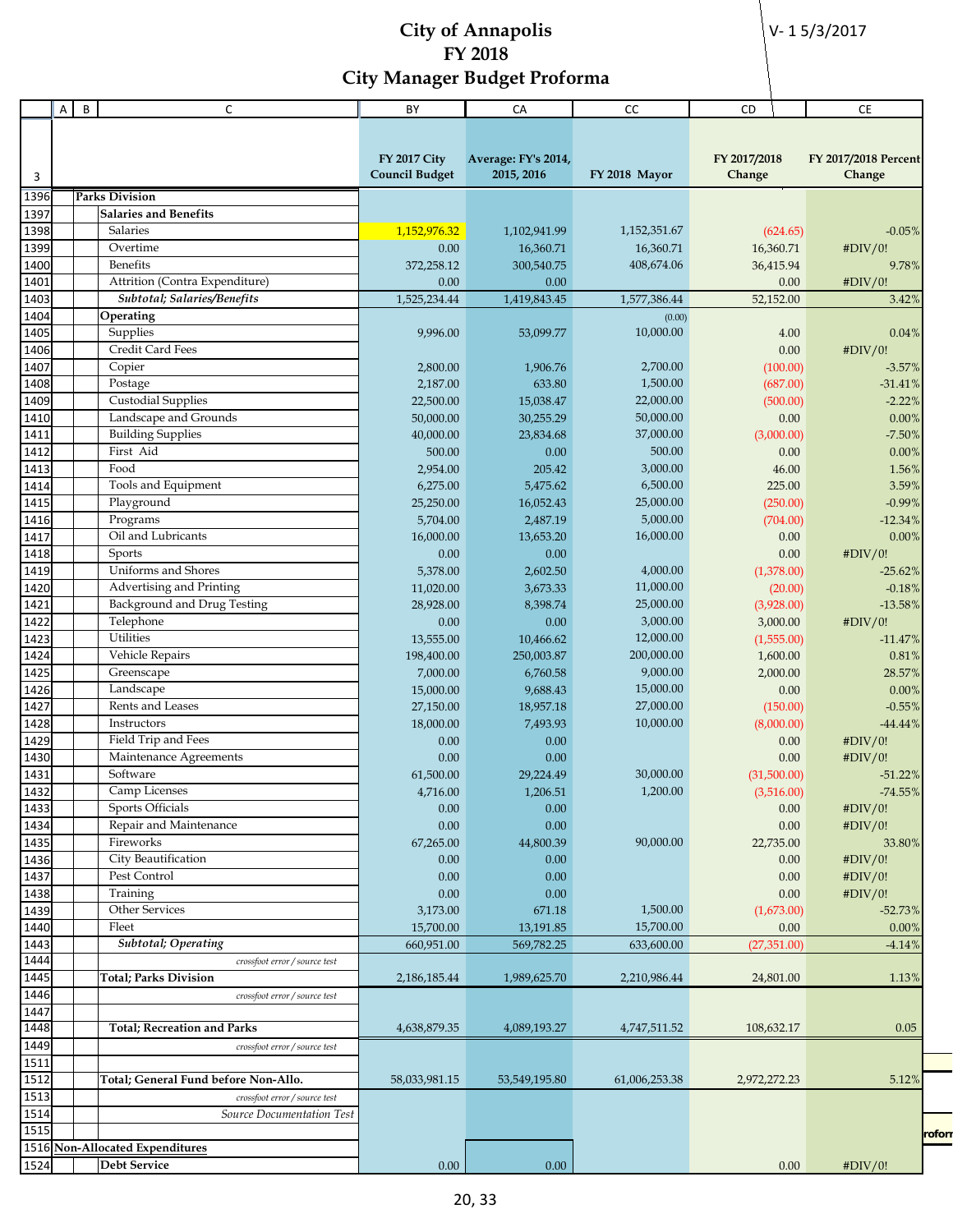V- 1 5/3/2017

|      | A | B | C                                                                | BY                         | CA                  | CC            | <b>CD</b>      | CE                   |
|------|---|---|------------------------------------------------------------------|----------------------------|---------------------|---------------|----------------|----------------------|
|      |   |   |                                                                  |                            |                     |               |                |                      |
|      |   |   |                                                                  |                            |                     |               |                |                      |
|      |   |   |                                                                  | <b>FY 2017 City</b>        | Average: FY's 2014, |               | FY 2017/2018   | FY 2017/2018 Percent |
| 3    |   |   |                                                                  | <b>Council Budget</b>      | 2015, 2016          | FY 2018 Mayor | Change         | Change               |
| 1525 |   |   | Long-Term Debt                                                   | 0.00                       | 807,439.33          |               | 0.00           | #DIV/0!              |
| 1526 |   |   | Principle Pay down                                               | 3,945,368.00               | 2,184,977.77        | 2,663,942.31  | (1,281,425.69) | $-32.48%$            |
| 1527 |   |   | <b>Interest Expense</b>                                          | 2,784,937.00               | 1,847,113.20        | 3,007,018.00  | 222,081.00     | 7.97%                |
| 1528 |   |   | Capital Lease / ST Debt                                          | 0.00                       | 0.00                |               | 0.00           | #DIV/0!              |
| 1529 |   |   | <b>Interest Expense</b>                                          | 25,000.00                  | 115,430.70          | 510.00        | (24,490.00)    | $-97.96%$            |
| 1530 |   |   | Principle Pay down                                               | 0.00                       | 0.00                | 79,800.00     | 79,800.00      | #DIV/0!              |
| 1531 |   |   | <b>Operating Reserves Contributions</b>                          | 0.00                       | 0.00                |               | 0.00           | #DIV/0!              |
| 1532 |   |   | Contingency Reserve                                              | 410,000.00                 | 31,962.26           | 410,000.00    | 0.00           | $0.00\%$             |
| 1533 |   |   | Contingency                                                      | 0.00                       | 0.00                |               | 0.00           | #DIV/0!              |
| 1534 |   |   | Fleet Replacement Program                                        | 0.00                       | 0.00                |               | 0.00           | #DIV/0!              |
| 1535 |   |   | <b>Insurances / Risk Management</b>                              | 0.00                       | 0.00                |               | 0.00           |                      |
|      |   |   |                                                                  |                            |                     |               |                | #DIV/0!              |
| 1536 |   |   | General Liability Insurance                                      | 950,000.00                 | 875,971.33          | 997,500.00    | 47,500.00      | 5.00%                |
| 1537 |   |   | Workers' Compensation Insurance                                  | 1,400,000.00<br>150,000.00 | 789,222.93          | 1,400,000.00  | 0.00           | 0.00%                |
| 1538 |   |   | Unemployment Insurance                                           |                            | 124,950.59          | 150,000.00    | 0.00           | 0.00%                |
| 1539 |   |   | Judgments                                                        | 150,000.00                 | 91,096.04           | 150,000.00    | 0.00           | 0.00%                |
| 1540 |   |   | <b>Employee Benefits</b><br>Police and Fire Pension Contribution | 0.00                       | 0.00                |               | 0.00           | #DIV/0!              |
| 1541 |   |   |                                                                  | 0.00                       | 785,566.00          |               | 0.00           | #DIV/0!              |
| 1542 |   |   | Retiree and Other Employer Contributions                         | 665,000.00                 | 467,150.00          | 1,060,000.00  | 395,000.00     | 59.40%               |
| 1543 |   |   | <b>Employee Conversions</b>                                      | 0.00                       | 18,626.33           |               | 0.00           | #DIV/0!              |
| 1544 |   |   | Furlough Impact                                                  | 0.00                       | 0.00                |               | 0.00           | #DIV/0!              |
| 1545 |   |   | <b>IBB</b> Impact                                                | 0.00                       | 0.00                |               | 0.00           | #DIV/0!              |
| 1546 |   |   | Other Financing Uses: subsidies and transfers                    | 0.00                       | 0.00                |               | 0.00           | #DIV/0!              |
| 1547 |   |   | To Water Enterprise Fund                                         | 0.00                       | 0.00                |               | 0.00           | #DIV/0!              |
| 1548 |   |   | To Wastewater Enterprise Fund                                    | 0.00                       | 0.00                |               | 0.00           | #DIV/0!              |
| 1549 |   |   | To Dock Fund                                                     | 0.00                       | 79,533.33           |               | 0.00           | #DIV/0!              |
| 1550 |   |   | To Stormwater Fund                                               | 0.00                       | 0.00                |               | 0.00           | #DIV/0!              |
| 1551 |   |   | To Refuse Fund                                                   | 0.00                       | 0.00                |               | 0.00           | #DIV/0!              |
| 1552 |   |   | To Off-Street Parking Fund                                       | 0.00                       | 26,666.67           |               | 0.00           | #DIV/0!              |
| 1553 |   |   | To Transportation Fund - Operating Subsidy                       | 2,225,000.00               | 2,836,161.54        | 2,400,000.00  | 175,000.00     | 7.87%                |
| 1557 |   |   | To Revolving Fund                                                | 0.00                       | 3,963.33            |               | 0.00           | #DIV/0!              |
| 1558 |   |   | To Sidewalk Fund                                                 | 671,848.35                 | 452,358.74          | 680,000.00    | 8,151.65       | 1.21%                |
| 1560 |   |   | Total; Non-Allocated                                             | 13,377,153.35              | 12,017,152.25       | 12,998,770.31 | (378,383.04)   | $-2.83%$             |
| 1561 |   |   | crossfoot error / source test                                    |                            |                     |               |                |                      |
| 1562 |   |   | Source Test                                                      |                            |                     |               |                |                      |
| 1563 |   |   |                                                                  |                            |                     |               |                | get                  |
| 1564 |   |   | <b>Total</b> ; General Fund Expenditures                         | 71,411,134.50              | 65,566,348.05       | 74,005,023.69 | 2,593,889.19   | 3.63%                |
| 1566 |   |   | crossfoot error / source test                                    |                            |                     |               |                |                      |
| 1567 |   |   | Source Test                                                      |                            |                     |               |                |                      |
| 1568 |   |   |                                                                  |                            |                     |               |                |                      |
| 1569 |   |   | Projected Surplus                                                | 1,532.84                   | 5,245,997.15        | 10,627.36     | 9,094.52       | 593%                 |
| 1570 |   |   | crossfoot error / source test                                    |                            |                     |               |                |                      |
| 1571 |   |   | Source Test                                                      |                            |                     |               |                |                      |
| 1572 |   |   |                                                                  |                            |                     |               |                |                      |
| 1573 |   |   | <b>WATER FUND</b>                                                |                            |                     |               |                |                      |
| 1574 |   |   | <b>Revenues</b>                                                  |                            |                     |               |                |                      |
|      |   |   | 1575 Water Charges                                               |                            |                     |               |                |                      |
| 1576 |   |   | Service Charges                                                  | 6,938,467.43               | 6,559,034.13        | 6,900,000.00  | (38, 467.43)   | $-0.55%$             |
| 1577 |   |   | Penalties                                                        | 112,000.00                 | 101,125.28          | 100,000.00    | (12,000.00)    | $-10.71%$            |
| 1578 |   |   | Miscellaneous                                                    | 50,000.00                  | 53,188.08           | 50,000.00     | 0.00           | 0.00%                |
| 1579 |   |   | New Connections                                                  | 115,000.00                 | 118,889.02          | 120,000.00    | 5,000.00       | 4.35%                |
| 1580 |   |   | Subtotal;                                                        | 7,215,467.43               | 6,832,236.51        | 7,170,000.00  | (45, 467.43)   | $-0.63%$             |
| 1581 |   |   | <b>Capital Facilities</b>                                        |                            |                     |               |                |                      |
| 1582 |   |   | Current Year                                                     | 200,000.00                 | 146,567.26          | 200,000.00    | 0.00           | 0.00%                |
| 1583 |   |   | Interest                                                         | 4,000.00                   | 3,654.02            | 3,600.00      | (400.00)       | $-10.00\%$           |
| 1584 |   |   | Capital Facility Charges                                         | 320,000.00                 | 319,397.67          | 320,000.00    | 0.00           | 0.00%                |
| 1585 |   |   | Subtotal;                                                        | 524,000.00                 | 469,618.95          | 523,600.00    | (400.00)       | $-0.08%$             |
|      |   |   | 1586 Money and Property                                          |                            |                     |               |                |                      |
| 1587 |   |   | Interest Earnings: GO Bonds                                      | 0.00                       | 40.33               |               | 0.00           | #DIV/0!              |
|      |   |   |                                                                  |                            |                     |               |                |                      |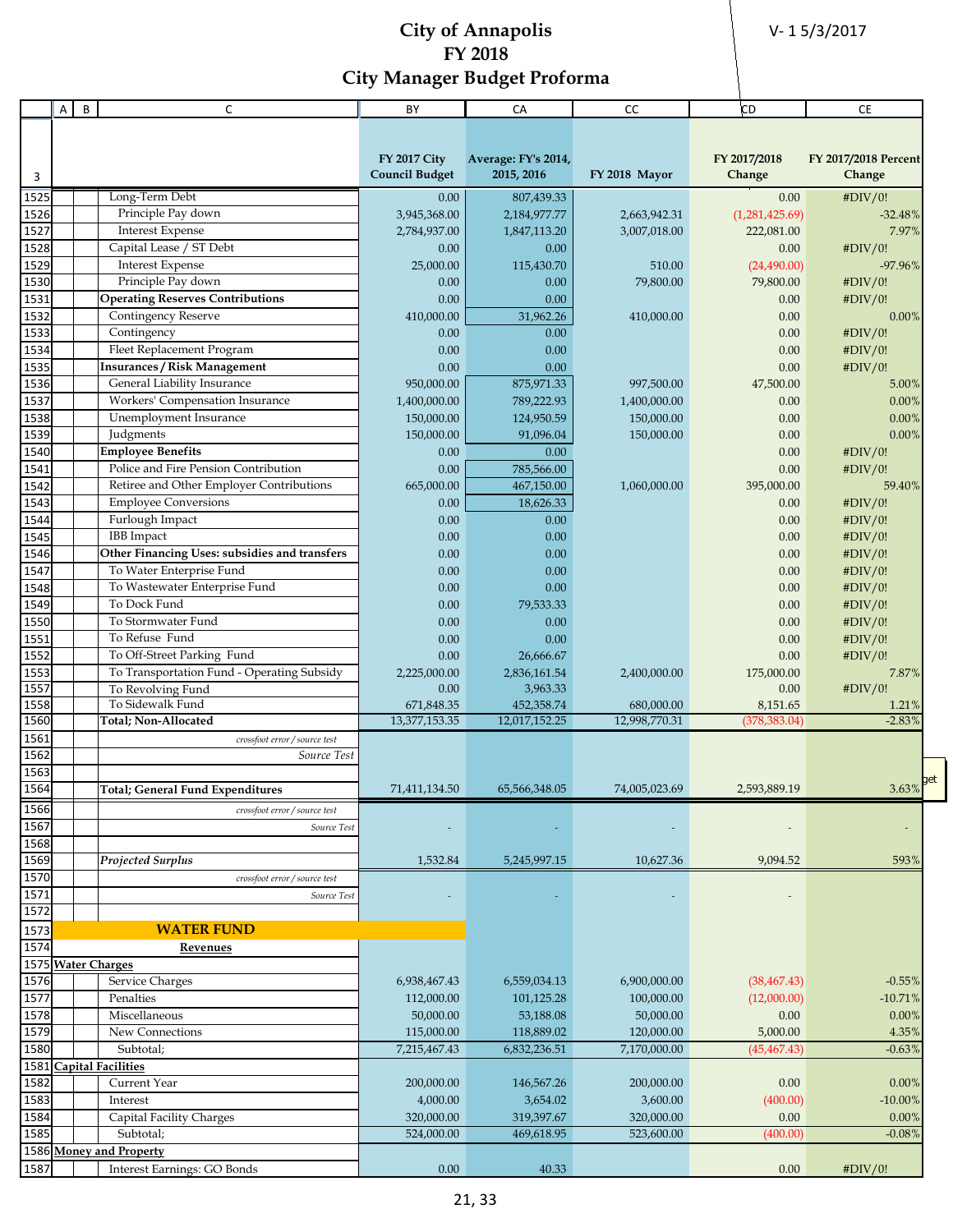|      | Α | B | C                                  | BY                    | CA                  | CC            | CD            | <b>CE</b>            |
|------|---|---|------------------------------------|-----------------------|---------------------|---------------|---------------|----------------------|
|      |   |   |                                    |                       |                     |               |               |                      |
|      |   |   |                                    |                       |                     |               |               |                      |
|      |   |   |                                    | <b>FY 2017 City</b>   | Average: FY's 2014, |               | FY 2017/2018  | FY 2017/2018 Percent |
| 3    |   |   |                                    | <b>Council Budget</b> | 2015, 2016          | FY 2018 Mayor | Change        | Change               |
| 1588 |   |   | Rents & Conces'ns (rental income)  | 50,000.00             | 79,848.47           | 50,000.00     | 0.00          | 0.00%                |
| 1589 |   |   | Subtotal;                          | 50,000.00             | 79,888.80           | 50,000.00     | 0.00          | 0.00%                |
| 1590 |   |   | <b>Other Financing Sources</b>     |                       |                     |               |               |                      |
| 1591 |   |   | <b>Bank Loan</b>                   |                       |                     |               |               |                      |
| 1592 |   |   | Non-Operating Revenue Adj.         | 0.00                  | 0.00                |               | 0.00          | #DIV/0!              |
| 1593 |   |   | <b>Trsfr from Sewer</b>            | 0.00                  | 0.00                |               | 0.00          | #DIV/0!              |
| 1594 |   |   | <b>Trsfr from Capital Projects</b> | 0.00                  | 0.00                |               | 0.00          | #DIV/0!              |
| 1595 |   |   | Subtotal;                          | 0.00                  | 0.00                | 0.00          | 0.00          | #DIV/0!              |
| 1596 |   |   |                                    |                       |                     |               |               |                      |
| 1597 |   |   | <b>Total; Water Fund Revenues</b>  | 7,789,467.43          | 7,381,744.26        | 7,743,600.00  | (45,867.43)   | $-0.59%$             |
| 1598 |   |   | crossfoot error / source test      |                       |                     |               |               |                      |
| 1599 |   |   | Source Test                        |                       |                     |               |               |                      |
| 1600 |   |   | Expenditures                       |                       |                     |               |               |                      |
| 1601 |   |   | <b>Water Plant</b>                 |                       |                     |               |               |                      |
| 1602 |   |   | <b>Salaries and Benefits</b>       |                       |                     |               |               |                      |
| 1603 |   |   | Salaries                           | 819,700.09            | 746,513.53          | 845,968.42    | 26,268.33     | 3.20%                |
| 1604 |   |   | Overtime                           | 75,000.00             | 75,558.71           | 75,000.00     | 0.00          | 0.00%                |
| 1606 |   |   | Benefits                           | 365,266.25            | 342,032.31          | 390,621.23    | 25,354.98     | 6.94%                |
| 1607 |   |   | Subtotal; Salaries/Benefits        | 1,259,966.34          | 1,164,104.55        | 1,311,589.65  | 51,623.31     | 4.10%                |
| 1608 |   |   | Operating                          |                       |                     |               |               |                      |
| 1609 |   |   | Supplies                           | 232,610.00            | 150,948.35          | 180,000.00    | (52,610.00)   | $-22.62%$            |
| 1610 |   |   | Credit Card Fees                   | 29,500.00             | 9,844.14            | 10,000.00     | (19,500.00)   | $-66.10\%$           |
| 1611 |   |   | Fuel and Oil                       | 4,279.18              | 5,066.25            | 5,000.00      | 720.82        | 16.84%               |
| 1612 |   |   | Telephone                          | 3,800.00              | 5,949.09            | 6,000.00      | 2,200.00      | 57.89%               |
| 1613 |   |   | Electricity                        | 321,200.00            | 268,242.52          | 270,000.00    | (51,200.00)   | $-15.94%$            |
| 1614 |   |   | Training and Education             | 2,500.00              | 1,890.17            | 2,000.00      | (500.00)      | $-20.00%$            |
| 1615 |   |   | R & M - Bldgs and Structures       | 65,600.00             | 50,403.37           | 50,000.00     | (15,600.00)   | $-23.78%$            |
| 1616 |   |   | R & M - Equipment                  | 86,749.18             | 85,331.88           | 86,000.00     | (749.18)      | $-0.86%$             |
| 1617 |   |   | <b>Contract Services</b>           | 54,050.00             | 65,784.91           | 54,000.00     | (50.00)       | $-0.09%$             |
| 1618 |   |   | Fleet                              | 14,120.00             | 676.91              | 2,000.00      | (12, 120.00)  | $-85.84%$            |
| 1619 |   |   | <b>Subtotal</b> ; Operating        | 814,408.36            | 644,137.60          | 665,000.00    | (149, 408.36) | $-18.35%$            |
| 1620 |   |   | crossfoot error / source test      |                       |                     |               |               |                      |
| 1621 |   |   | <b>Total; Water Plant</b>          | 2,074,374.70          | 1,808,242.15        | 1,976,589.65  | (97, 785.05)  | $-4.71%$             |
| 1622 |   |   | crossfoot error / source test      |                       |                     |               |               |                      |
| 1623 |   |   | <b>Water Distribution</b>          |                       |                     |               |               |                      |
| 1624 |   |   | <b>Salaries and Benefits</b>       |                       |                     |               |               |                      |
| 1625 |   |   | Salaries                           | 613,442.60            | 638,275.99          | 651,540.42    | 38,097.82     | $6.21\%$             |
| 1626 |   |   | Overtime                           | 50,000.00             | 74,496.01           | 50,000.00     | 0.00          | $0.00\%$             |
| 1627 |   |   | <b>Benefits</b>                    | 262,054.94            | 319,042.85          | 277,529.25    | 15,474.31     | 5.90%                |
| 1628 |   |   | Subtotal; Salaries/Benefits        | 925,497.54            | 1,031,814.84        | 979,069.67    | 53,572.13     | 5.79%                |
| 1629 |   |   | crossfoot error / source test      |                       |                     |               |               |                      |
| 1630 |   |   | Operating                          |                       |                     |               |               |                      |
| 1631 |   |   | Supplies                           | 81,516.15             | 89,763.40           | 82,000.00     | 483.85        | 0.59%                |
| 1632 |   |   | Postage                            |                       | 2,787.25            | 10,000.00     | 10,000.00     | #DIV/0!              |
| 1633 |   |   | <b>Credit Card Fees</b>            |                       | 14,363.82           | 45,000.00     | 45,000.00     | #DIV/0!              |
| 1634 |   |   | Fuel and Oil                       | 30,247.00             | 25,023.49           | 25,000.00     | (5,247.00)    | $-17.35%$            |
| 1635 |   |   | Telephone                          | 4,980.00              | 3,205.70            | 4,200.00      | (780.00)      | $-15.66%$            |
| 1636 |   |   | Electricity                        | 8,000.00              | 3,802.00            | 8,000.00      | 0.00          | 0.00%                |
| 1637 |   |   | Training and Education             | 2,693.50              | 2,403.99            | 2,600.00      | (93.50)       | $-3.47%$             |
| 1638 |   |   | R & M - Bldgs and Structures       | 2,340.00              | 1,966.31            | 2,100.00      | (240.00)      | $-10.26%$            |
| 1639 |   |   | R & M - Utility Lines              | 102,698.00            | 98,303.05           | 102,000.00    | (698.00)      | $-0.68%$             |
| 1640 |   |   | R & M - Equipment                  | 90,000.00             | 92,617.29           | 90,000.00     | 0.00          | 0.00%                |
| 1641 |   |   | R & M - Maintenance Program        | $0.00\,$              | 17,010.00           |               | 0.00          | #DIV/0!              |
| 1642 |   |   | <b>Contract Services</b>           | 107,936.58            | 68,987.77           | 105,000.00    | (2,936.58)    | $-2.72%$             |
| 1643 |   |   | Capital Paygo                      | 0.00                  | 0.00                | 50,000.00     | 50,000.00     | #DIV/0!              |
| 1644 |   |   | Contribution to Veh. Master Lease  | 0.00                  | 0.00                |               | 0.00          | #DIV/0!              |
| 1645 |   |   | Fleet                              | 95,000.00             | 3,512.48            | 10,000.00     | (85,000.00)   | $-89.47%$            |
| 1646 |   |   | Subtotal; Operating                |                       |                     |               |               |                      |
|      |   |   |                                    | 525,411.23            | 423,746.54          | 535,900.00    | 10,488.77     | 2.00%                |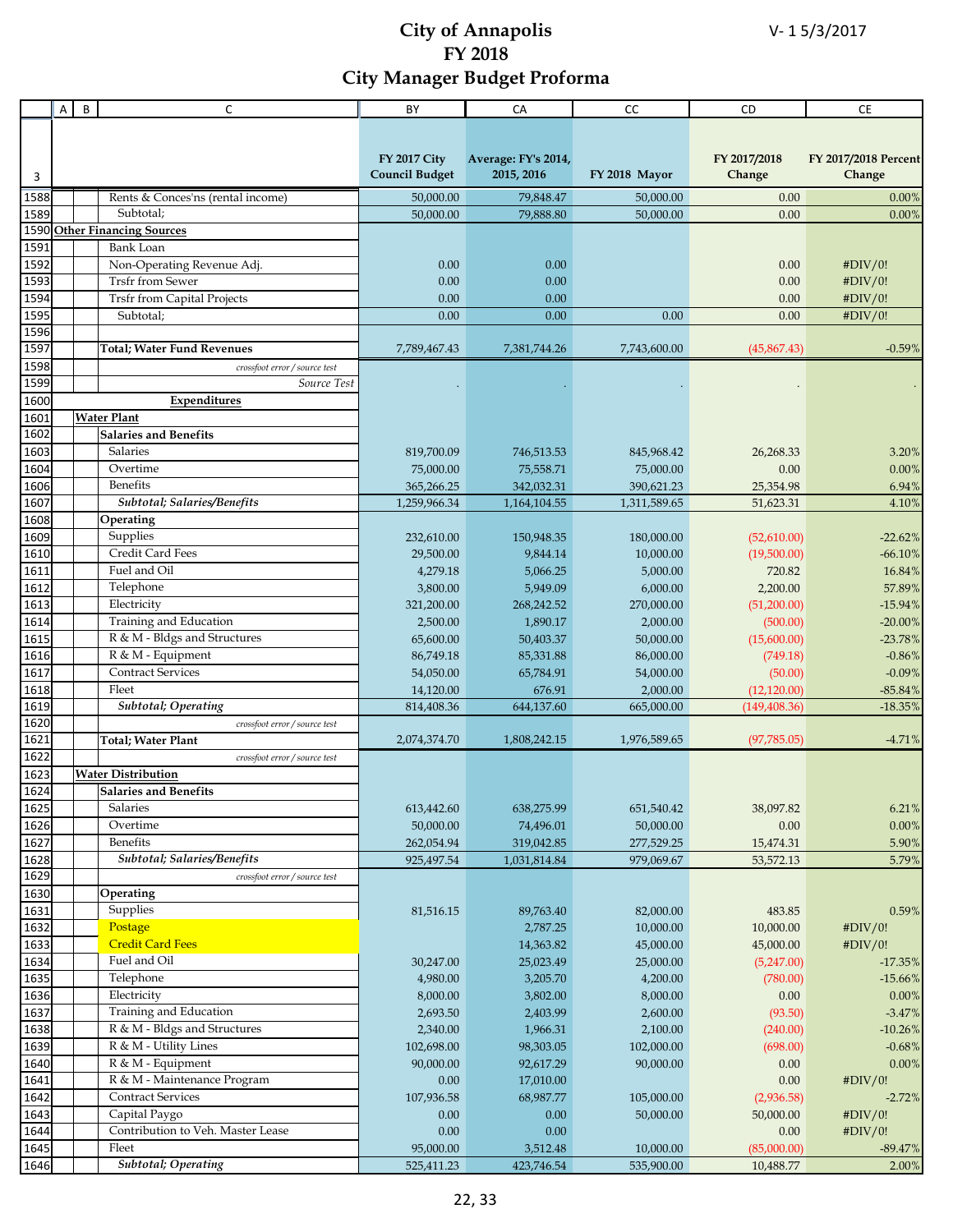|              | Α | B | C                                     | BY                                           | CA                                | CC            | CD                     | CE                             |
|--------------|---|---|---------------------------------------|----------------------------------------------|-----------------------------------|---------------|------------------------|--------------------------------|
|              |   |   |                                       |                                              |                                   |               |                        |                                |
|              |   |   |                                       |                                              |                                   |               |                        |                                |
| 3            |   |   |                                       | <b>FY 2017 City</b><br><b>Council Budget</b> | Average: FY's 2014,<br>2015, 2016 | FY 2018 Mayor | FY 2017/2018<br>Change | FY 2017/2018 Percent<br>Change |
| 1647         |   |   | crossfoot error / source test         |                                              |                                   |               |                        |                                |
| 1648         |   |   | <b>Total; Water Distribution</b>      | 1,450,908.77                                 | 1,455,561.39                      | 1,514,969.67  | 64,060.90              | 4.42%                          |
| 1649         |   |   | crossfoot error / source test         |                                              |                                   |               |                        |                                |
| 1650         |   |   | <b>Non-Allocated Expenses</b>         |                                              |                                   |               |                        |                                |
| 1651         |   |   | Debt                                  |                                              |                                   |               |                        |                                |
| 1652         |   |   | Bond Principal (GO Bonds)             | 1,352,035.00                                 | 690,447.43                        | 1,469,020.00  | 116,985.00             | 8.65%                          |
| 1653         |   |   | Bond Interest (GO Bonds)              | 1,496,965.00                                 | 558,441.96                        | 1,360,924.00  | (136, 041.00)          | $-9.09%$                       |
| 1654         |   |   | Bond Administrative Fee s             | 54,228.00                                    | 77,220.62                         | 55,000.00     | 772.00                 | 1.42%                          |
| 1657         |   |   | Short Term Debt                       | 20,000.00                                    | 36,302.94                         | 2,665.00      | (17,335.00)            | $-86.68%$                      |
| 1659         |   |   | Subtotal                              | 2,923,228.00                                 | 1,381,709.92                      | 2,887,609.00  | (35,619.00)            | $-1.22%$                       |
| 1660         |   |   | <b>Other Expenditures</b>             |                                              |                                   |               |                        |                                |
| 1661         |   |   | Depreciation & Adjustments            |                                              |                                   |               |                        |                                |
| 1662         |   |   | Depreciation                          | 425,500.91                                   | 399,279.68                        | 425,500.00    | (0.91)                 | 0.00%                          |
| 1663         |   |   | Non-Oper Exp Adjust                   | 0.00                                         | 1,700.00                          |               | 0.00                   | #DIV/0!                        |
| 1664         |   |   | Subtotal                              | 425,500.91                                   | 400,979.68                        | 425,500.00    | (0.91)                 | 0.00%                          |
| 1665         |   |   | <b>Interfund Allocations</b>          |                                              |                                   |               |                        |                                |
| 1666         |   |   | Administrative Indirect Charges       | 706,192.96                                   | 760,787.02                        | 935,007.53    | 228,814.57             | 32.40%                         |
| 1678         |   |   | Subtotal                              | 706,192.96                                   | 760,787.02                        | 935,007.53    | 228,814.57             | 32.40%                         |
| 1679         |   |   |                                       |                                              |                                   |               |                        |                                |
| 1680         |   |   | Total; Non-Allocated                  | 4,054,921.87                                 | 2,543,476.61                      | 4,248,116.53  | 193,194.66             | 4.76%                          |
| 1681         |   |   |                                       |                                              |                                   |               |                        |                                |
| 1682         |   |   | <b>Total; Water Fund Expenditures</b> | 7,580,205.34                                 | 5,807,280.15                      | 7,739,675.85  | 159,470.51             | 2.10%                          |
| 1683         |   |   | crossfoot error / source test         |                                              |                                   |               |                        |                                |
| 1684         |   |   | Source Test                           |                                              |                                   |               |                        |                                |
| 1685         |   |   |                                       |                                              |                                   |               |                        |                                |
| 1686         |   |   | Projected Surplus <deficit></deficit> | 209,262.09                                   | 1,574,464.10                      | 3,924.15      | (205, 337.94)          | $-98.12%$                      |
| 1687         |   |   | crossfoot error / source test         |                                              |                                   |               |                        |                                |
| 1688         |   |   | Source Test                           |                                              |                                   |               |                        |                                |
| 1689         |   |   |                                       |                                              |                                   |               |                        |                                |
| 1690         |   |   | <b>WASTEWATER FUND</b>                |                                              |                                   |               |                        |                                |
| 1691         |   |   | Revenues                              |                                              |                                   |               |                        |                                |
| 1692         |   |   | <b>Licenses and Permits</b>           |                                              |                                   |               |                        |                                |
| 1693         |   |   | Subtotal;                             | 80,000.00                                    | 52,481.23                         | 53,000.00     | (27,000.00)            | $-33.75%$                      |
|              |   |   | 1694 Sewer Charges                    |                                              |                                   |               |                        |                                |
| 1695         |   |   | Service Charges                       | 8,090,656.00                                 | 7,523,431.82                      | 8,090,000.00  | (656.00)               | $-0.01%$                       |
| 1696<br>1697 |   |   | Penalties                             | 90,000.00                                    | 58,785.86                         | 80,000.00     | (10,000.00)            | $-11.11%$                      |
|              |   |   | Miscellaneous                         | 10,000.00                                    | 21,373.36                         | 30,000.00     | 20,000.00              | 200.00%                        |
| 1698         |   |   | New Connections                       | 70,000.00                                    | 67,113.33                         | 70,000.00     | 0.00                   | 0.00%                          |
| 1699         |   |   | Subtotal;                             | 8,260,656.00                                 | 7,670,704.37                      | 8,270,000.00  | 9,344.00               | 0.11%                          |
|              |   |   | 1700 Capital Facilities               |                                              |                                   |               |                        |                                |
| 1701         |   |   | Current Year                          | 280,000.00                                   | 213,501.77                        | 280,000.00    | 0.00                   | 0.00%                          |
| 1702         |   |   | Interest                              | 6,000.00                                     | 3,028.96                          | 6,000.00      | 0.00                   | $0.00\%$                       |
| 1703         |   |   | Capital Facility Charges              | 70,000.00                                    | 47,600.00                         | 100,000.00    | 30,000.00              | 42.86%                         |
| 1704         |   |   | Subtotal;                             | 356,000.00                                   | 264,130.73                        | 386,000.00    | 30,000.00              | 8.43%                          |
| 1714<br>1715 |   |   |                                       |                                              |                                   |               |                        |                                |
|              |   |   | <b>Total</b> ; Sewer Fund Revenues    | 8,696,656.00                                 | 7,987,316.32                      | 8,709,000.00  | 12,344.00              | 0.14%                          |
| 1716         |   |   | crossfoot error / source test         |                                              |                                   |               |                        |                                |
| 1717         |   |   | Source Test                           |                                              |                                   |               |                        |                                |
| 1718         |   |   | <b>Expenditures</b>                   |                                              |                                   |               |                        |                                |
|              |   |   | 1719 Water Reclamation Facility       |                                              |                                   |               |                        |                                |
| 1720         |   |   |                                       |                                              |                                   |               |                        |                                |
| 1725         |   |   | Operating                             |                                              |                                   |               |                        |                                |
| 1731         |   |   | Contract Services Total               | 3,800,000.00                                 | 3,483,066.00                      | 3,800,000.00  | 0.00                   | 0.00%                          |
| 1732         |   |   | Fleet Replacement                     | 0.00                                         | 0.00                              |               | 0.00                   | #DIV/0!                        |
| 1733         |   |   | <b>Subtotal</b> ; Operating           | 3,800,000.00                                 | 3,483,066.00                      | 3,800,000.00  | 0.00                   | 0.00%                          |
| 1734         |   |   | crossfoot error / source test         |                                              |                                   |               |                        |                                |
| 1735         |   |   |                                       | 3,800,000.00                                 | 3,483,066.00                      | 3,800,000.00  | 0.00                   | 0.00%                          |
| 1736         |   |   | crossfoot error / source test         |                                              |                                   |               |                        |                                |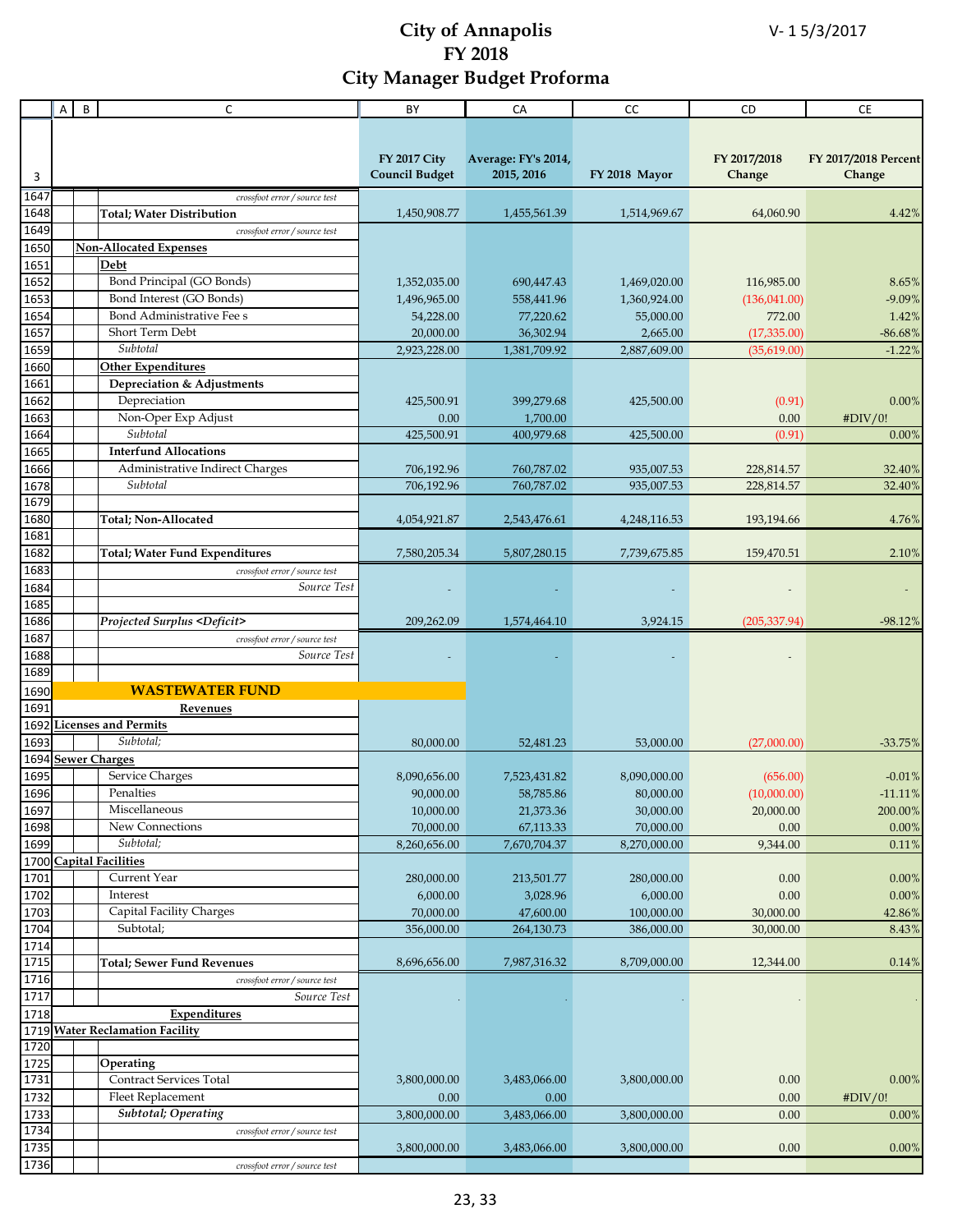|                | B<br>A | C                                       | BY                    | CA                  | cc            | CD            | CE                   |
|----------------|--------|-----------------------------------------|-----------------------|---------------------|---------------|---------------|----------------------|
|                |        |                                         |                       |                     |               |               |                      |
|                |        |                                         |                       |                     |               |               |                      |
|                |        |                                         | <b>FY 2017 City</b>   | Average: FY's 2014, |               | FY 2017/2018  | FY 2017/2018 Percent |
| 3              |        |                                         | <b>Council Budget</b> | 2015, 2016          | FY 2018 Mayor | Change        | Change               |
|                |        |                                         |                       |                     |               |               |                      |
| 1737           |        |                                         |                       |                     |               |               |                      |
| 1738           |        |                                         |                       |                     |               |               |                      |
|                |        | 1739 Wastewater Collection              |                       |                     |               |               |                      |
| 1740           |        | <b>Salaries and Benefits</b>            |                       |                     |               |               |                      |
| 1741           |        | Salaries                                | 701,004.95            | 492,840.04          | 618,397.22    | (82,607.73)   | $-11.78%$            |
| 1742           |        | Overtime                                | 35,000.00             | 40,245.72           | 35,000.00     | 0.00          | 0.00%                |
| 1743           |        | Double-time                             | 0.00                  | 0.00                |               | 0.00          | #DIV/0!              |
| 1744           |        | <b>Benefits</b>                         | 300,858.29            | 203,433.40          | 310,832.94    | 9,974.65      | 3.32%                |
| 1745           |        | Subtotal; Salaries/Benefits             | 1,036,863.24          | 736,519.15          | 964,230.16    | (72, 633.08)  | $-7.01%$             |
| 1746           |        | Operating                               |                       |                     | 0.00          |               |                      |
| 1747           |        | Supplies                                | 41,785.64             | 51,748.09           | 52,000.00     | 10,214.36     | 24.44%               |
| 1748           |        | Postage                                 |                       | 3,251.79            | 10,000.00     | 10,000.00     | #DIV/0!              |
| 1749           |        | Fuel and Oil                            | 17,367.00             | 23,924.29           | 17,500.00     | 133.00        | 0.77%                |
| 1750           |        | Telephone                               | 30,457.79             | 20,068.15           | 20,000.00     | (10, 457.79)  | $-34.34%$            |
| 1751           |        | Electricity                             | 150,000.00            | 164,198.65          | 150,000.00    | 0.00          | 0.00%                |
| 1752           |        | Training and Education                  | 3,405.89              | 2,478.09            | 3,000.00      | (405.89)      | $-11.92%$            |
| 1753           |        | R & M - Bldgs and Structures            | 46,220.00             | 56,154.38           | 46,200.00     | (20.00)       | $-0.04%$             |
| 1754           |        | R & M - Utility Lines                   | 61,598.00             | 50,730.94           | 45,000.00     | (16,598.00)   | $-26.95%$            |
| 1755           |        | R & M - Equipment                       | 21,200.37             | 26,504.20           | 20,000.00     | (1,200.37)    | $-5.66%$             |
| 1756           |        | R & M - Maintenance Program             | 51,680.00             | 47,053.89           | 50,000.00     | (1,680.00)    | $-3.25%$             |
| 1757           |        | <b>Contract Services</b>                | 125,928.48            | 86,827.66           | 90,000.00     | (35,928.48)   | $-28.53%$            |
|                |        | Fleet                                   |                       | 3,724.10            |               |               |                      |
| 1760           |        | <b>Subtotal</b> ; Operating             | 77,500.00             |                     | 10,000.00     | (67,500.00)   | $-87.10%$            |
| 1761           |        |                                         | 627,143.17            | 536,664.24          | 513,700.00    | (113, 443.17) | $-18.09%$            |
| 1762           |        | crossfoot error / source test           |                       |                     |               |               |                      |
| 1763<br>1764   |        |                                         |                       |                     |               |               |                      |
|                |        | <b>Total; Wastewater Collection</b>     | 1,664,006.41          | 1,273,183.39        | 1,477,930.16  | (186,076.25)  | $-11.18%$            |
| 1765           |        | crossfoot error / source test           |                       |                     |               |               |                      |
| 1766           |        |                                         |                       |                     |               |               |                      |
| 1767           |        | <b>Non-Allocated Expenses</b>           |                       |                     |               |               |                      |
| 1768           |        | Debt                                    |                       |                     |               |               |                      |
| 1769           |        | Bond Principal (GO Bonds)               | 191,518.00            | 402,715.35          | 258,500.00    | 66,982.00     | 34.97%               |
| 1770           |        | Bond Interest (GO Bonds)                | 526,552.00            | 311,234.93          | 478,530.00    | (48,022.00)   | $-9.12%$             |
| 1771           |        | State Loan                              | 120,000.00            | 38,780.51           | 120,000.00    | 0.00          | 0.00%                |
| 1772           |        | ST Interest-Notes                       | 20,000.00             | 77,359.89           | 2,665.00      | (17,335.00)   | $-86.68%$            |
| 1778           |        | Subtotal; Debt                          | 858,070.00            | 830,090.68          | 859,695.00    | 1,625.00      | 0.19%                |
| 1779           |        | <b>Other Expenditures</b>               |                       |                     |               |               |                      |
| $\boxed{1780}$ |        | Depreciation & Adjustments              |                       |                     |               |               |                      |
| 1781           |        | Depreciation                            | 587,601.16            | 869,911.41          | 641,700.00    | 54,098.84     | 9.21%                |
| 1783           |        | Subtotal; Depreciation & Adjustments    | 587,601.16            | 869,911.41          | 641,700.00    | 54,098.84     | 9.21%                |
| 1784           |        | <b>Interfund Allocations</b>            |                       |                     |               |               |                      |
| 1785           |        | Administrative Indirect Charges         | 1,115,108.52          | 995,240.96          | 1,413,381.24  | 298,272.73    | 26.75%               |
| 1786           |        | Furlough Impact                         | 0.00                  | 0.00                |               | 0.00          | #DIV/0!              |
| 1787           |        | Admin Charge-Direct                     | 0.00                  | 0.00                |               | 0.00          | #DIV/0!              |
| 1788           |        | Admin Charges (CR)                      | 0.00                  | 0.00                |               | 0.00          | #DIV/0!              |
| 1789           |        | Interfund Interest                      | 0.00                  | 0.00                |               | 0.00          | #DIV/0!              |
| 1790           |        | General Liability Insurance             | 0.00                  | 126, 135. 72        |               | 0.00          | #DIV/0!              |
| 1791           |        | <b>Workers Compensation</b>             | 0.00                  | 3,787.45            |               | 0.00          | #DIV/0!              |
| 1792           |        | Unemployment Insurance                  | 0.00                  | 688.63              |               | 0.00          | #DIV/0!              |
| 1793           |        | OPEB                                    | $0.00\,$              | 3,699.33            |               | 0.00          | #DIV/0!              |
| 1794           |        | Trsfr to Water                          | 0.00                  | 0.00                |               | 0.00          | #DIV/0!              |
| 1795           |        | Trsf to General                         | 0.00                  | 106,666.67          |               | 0.00          | #DIV/0!              |
| 1796           |        | <b>Operating Reserve</b>                | 500,000.00            | 0.00                | 500,000.00    | 0.00          | 0.00%                |
| 1797           |        | <b>Subtotal</b> ; Interfund Allocations | 1,615,108.52          |                     | 1,913,381.24  | 298,272.73    | 18.47%               |
| 1798           |        |                                         |                       | 1,236,218.75        |               |               |                      |
| 1799           |        | Subtotal; Non-allocated                 |                       | 2,936,220.84        |               | 353,996.56    |                      |
|                |        |                                         | 3,060,779.68          |                     | 3,414,776.24  |               | 11.57%               |
| 1800           |        | Crossfoot error                         |                       |                     |               |               |                      |
| 1801           |        | <b>Total; Sewer Fund Expenditures</b>   | 8,524,786.09          | 7,692,470.23        | 8,692,706.40  | 167,920.31    | 1.97%                |
| 1802           |        | crossfoot error / source test           |                       |                     |               |               |                      |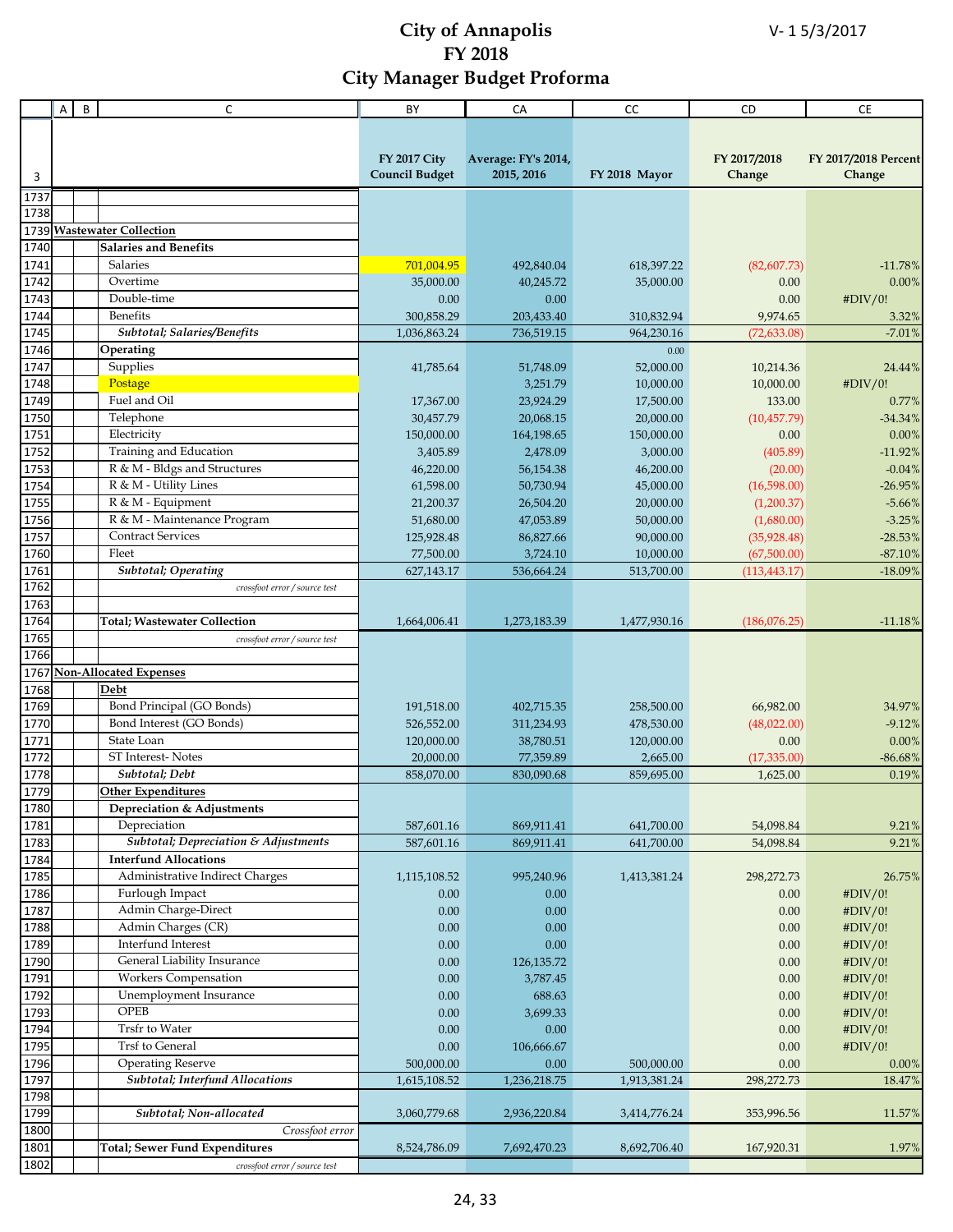|      | A | B<br>C                                       | BY                    | CA                  | cc            | CD            | <b>CE</b>                 |
|------|---|----------------------------------------------|-----------------------|---------------------|---------------|---------------|---------------------------|
|      |   |                                              |                       |                     |               |               |                           |
|      |   |                                              |                       |                     |               |               |                           |
|      |   |                                              | <b>FY 2017 City</b>   | Average: FY's 2014, |               | FY 2017/2018  | FY 2017/2018 Percent      |
| 3    |   |                                              | <b>Council Budget</b> | 2015, 2016          | FY 2018 Mayor | Change        | Change                    |
| 1803 |   | Source Test                                  |                       |                     |               |               |                           |
| 1804 |   | <b>Projected Surplus <deficit></deficit></b> | 171,869.91            | 294,846.09          | 16,293.60     | (155, 576.31) | $-90.52%$                 |
| 1805 |   | crossfoot error / source test                |                       |                     |               |               |                           |
| 1806 |   | Source Test                                  |                       |                     |               |               |                           |
| 1807 |   |                                              |                       |                     |               |               |                           |
| 1808 |   | <b>PARKING FUND</b>                          |                       |                     |               |               |                           |
| 1809 |   | Revenues                                     |                       |                     |               |               |                           |
| 1810 |   | <b>Street Parking Charges</b>                |                       |                     |               |               |                           |
| 1811 |   | Parking Meters (On-Street)                   | 1,500,000.00          | 1,509,520.29        | 1,510,000.00  | 10,000.00     | 0.67%                     |
| 1812 |   | Parking Citations                            | 652,000.00            | 584,035.44          | 600,000.00    | (52,000.00)   | $-7.98%$                  |
| 1813 |   | Subtotal;                                    | 2,152,000.00          | 2,093,555.74        | 2,110,000.00  | (42,000.00)   | $-1.95%$                  |
|      |   | 1814 Parking Permits                         |                       |                     |               |               |                           |
| 1815 |   | Residential Parking - 1                      | 85,000.00             | 45,574.17           | 75,000.00     | (10,000.00)   | $-11.76%$                 |
| 1816 |   | Residential Parking - 2                      | 67,000.00             | 33,785.33           | 60,000.00     | (7,000.00)    | $-10.45%$                 |
| 1817 |   | Residential Parking -3                       | 69,000.00             | 28,282.00           | 50,000.00     | (19,000.00)   | $-27.54%$                 |
| 1818 |   | Residential Parking -4                       | 10,000.00             | 4,433.50            | 8,000.00      | (2,000.00)    | $-20.00%$                 |
| 1819 |   | Residential Parking -5                       | 1,000.00              | 547.00              | 1,000.00      | 0.00          | 0.00%                     |
| 1820 |   | Subtotal;                                    | 232,000.00            | 112,622.00          | 194,000.00    | (38,000.00)   | $-16.38%$                 |
| 1821 |   | <b>Off Street Parking Charges</b>            |                       |                     |               |               |                           |
| 1822 |   | <b>State Circulator</b>                      |                       |                     |               |               |                           |
| 1823 |   | Hillman Garage                               | 2,500,000.00          | 2,473,252.46        | 2,500,000.00  | 0.00          | 0.00%                     |
| 1824 |   | Gott's Court                                 | 1,700,000.00          | 1,785,279.45        | 1,800,000.00  | 100,000.00    | 5.88%                     |
| 1825 |   | <b>South Street</b>                          | 160,000.00            | 187,859.32          | 190,000.00    | 30,000.00     | 18.75%                    |
| 1826 |   | Larkin Street                                | 170,000.00            | 158,670.14          | 150,000.00    | (20,000.00)   | $-11.76%$                 |
| 1827 |   | Knighton Garage                              | 450,000.00            | 446,361.89          | 450,000.00    | 0.00          | 0.00%                     |
| 1828 |   | Park Place                                   | 500,000.00            | 132,154.16          | 400,000.00    | (100,000.00)  | $-20.00\%$                |
| 1829 |   | Miscellaneous                                | 0.00                  | 4,733.13            |               | 0.00          | #DIV/0!                   |
| 1830 |   | Subtotal;                                    | 5,480,000.00          | 5,188,310.55        | 5,490,000.00  | 10,000.00     | 0.18%                     |
| 1836 |   |                                              |                       |                     |               |               |                           |
| 1837 |   | <b>Total; Off Street Parking Revenues</b>    | 7,864,000.00          | 7,394,488.29        | 7,794,000.00  | (70,000.00)   | $-0.89%$                  |
| 1838 |   | crossfoot error / source test                |                       |                     |               |               |                           |
| 1839 |   | Source Test                                  |                       |                     |               |               |                           |
| 1840 |   | Expenditures                                 |                       |                     |               |               |                           |
| 1841 |   | <b>Parking Garages</b>                       |                       |                     |               |               |                           |
| 1842 |   | Hillman                                      |                       |                     |               |               |                           |
| 1843 |   | Supplies                                     | 2,000.00              | 28,464.00           | 10,000.00     | 8,000.00      | $400.00\%$                |
| 1844 |   | Credit Card Fees                             | 85,100.00             | 56,266.45           | 72,000.00     | (13,100.00)   | $-15.39%$                 |
| 1845 |   | Prof Srvc (Mgmt contract)                    | 444,000.00            | 427,432.41          | 444,000.00    | 0.00          | 0.00%                     |
| 1846 |   | Electricity                                  | 47,000.00             | 38,612.36           | 39,000.00     | (8,000.00)    | $-17.02%$                 |
| 1847 |   | R & M - Bldgs and Structures                 | 66,510.00             | 3,641.83            | 18,000.00     | (48,510.00)   | $-72.94%$                 |
| 1848 |   | Subtotal;                                    | 644,610.00            | 554,417.05          | 583,000.00    | (61,610.00)   | $-9.56%$                  |
| 1849 |   | <b>Gott's Court</b>                          |                       |                     |               |               |                           |
| 1850 |   | Supplies                                     | 1,450.00              | 21,220.35           | 10,000.00     | 8,550.00      | 589.66%                   |
| 1851 |   | Credit Card Fees                             | 63,500.00             | 43,323.29           | 50,000.00     | (13,500.00)   | $-21.26%$                 |
| 1852 |   | Prof Srvc (Mgmt contract)                    | 427,704.00            | 452,056.40          | 427,704.00    | 0.00          | $0.00\%$                  |
| 1853 |   | Electricity                                  | 49,300.00             | 44,451.17           | 45,000.00     | (4,300.00)    | $-8.72%$                  |
| 1854 |   | R & M - Bldgs and Structures                 | 16,910.00             | 26,746.02           | 20,000.00     | 3,090.00      | 18.27%                    |
| 1855 |   | Subtotal;                                    | 558,864.00            | 587,797.23          | 552,704.00    | (6,160.00)    | $-1.10%$                  |
| 1856 |   | Knighton                                     |                       |                     |               |               |                           |
| 1857 |   | Supplies                                     | 1,500.00              | 5,192.35            | 5,000.00      | 3,500.00      | 233.33%                   |
| 1858 |   | Credit Card Fees                             | 14,000.00             | 10,419.74           | 14,000.00     | 0.00          | 0.00%                     |
| 1859 |   | Prof Srvc (Mgmt contract)                    | 290,020.00            | 279,560.16          | 290,020.00    | 0.00          | 0.00%                     |
| 1860 |   | Electricity                                  | 37,600.00             | 33,262.36           | 30,000.00     | (7,600.00)    | $-20.21%$                 |
| 1861 |   | R & M - Bldgs and Structures                 | 5,000.00              | 9,502.46            | 10,000.00     | 5,000.00      | 100.00%                   |
| 1862 |   | Capital Outlay                               | 0.00                  | 0.00                |               | 0.00          | #DIV/0!                   |
| 1863 |   | Subtotal;                                    | 348,120.00            | 337,937.07          | 349,020.00    | 900.00        | 0.26%                     |
| 1864 |   | Park Place                                   |                       |                     |               |               | sts to                    |
| 1865 |   | Credit Card Fees                             | 0.00                  | 0.00                |               | 0.00          | #DIV/0!<br>an             |
|      |   |                                              |                       |                     |               |               | additional line for Admin |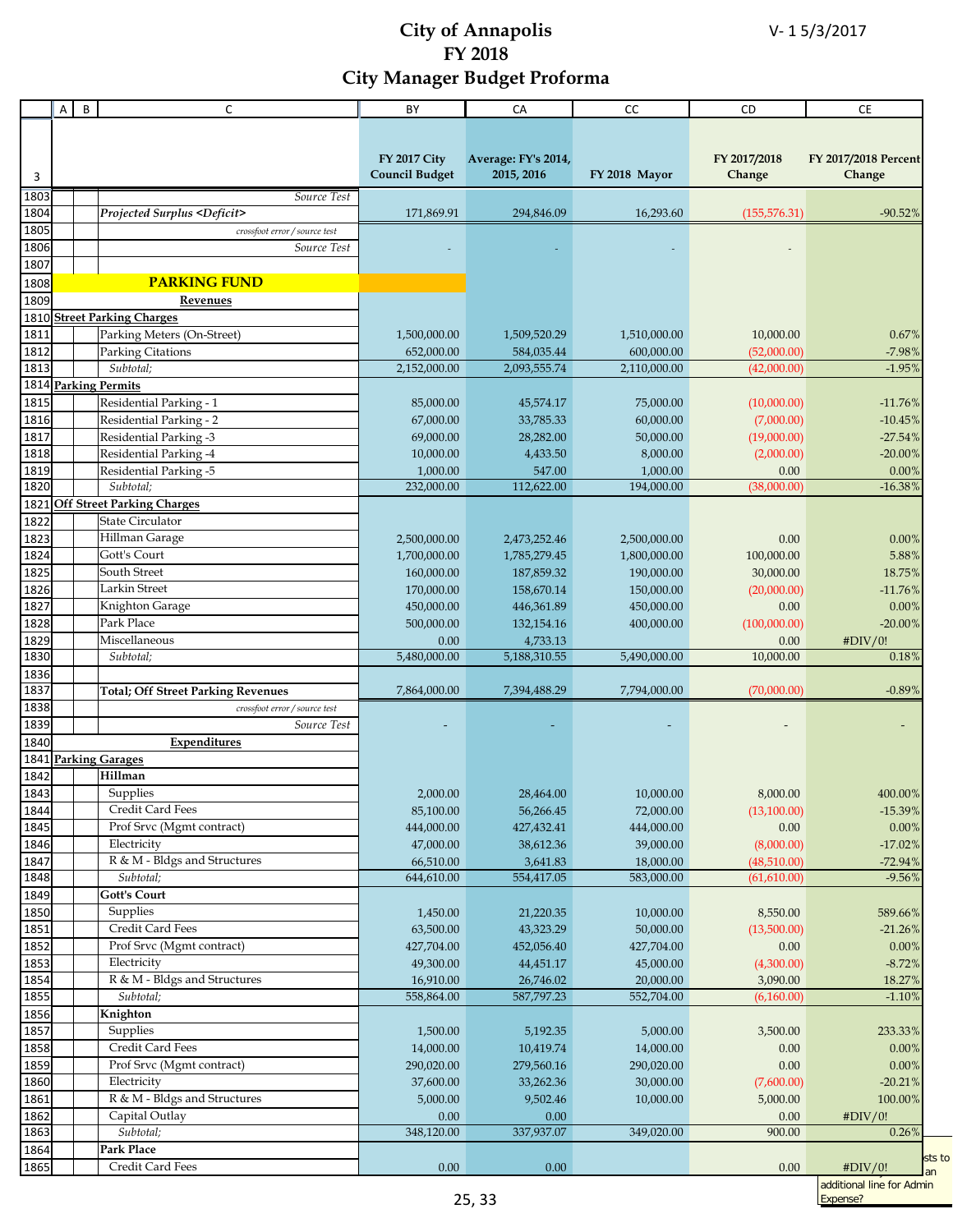|      | Α | B | C                                       | BY                    | CA                  | CC            | CD           | CE                   |        |
|------|---|---|-----------------------------------------|-----------------------|---------------------|---------------|--------------|----------------------|--------|
|      |   |   |                                         |                       |                     |               |              |                      |        |
|      |   |   |                                         |                       |                     |               |              |                      |        |
|      |   |   |                                         | <b>FY 2017 City</b>   | Average: FY's 2014, |               | FY 2017/2018 | FY 2017/2018 Percent |        |
| 3    |   |   |                                         | <b>Council Budget</b> | 2015, 2016          | FY 2018 Mayor | Change       | Change               | sts to |
| 1866 |   |   | Electricity                             | 0.00                  | 50,126.27           |               | 0.00         | #DIV/0!<br>in        | an     |
| 1867 |   |   | R & M - Bldgs and Structures            | 65,000.00             | 4,749.92            | 65,000.00     | 0.00         | 0.00%                |        |
| 1868 |   |   | Subtotal:                               | 65,000.00             | 54,876.19           | 65,000.00     | 0.00         | 0.00%                |        |
| 1869 |   |   | <b>Parking Lots</b>                     |                       |                     |               |              |                      |        |
| 1870 |   |   | Supplies                                | 840.00                | 908.92              | 900.00        | 60.00        | 7.14%                |        |
| 1871 |   |   | Credit Card Fees                        | 2,000.00              | 12,860.88           | 24,000.00     | 22,000.00    | 1100.00%             |        |
| 1872 |   |   | Prof Srvc (Mgmt contract)               | 141,789.00            | 123,980.03          | 141,789.00    | 0.00         | 0.00%                |        |
| 1873 |   |   | Electricity                             | 8,300.00              | 4,825.00            | 4,000.00      | (4,300.00)   | $-51.81%$            |        |
| 1874 |   |   | R & M - Bldgs and Structures            | 0.00                  | 0.00                |               | 0.00         | #DIV/0!              |        |
| 1875 |   |   | Capital Outlay                          | 0.00                  | 0.00                |               | 0.00         | #DIV/0!              |        |
| 1876 |   |   | Subtotal;                               | 152,929.00            | 142,574.83          | 170,689.00    | 17,760.00    | 11.61%               |        |
| 1877 |   |   | Total; OSP Operating                    | 1,769,523.00          | 1,677,602.36        | 1,720,413.00  | (49,110.00)  | 0.01                 |        |
| 1878 |   |   | crossfoot error / source test           |                       |                     |               |              |                      |        |
|      |   |   | 1879 Parking Operations                 |                       |                     |               |              |                      |        |
| 1880 |   |   | <b>Salaries and Benefits</b>            |                       |                     |               |              |                      |        |
| 1881 |   |   | <b>Salaries</b>                         | 433,946.93            | 241,804.50          | 432,826.05    | (1,120.88)   | $-0.26%$             |        |
| 1882 |   |   | Overtime                                | 52,600.00             | 9,870.95            | 52,600.00     | 0.00         | 0.00%                |        |
| 1883 |   |   | <b>Benefits</b>                         | 217,412.96            | 122,002.42          | 192,702.89    | (24,710.07)  | $-11.37%$            |        |
| 1884 |   |   | Subtotal; Salaries/Benefits             | 703,959.89            | 373,677.87          |               | (25,830.95)  |                      |        |
| 1885 |   |   | Operating                               |                       |                     | 678,128.94    |              | $-3.67%$             |        |
| 1886 |   |   | Supplies                                | 33,368.00             | 11,869.40           | 18,000.00     | (15,368.00)  | $-46.06\%$           |        |
| 1887 |   |   | Credit Card Fees                        | 96,000.00             | 68,310.36           | 110,000.00    | 14,000.00    | 14.58%               |        |
| 1888 |   |   | Clothing                                | 0.00                  | 801.88              | 1,000.00      | 1,000.00     | #DIV/0!              |        |
| 1889 |   |   | Fuel and Oil                            | 9,500.00              | 3,273.77            | 4,000.00      | (5,500.00)   | -57.89%              |        |
| 1890 |   |   | Capital Outlay                          | 0.00                  | 0.00                |               | 0.00         | #DIV/0!              |        |
| 1891 |   |   | R & M - Equipment                       | 47,553.00             | 19,469.17           | 1,000.00      | (46, 553.00) | -97.90%              |        |
| 1892 |   |   | R & M - Vehicle                         | 10,000.00             | 0.00                |               | (10,000.00)  | $-100.00\%$          |        |
| 1893 |   |   | <b>Subtotal</b> ; Operating             |                       | 103,724.58          | 134,000.00    | (62, 421.00) | $-31.78\%$ iry       |        |
| 1894 |   |   |                                         | 196,421.00            |                     |               |              | e a                  |        |
| 1895 |   |   | <b>Total; Parking Operations</b>        | 900,380.89            | 477,402.45          | 812,128.94    | (88, 251.95) | $-9.80%$             |        |
| 1896 |   |   | crossfoot error / source test           |                       |                     |               |              |                      |        |
| 1897 |   |   | <b>Non-Allocated Expenses</b>           |                       |                     |               |              |                      |        |
| 1898 |   |   | Debt                                    |                       |                     |               |              |                      |        |
| 1899 |   |   | Bond Principal (GO Bonds)               | 505,314.19            | 241,664.51          | 599,365.00    | 94,050.81    | 18.61%               |        |
| 1900 |   |   | Bond Interest (GO Bonds)                | 654,908.61            | 405,118.26          | 633,775.00    | (21, 133.61) | $-3.23%$             |        |
| 1901 |   |   | Interest: Notes                         | 0.00                  | 0.00                |               | 0.00         | #DIV/0!              |        |
| 1902 |   |   | Capital                                 | 0.00                  | 36,578.75           | $0.00\,$      | 0.00         | #DIV/0!              |        |
| 1903 |   |   | Gain/loss refunding                     | 0.00                  | (75, 160.00)        |               | 0.00         | #DIV/0!              |        |
| 1904 |   |   | Subtotal;                               | 1,160,222.80          | 608,201.52          | 1,233,140.00  | 72,917.20    | 6.28%                |        |
| 1905 |   |   | <b>Other Expenditures</b>               |                       |                     |               |              |                      |        |
| 1906 |   |   | Depreciation & Adjustments              |                       |                     |               |              |                      |        |
| 1907 |   |   | Depreciation                            | 841,073.92            | 1,054,064.91        | 908,700.00    | 67,626.08    | 8.04%                |        |
| 1908 |   |   | Non-Oper Exp Adjust                     | 0.00                  | 322,527.33          |               | 0.00         | #DIV/0!              |        |
| 1909 |   |   | Subtotal;                               | 841,073.92            | 1,376,592.24        | 908,700.00    | 67,626.08    | 8.04%                |        |
| 1910 |   |   | <b>Interfund Allocations</b>            |                       |                     |               |              |                      |        |
| 1911 |   |   | Administrative Indirect Charges         | 676,038.85            | 379,974.65          | 678,191.48    | 2,152.63     | 0.32%                |        |
| 1912 |   |   | Admin Charge-Direct                     | 0.00                  | 0.00                |               | 0.00         | #DIV/0!              |        |
| 1913 |   |   | Admin Charges (CR)                      | 0.00                  | 0.00                |               | 0.00         | #DIV/0!              |        |
| 1914 |   |   | SP Contract Savings                     | (200,000.00)          | 0.00                |               | 200,000.00   | $-100.00\%$          |        |
| 1915 |   |   | General Liability Insurance             | 0.00                  | 157,873.00          |               | 0.00         | #DIV/0!              |        |
| 1916 |   |   | Vehicle Replace. and Maint.             | 0.00                  | 0.00                |               | 0.00         | #DIV/0!              |        |
|      |   |   | Subsidy to transport                    | 0.00                  |                     |               |              |                      |        |
| 1917 |   |   |                                         |                       | 0.00                |               | 0.00         | #DIV/0!              |        |
| 1918 |   |   | <b>Trsf to General</b>                  | 2,700,000.00          | 2,509,001.67        | 2,400,000.00  | (300,000.00) | $-11.11%$            |        |
| 1919 |   |   | <b>Operating Reserve</b>                | 0.00                  | 511,976.25          |               | 0.00         | #DIV/0!              |        |
| 1920 |   |   | Subtotal;                               | 3,176,038.85          | 3,558,825.57        | 3,078,191.48  | (97, 847.37) | $-3.08%$             |        |
| 1921 |   |   | Total; Non-Allocated                    | 5,177,335.57          | 5,543,619.33        | 5,220,031.48  | 42,695.91    | 0.82%                |        |
| 1922 |   |   | crossfoot error / source test           |                       |                     |               |              |                      |        |
| 1923 |   |   | <b>Total; Parking Fund Expenditures</b> | 7,847,239.46          | 7,698,624.14        | 7,752,573.42  | (94,666.04)  | $-1.21%$             |        |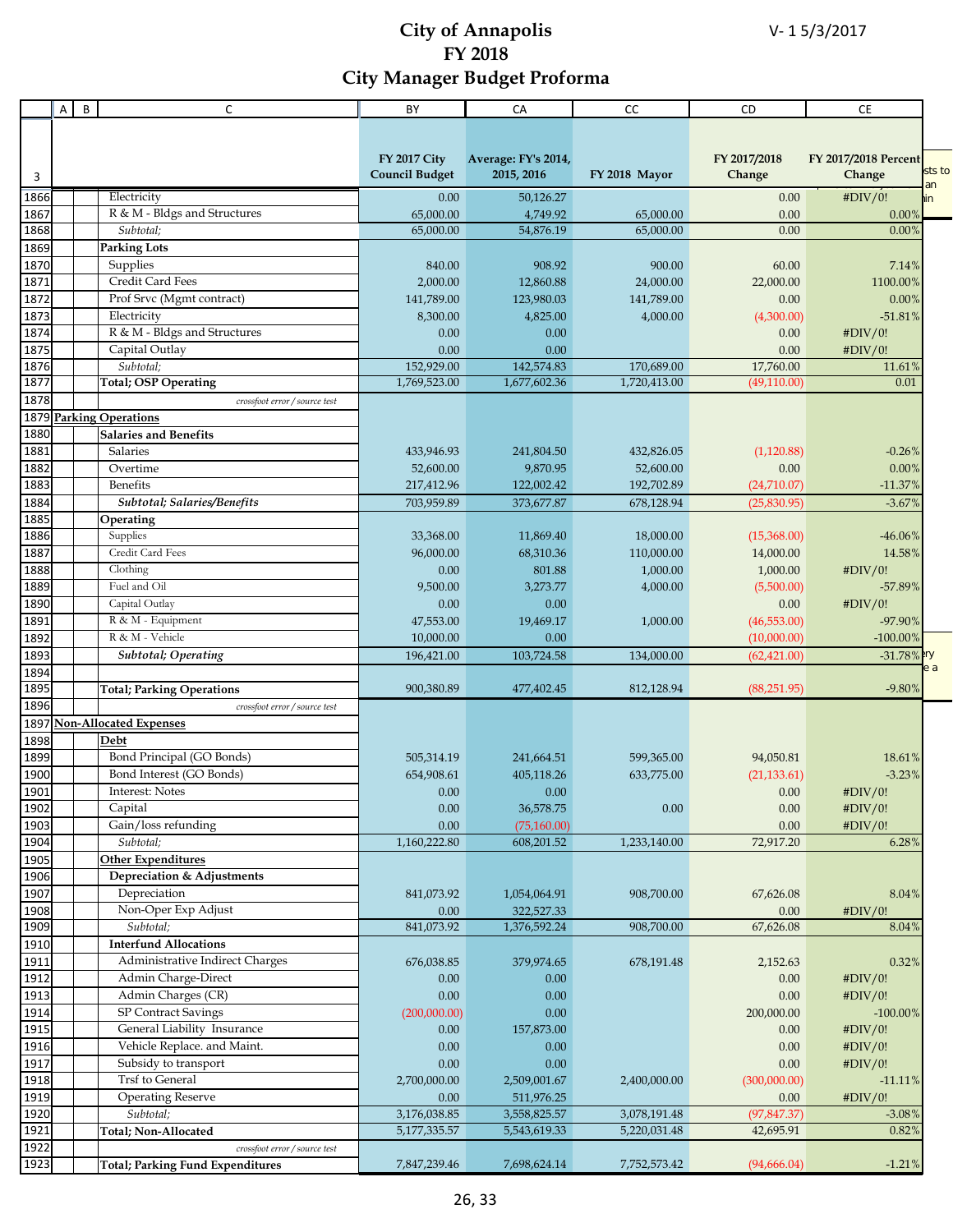|              | Α | B | $\mathsf C$                             | BY                     | CA                     | cc                 | CD                        | <b>CE</b>               |
|--------------|---|---|-----------------------------------------|------------------------|------------------------|--------------------|---------------------------|-------------------------|
|              |   |   |                                         |                        |                        |                    |                           |                         |
|              |   |   |                                         |                        |                        |                    |                           |                         |
|              |   |   |                                         | <b>FY 2017 City</b>    | Average: FY's 2014,    |                    | FY 2017/2018              | FY 2017/2018 Percent    |
| 3            |   |   |                                         | <b>Council Budget</b>  | 2015, 2016             | FY 2018 Mayor      | Change                    | Change                  |
| 1924         |   |   | crossfoot error / source test           |                        |                        |                    |                           |                         |
| 1925         |   |   | crossfoot error / source test           |                        |                        |                    |                           |                         |
| 1926         |   |   | Projected Surplus <deficit></deficit>   | 16,760.54              | (304, 135.85)          | 41,426.58          | 24,666.04                 | 147.17%                 |
| 1927         |   |   | crossfoot error / source test           |                        |                        |                    |                           |                         |
| 1928         |   |   | Source Test                             |                        |                        |                    |                           |                         |
| 1929         |   |   |                                         |                        |                        |                    |                           |                         |
| 1930         |   |   |                                         |                        |                        |                    |                           |                         |
| 1931         |   |   | <b>TRANSPORTATION FUND</b>              |                        |                        |                    |                           |                         |
| 1932         |   |   | Revenues                                |                        |                        |                    |                           |                         |
| 1933         |   |   | <b>Transportation Charges</b>           |                        |                        |                    |                           |                         |
| 1934         |   |   | Bus Fares - Cash                        | 590,000.00             | 536,190.33             | 515,000.00         | (75,000.00)               | $-12.71%$               |
| 1935         |   |   | Special - State                         | 225,000.00             | 238,333.33             | 265,000.00         | 40,000.00                 | 17.78%                  |
| 1936         |   |   | <b>Circulator Revenue</b>               | 0.00                   | 0.00                   |                    | 0.00                      | #DIV/0!                 |
| 1937         |   |   | <b>Tokens and Tickets</b>               | 28,000.00              | 30,718.06              | 30,000.00          | 2,000.00                  | 7.14%                   |
| 1938         |   |   | Advertising                             | 105,000.00             | 73,573.48              | 50,000.00          | (55,000.00)               | $-52.38%$               |
| 1939         |   |   | <b>Taxi Permits</b>                     | 45,000.00              | 36,545.11              | 40,000.00          | (5,000.00)                | $-11.11%$               |
| 1940         |   |   | Miscellaneous                           | 500.00                 | 2,085.53               | 2,000.00           | 1,500.00                  | 300.00%                 |
| 1941<br>1942 |   |   | Greyhound Revenue<br>Subtotal;          | 5,000.00<br>998,500.00 | 3,807.02<br>921,252.86 | 0.00<br>902,000.00 | (5,000.00)<br>(96,500.00) | $-100.00\%$<br>$-9.66%$ |
| 1943         |   |   | <b>Money and Property</b>               |                        |                        |                    |                           |                         |
| 1944         |   |   | Miscellaneous Sales                     | 0.00                   | 0.00                   |                    | 0.00                      | #DIV/0!                 |
| 1945         |   |   | Contrib-A A City.                       | 0.00                   | 0.00                   |                    | 0.00                      | #DIV/0!                 |
| 1946         |   |   | Contrib-Dept. Soc. Serv.-AACo.          | 0.00                   | 0.00                   |                    | 0.00                      | #DIV/0!                 |
| 1947         |   |   | Subtotal;                               | 0.00                   | 0.00                   | 0.00               | 0.00                      | #DIV/0!                 |
| 1948         |   |   | <b>Other Financing Sources</b>          |                        |                        |                    |                           |                         |
| 1949         |   |   | Trsfr from Parking Fund                 |                        |                        |                    |                           |                         |
| 1950         |   |   | <b>Tsfr from General</b>                | 2,225,000.00           | 2,836,161.54           | 2,400,000.00       | 175,000.00                | 7.87%                   |
| 1951         |   |   | Subtotal;                               | 2,225,000.00           | 2,836,161.54           | 2,400,000.00       | 175,000.00                | 7.87%                   |
|              |   |   | 1952 Intergovernmental                  |                        |                        |                    |                           |                         |
| 1953         |   |   | <b>Federal Capital Grants</b>           |                        |                        |                    |                           |                         |
| 1954         |   |   | Federal Capital Grant                   | 0.00                   | 1,966.33               |                    | 0.00                      | #DIV/0!                 |
| 1955         |   |   | Tran Cap08/09                           | 0.00                   | 0.00                   |                    | 0.00                      | #DIV/0!                 |
| 1956         |   |   | Subtotal:                               | 0.00                   | 1,966.33               | 0.00               | 0.00                      | #DIV/0!                 |
| 1957         |   |   | <b>State Operating Grants; Total</b>    |                        |                        |                    |                           |                         |
| 1958         |   |   | <b>State Grant</b>                      |                        |                        |                    |                           |                         |
| 1959         |   |   | <b>BMC</b> Planning Grant               | 0.00                   | 1,804.53               |                    | $0.00\,$                  | #DIV/0!                 |
| 1960         |   |   | <b>Transit Operating Deficit</b>        | 0.00                   | 0.00                   |                    | $0.00\,$                  | #DIV/0!                 |
| 1961         |   |   | <b>ADA Operating Assist</b>             | $0.00\,$               | 0.00                   |                    | $0.00\,$                  | #DIV/0!                 |
| 1962         |   |   | County JARC Grant                       | 45,000.00              | 29,378.67              | 45,000.00          | $0.00\,$                  | 0.00%                   |
| 1963         |   |   | County Bus Route Grant                  | 385,000.00             | 231,522.67             | 427,568.00         | 42,568.00                 | 11.06%                  |
| 1964<br>1965 |   |   | <b>State Capital Grant</b><br>Subtotal; | 0.00<br>430,000.00     | 0.00<br>262,705.87     | 472,568.00         | 0.00<br>42,568.00         | #DIV/0!<br>9.90%        |
| 1966         |   |   | <b>County Operating</b>                 |                        |                        |                    |                           |                         |
| 1967         |   |   | County Operating Grants; Subtotal       |                        |                        |                    | 0.00                      | #DIV/0!                 |
| 1968         |   |   | County                                  | 0.00                   | 0.00                   | 0.00               | 0.00                      | #DIV/0!                 |
| 1969         |   |   |                                         |                        |                        |                    |                           |                         |
| 1970         |   |   | <b>Total; Transportation Revenues</b>   | 3,653,500.00           | 4,022,086.60           | 3,774,568.00       | 121,068.00                | 3.31%                   |
| 1971         |   |   | crossfoot error / source test           |                        |                        |                    |                           |                         |
| 1972         |   |   | Source Test                             |                        |                        |                    |                           |                         |
| 1973         |   |   | Expenditures                            |                        |                        |                    |                           |                         |
|              |   |   | 1974 Administration                     |                        |                        |                    |                           |                         |
| 1975         |   |   | <b>Salaries and Benefits</b>            |                        |                        |                    |                           |                         |
| 1976         |   |   | Salaries                                | 415,583.10             | 373,216.93             | 446,606.68         | 31,023.58                 | 7.47%                   |
| 1977         |   |   | Attrition                               | 0.00                   | 0.00                   | (19,000.00)        | (19,000.00)               | #DIV/0!                 |
| 1978         |   |   | <b>BMC Planning Grant</b>               | 0.00                   | 0.00                   | (27,211.80)        | (27,211.80)               | #DIV/0!                 |
| 1979         |   |   | Benefits                                | 147,827.20             | 183,375.15             | 167,484.05         | 19,656.85                 | 13.30%                  |
| 1980         |   |   | Subtotal; Salaries/Benefits             | 563,410.30             | 556,592.09             | 567,878.93         | 4,468.63                  | 0.79%                   |
| 1981         |   |   | Operating                               |                        |                        |                    |                           |                         |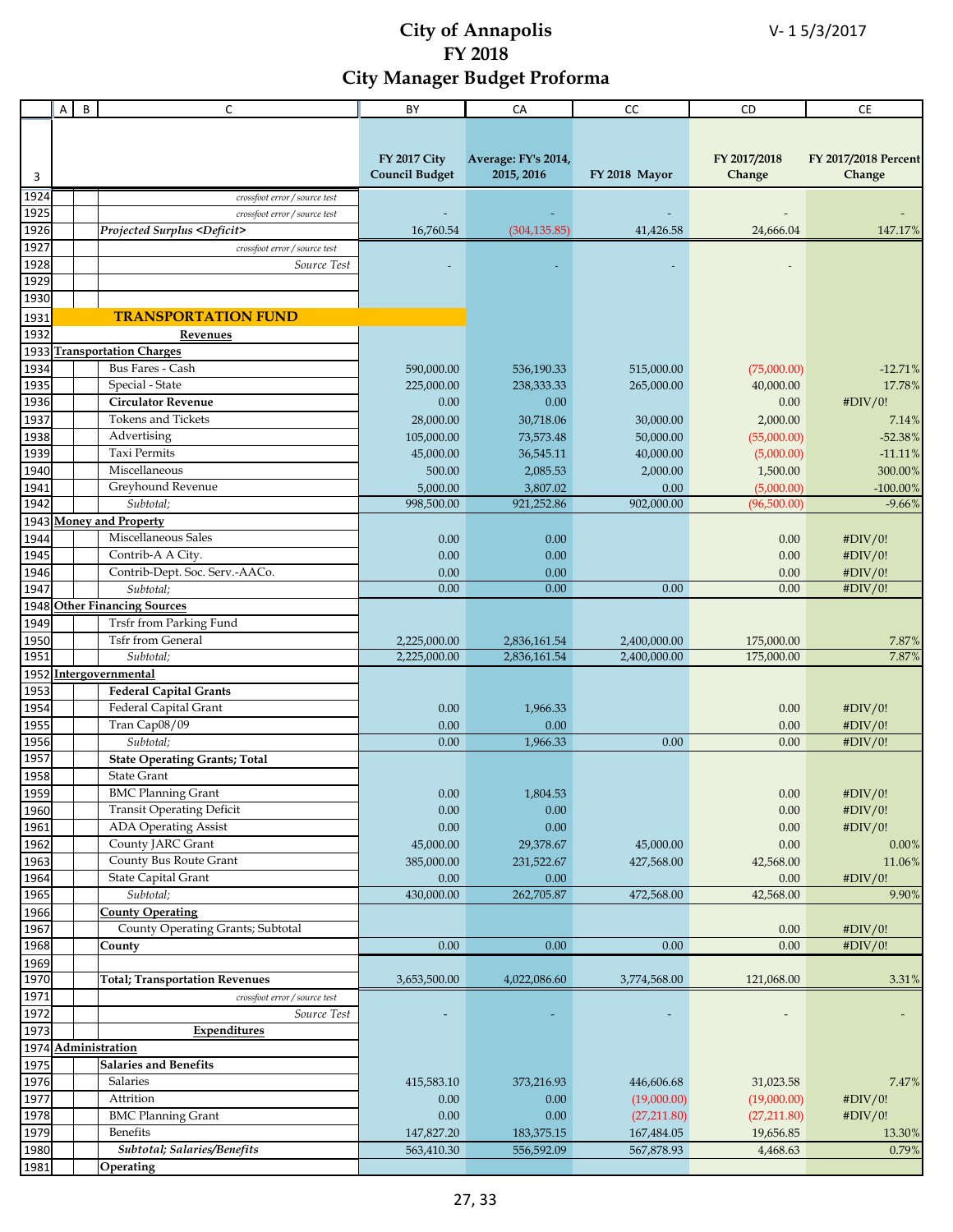|                  | Α | B | C                                               | BY                    | CA                  | CC            | CD.           | <b>CE</b>            |
|------------------|---|---|-------------------------------------------------|-----------------------|---------------------|---------------|---------------|----------------------|
|                  |   |   |                                                 |                       |                     |               |               |                      |
|                  |   |   |                                                 |                       |                     |               |               |                      |
|                  |   |   |                                                 | <b>FY 2017 City</b>   | Average: FY's 2014, |               | FY 2017/2018  | FY 2017/2018 Percent |
| 3                |   |   |                                                 | <b>Council Budget</b> | 2015, 2016          | FY 2018 Mayor | Change        | Change               |
|                  |   |   |                                                 |                       |                     |               |               |                      |
| 1982             |   |   | Supplies                                        | 6,000.00              | 4,781.98            | 3,550.00      | (2,450.00)    | $-40.83%$            |
| 1983             |   |   | Postage                                         |                       | 67.86               | 205.00        | 205.00        | #DIV/0!              |
| 1984             |   |   | Copier                                          |                       | 451.67              | 1,355.00      | 1,355.00      | #DIV/0!              |
| 1985             |   |   | Telephone                                       | 6,000.00              | 5,555.69            | 5,520.00      | (480.00)      | $-8.00\%$            |
| 1986             |   |   | Electricity                                     | 20,976.00             | 18,663.12           | 17,805.00     | (3,171.00)    | $-15.12%$            |
| 1987             |   |   | Training and Education                          | 17,336.00             | 9,016.76            | 4,845.00      | (12, 491.00)  | $-72.05%$            |
| 1988             |   |   | R & M - Equipment                               | 850.00                | 302.67              | 17,780.00     | 16,930.00     | 1991.76%             |
| 1989             |   |   | <b>Contract Services</b>                        | 10,000.00             | 17,985.48           |               | (10,000.00)   | $-100.00\%$          |
| 1990             |   |   | Contract Srvcs. - BMC Plan. Grant               | 0.00                  | 0.00                | (19,335.00)   | (19, 335.00)  | #DIV/0!              |
| 1991             |   |   | MTA grant funded Operating Supplies             | 0.00                  | 0.00                |               | 0.00          | #DIV/0!              |
| 1992             |   |   | Subtotal; Operating                             | 61,162.00             | 56,825.24           | 31,725.00     | (29, 437.00)  | $-48.13%$            |
| 1993             |   |   |                                                 |                       |                     |               |               |                      |
| 1994             |   |   | <b>Total</b> ; Administration                   | 624,572.30            | 613,417.33          | 599,603.93    | (24,968.37)   | $-4.00%$             |
| 1995             |   |   | crossfoot error / source test                   |                       |                     |               |               |                      |
| 1996             |   |   | <b>Transit Vehicle Operations</b>               |                       |                     |               |               |                      |
| 1997             |   |   | <b>Salaries and Benefits</b>                    |                       |                     |               |               |                      |
| 1998             |   |   | Salaries                                        | 1,858,676.66          | 1,327,968.06        | 2,151,530.00  | 292.853.34    | 15.76%               |
| 1999             |   |   | Salary Variance - Transition to new routes/sche | 0.00                  | 0.00                |               | 0.00          | #DIV/0!              |
| 2000             |   |   | MTA grant-funded Salaries                       | (819,966.00)          | 0.00                | (700, 295.00) | 119,671.00    | $-14.59%$            |
| 2001             |   |   | Overtime                                        | 0.00                  | 86,269.60           | 157,000.00    | 157,000.00    | #DIV/0!              |
| 2002             |   |   | Double-time                                     | 0.00                  |                     |               |               |                      |
|                  |   |   |                                                 |                       | 0.00                |               | 0.00          | #DIV/0!              |
| 2003             |   |   | Attrition (Contra Expenditure)                  | (312,600.00)          | 0.00                | (312,600.00)  | 0.00          | 0.00%                |
| 2004             |   |   | <b>Benefits</b>                                 | 844,729.36            | 444,382.90          | 999,030.00    | 154,300.64    | 18.27%               |
| 2005             |   |   | MTA grant-funded Benefits                       | (286,320.00)          | 0.00                | (233, 275.00) | 53,045.00     | $-18.53%$            |
| 2006             |   |   | Subtotal; Salaries/Benefits                     | 1,284,520.02          | 1,858,620.57        | 2,061,390.00  | 776,869.98    | 60.48%               |
| 2007             |   |   | Operating                                       |                       |                     |               |               |                      |
| 2008             |   |   | Supplies                                        | 79,999.50             | 37,301.84           | 55,790.00     | (24,209.50)   | $-30.26%$            |
| 2009             |   |   | Equipment                                       | 0.00                  | 5,199.39            | 1,455.00      | 1,455.00      | #DIV/0!              |
| 2010             |   |   | <b>CIRCULATOR OPERATIONS</b>                    | 0.00                  | 0.00                |               | 0.00          | #DIV/0!              |
| 2011             |   |   | Local Match / Contribution to CIP               | 60,000.00             | 0.00                |               | (60,000.00)   | $-100.00\%$          |
| 2012             |   |   | Fuel and Oil                                    | 298,729.00            | 221,610.01          | 177,585.00    | (121, 144.00) | $-40.55%$            |
| 2013             |   |   | Vehicles (R&M)                                  | 0.00                  | 29,952.50           | 21,700.00     | 21,700.00     | #DIV/0!              |
| 2014             |   |   | MTA grant funded Operating Supplies             | (132, 339.00)         | 0.00                | (98,370.00)   | 33,969.00     | $-25.67%$            |
| 2015             |   |   | Fleet Replacement                               | 0.00                  | 0.00                |               | 0.00          | #DIV/0!              |
| 2016             |   |   | <b>Subtotal</b> ; Operating                     | 306,389.50            | 294,063.75          | 158,160.00    | (148, 229.50) | -48.38%              |
| 2017             |   |   |                                                 |                       |                     |               |               |                      |
| 2018             |   |   | <b>Total; Vehicle Operations</b>                | 1,590,909.52          | 2,152,684.32        | 2,219,550.00  | 628,640.48    | 39.51%               |
| 2019             |   |   | crossfoot error / source test                   |                       |                     |               |               |                      |
| 2020 Maintenance |   |   |                                                 |                       |                     |               |               |                      |
| 2021             |   |   | <b>Salaries and Benefits</b>                    |                       |                     |               |               |                      |
| 2022             |   |   | Salaries                                        | 391,537.50            | 189,311.51          | 340,371.00    | (51, 166.50)  | $-13.07%$            |
| 2023             |   |   | Attrition                                       | 0.00                  | 0.00                | (28, 471.00)  | (28, 471.00)  | #DIV/0!              |
| 2024             |   |   | Salary Variance                                 | 0.00                  | 0.00                |               | 0.00          | #DIV/0!              |
| 2025             |   |   |                                                 | (90, 840.00)          |                     |               | (61, 135.00)  |                      |
|                  |   |   | MTA grant Funded<br>Overtime                    |                       | 0.00                | (151, 975.00) |               | 67.30%               |
| 2026             |   |   |                                                 | 0.00                  | 5,491.96            | 22,210.00     | 22,210.00     | #DIV/0!              |
| 2027             |   |   | Benefits                                        | 125,838.61            | 54,539.07           | 115,500.00    | (10, 338.61)  | $-8.22%$             |
| 2028             |   |   | MTA grant-funded benefits                       | (24,160.00)           | 0.00                |               | 24,160.00     | $-100.00\%$          |
| 2029             |   |   | Subtotal; Salaries/Benefits                     | 402,376.11            | 249,342.55          | 297,635.00    | (104, 741.11) | $-26.03%$            |
| 2030             |   |   | Operating                                       |                       |                     |               |               |                      |
| 2031             |   |   | Supplies                                        | 13,783.00             | 7,726.63            | 9,400.00      | (4,383.00)    | $-31.80\%$           |
| 2032             |   |   | Fuel and Oil                                    | 0.00                  | 70,518.06           | 50,375.00     | 50,375.00     | #DIV/0!              |
| 2033             |   |   | <b>Contract Services</b>                        | 0.00                  | 0.00                |               | 0.00          | #DIV/0!              |
| 2034             |   |   | R & M - Buildings & Structures                  | 3,500.00              | 1,088.42            |               | (3,500.00)    | $-100.00\%$          |
| 2035             |   |   | R & M - Equipment                               | 387,602.00            | 52,085.52           | 349,320.00    | (38, 282.00)  | $-9.88%$             |
| 2036             |   |   | MTA grant funded Operating Supplies             | (200,000.00)          | 0.00                |               | 200,000.00    | $-100.00\%$          |
| 2037             |   |   | MTA grant funded Capital Supplies               | 0.00                  | 0.00                | (329, 665.00) | (329, 665.00) | #DIV/0!              |
| 2038             |   |   | Vehicle Maint. / Service contracts              | 0.00                  | 940.56              |               | 0.00          | #DIV/0!              |
| 2039             |   |   | Subtotal; Operating                             | 204,885.00            | 132,359.19          | 79,430.00     | (125, 455.00) | $\textbf{-61.23}\%$  |
|                  |   |   |                                                 |                       |                     |               |               |                      |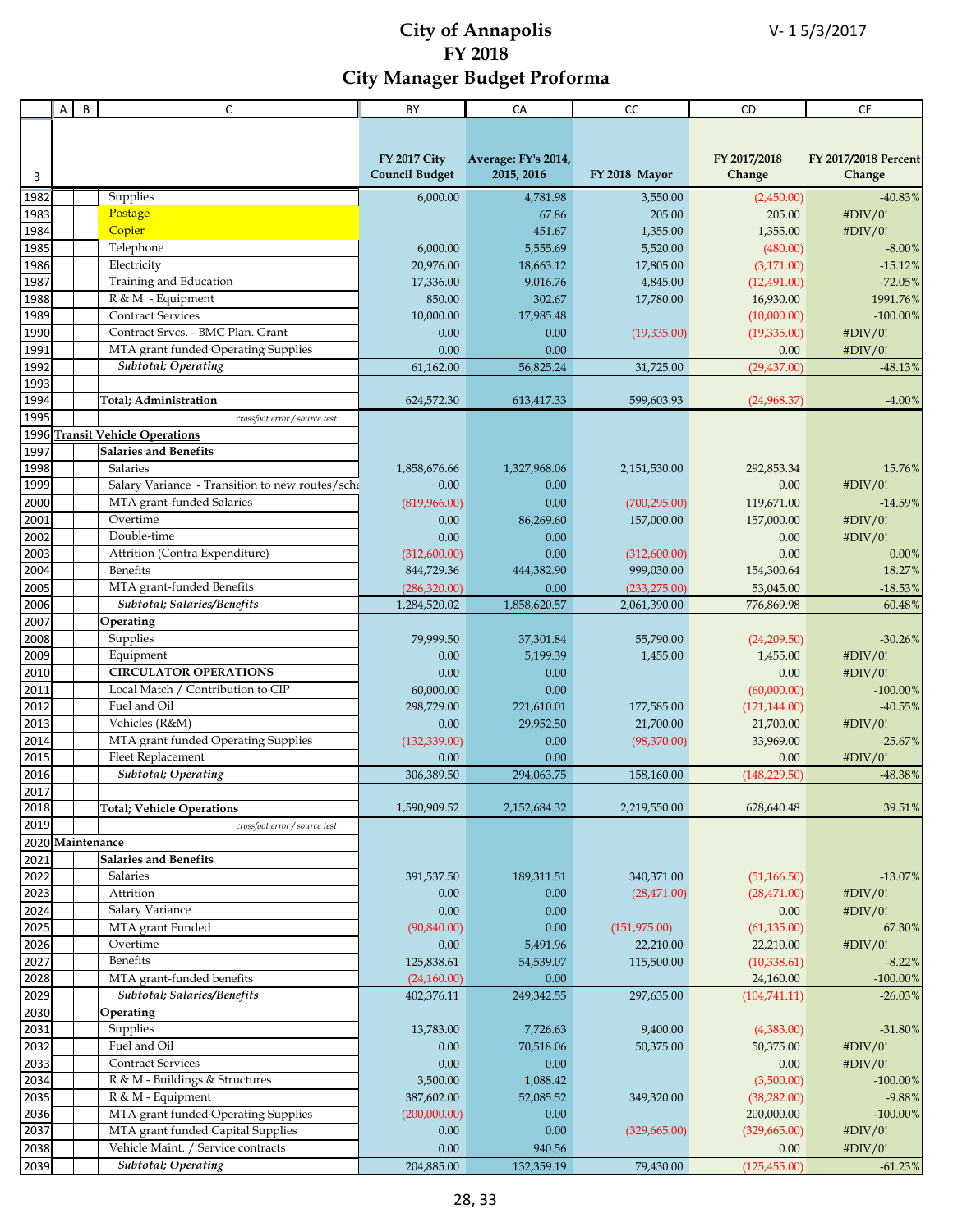|      | A | B | $\mathsf{C}$                                 | BY                    | CA                  | cc            | CD            | <b>CE</b>            |
|------|---|---|----------------------------------------------|-----------------------|---------------------|---------------|---------------|----------------------|
|      |   |   |                                              |                       |                     |               |               |                      |
|      |   |   |                                              |                       |                     |               |               |                      |
|      |   |   |                                              | <b>FY 2017 City</b>   | Average: FY's 2014, |               | FY 2017/2018  | FY 2017/2018 Percent |
| 3    |   |   |                                              | <b>Council Budget</b> | 2015, 2016          | FY 2018 Mayor | Change        | Change               |
|      |   |   |                                              |                       |                     |               |               |                      |
| 2040 |   |   |                                              |                       |                     |               |               |                      |
| 2041 |   |   | <b>Total</b> ; Maintenance                   | 607,261.11            | 381,701.73          | 377,065.00    | (230, 196.11) | $-37.91%$            |
| 2042 |   |   | crossfoot error / source test                |                       |                     |               |               |                      |
| 2059 |   |   | <b>Non-Allocated Expenses</b>                |                       |                     |               |               |                      |
| 2060 |   |   | Debt                                         |                       |                     |               |               |                      |
| 2061 |   |   | Bond Principal (GO Bonds)                    | 929.00                | 32,096.17           | 1,000.00      | 71.00         | 7.64%                |
| 2062 |   |   | Bond Interest (GO Bonds)                     | 1,106.00              | 5,077.87            | 1,100.00      | (6.00)        | $-0.54%$             |
| 2063 |   |   | Interest; Notes                              | 0.00                  | 0.00                |               | 0.00          | #DIV/0!              |
| 2064 |   |   | Capital Leases                               | 0.00                  | 2,293.49            | 2,015.00      | 2,015.00      | #DIV/0!              |
| 2065 |   |   | Gain/loss refunding                          | 0.00                  | 0.00                |               | 0.00          | #DIV/0!              |
| 2066 |   |   | Subtotal                                     | 2,035.00              | 39,467.53           | 4,115.00      | 2,080.00      | 102.21%              |
| 2067 |   |   | Depreciation & Adjustments                   |                       |                     |               |               |                      |
| 2068 |   |   | Depreciation                                 | 0.00                  | 913,987.18          | 489,400.00    | 489,400.00    | #DIV/0!              |
| 2069 |   |   | F/A Disposition-Loss                         |                       | 0.00                |               |               |                      |
|      |   |   |                                              | 0.00                  |                     |               | 0.00          | #DIV/0!              |
| 2070 |   |   | Non-Oper Exp Adjust                          | 0.00                  | (33, 470.47)        |               | 0.00          | #DIV/0!              |
| 2071 |   |   | Subtotal                                     | 0.00                  | 880,516.71          | 489,400.00    | 489,400.00    | #DIV/0!              |
| 2072 |   |   | <b>Interfund Allocations</b>                 |                       |                     |               |               |                      |
| 2073 |   |   | Administrative Indirect Charges              | 766,381.06            | 605,189.18          | 855,918.09    | 89,537.02     | 11.68%               |
| 2085 |   |   | Subtotal                                     | 766,381.06            | 605,189.18          | 855,918.09    | 89,537.02     | 11.68%               |
| 2086 |   |   |                                              |                       |                     |               |               |                      |
| 2087 |   |   | Contingency-General; Subtotal                | 0.00                  | 0.00                | 0.00          | 0.00          | #DIV/0!              |
| 2088 |   |   |                                              |                       |                     |               |               |                      |
| 2089 |   |   | <b>Total; Non-Allocated Expenses</b>         | 768,416.06            | 1,525,173.42        | 493,515.00    | (274,901.06)  | $-35.78%$            |
| 2090 |   |   | crossfoot error / source test                |                       |                     |               |               |                      |
| 2091 |   |   | <b>Total Transportation Expenditures</b>     | 3,591,158.99          | 4,672,976.79        | 3,689,733.93  | 98,574.93     | 2.74%                |
| 2092 |   |   | crossfoot error / source test                |                       |                     |               |               |                      |
| 2093 |   |   | Source Test                                  |                       |                     |               |               |                      |
| 2094 |   |   | Projected Surplus <deficit></deficit>        | 62,341.01             | (650, 890.19)       | 84,834.07     | 22,493.07     | 36.08%               |
|      |   |   |                                              |                       |                     |               |               |                      |
| 2095 |   |   | crossfoot error / source test                |                       |                     |               |               |                      |
| 2096 |   |   | Source Test                                  |                       |                     |               |               | 0.36                 |
| 2250 |   |   | <b>REFUSE / SOLID WASTE</b>                  |                       |                     |               |               |                      |
| 2251 |   |   | Revenues                                     |                       |                     |               |               |                      |
|      |   |   | 2252 Refuse Collection Charges - Residential |                       |                     |               |               |                      |
| 2253 |   |   | <b>Ref Collection License</b>                | 3,500.00              | 4,235.67            | 3,400.00      | (100.00)      | $-2.86%$             |
| 2254 |   |   | Residential Charges                          | 2,771,859.27          | 3,083,443.76        | 2,106,000.00  | (665, 859.27) | $-24.02%$            |
| 2255 |   |   | Miscellaneous                                | 113,500.00            | 109,347.51          | 1,000.00      | (112,500.00)  | $-99.12%$            |
| 2256 |   |   | Recycling                                    | 27,000.00             | 18,054.73           | 7,000.00      | (20,000.00)   | $-74.07%$            |
| 2257 |   |   | Utility Refund Solid Waste                   | 0.00                  | 5.00                |               | 0.00          | #DIV/0!              |
| 2258 |   |   | Subtotal                                     | 2,915,859.27          | 3,215,086.68        | 2,117,400.00  | (798, 459.27) | $-27.38%$            |
|      |   |   | 2259 Commercial Refuse Recycling             |                       |                     |               |               |                      |
| 2260 |   |   | Recyling                                     | 16,000.00             | 15,742.36           | 16,000.00     | 0.00          | 0.00%                |
| 2261 |   |   |                                              |                       |                     |               |               |                      |
| 2262 |   |   | <b>Total; Charges for Services</b>           | 2,931,859.27          | 3,230,829.04        | 2,133,400.00  | (798, 459.27) | $-27.23%$            |
|      |   |   |                                              |                       |                     |               |               |                      |
| 2263 |   |   | crossfoot error / source test                |                       |                     |               |               |                      |
|      |   |   | 2264 Other Income                            |                       |                     |               |               |                      |
| 2265 |   |   | Interest Income                              | $0.00\,$              | 0.33                |               | 0.00          | #DIV/0!              |
| 2266 |   |   | Commercial Recycling                         | 0.00                  | 0.00                |               | 0.00          | #DIV/0!              |
| 2267 |   |   | Util Ref - Refuse Only                       | 0.00                  | 0.00                |               | 0.00          | #DIV/0!              |
| 2268 |   |   | <b>Other Financing Sources</b>               | $0.00\,$              | 0.00                |               | 0.00          | #DIV/0!              |
| 2269 |   |   | Trsfr from Admin. Accts                      | 0.00                  | 0.00                |               | 0.00          | #DIV/0!              |
| 2270 |   |   | Trsf from Cap Project                        | 0.00                  | 0.00                |               | 0.00          | #DIV/0!              |
| 2271 |   |   | Subtotal                                     | 0.00                  | 0.33                | 0.00          | 0.00          | #DIV/0!              |
| 2272 |   |   |                                              |                       |                     |               |               |                      |
| 2273 |   |   | Total; Refuse Revenues                       | 2,931,859.27          | 3,230,829.37        | 2,133,400.00  | (798, 459.27) | $-27.23%$            |
| 2274 |   |   | crossfoot error / source test                |                       |                     |               |               |                      |
| 2275 |   |   | Source Test                                  |                       |                     |               |               |                      |
| 2276 |   |   | Expenditures                                 |                       |                     |               |               |                      |
|      |   |   | 2277 Waste Collection                        |                       |                     |               |               |                      |
|      |   |   |                                              |                       |                     |               |               |                      |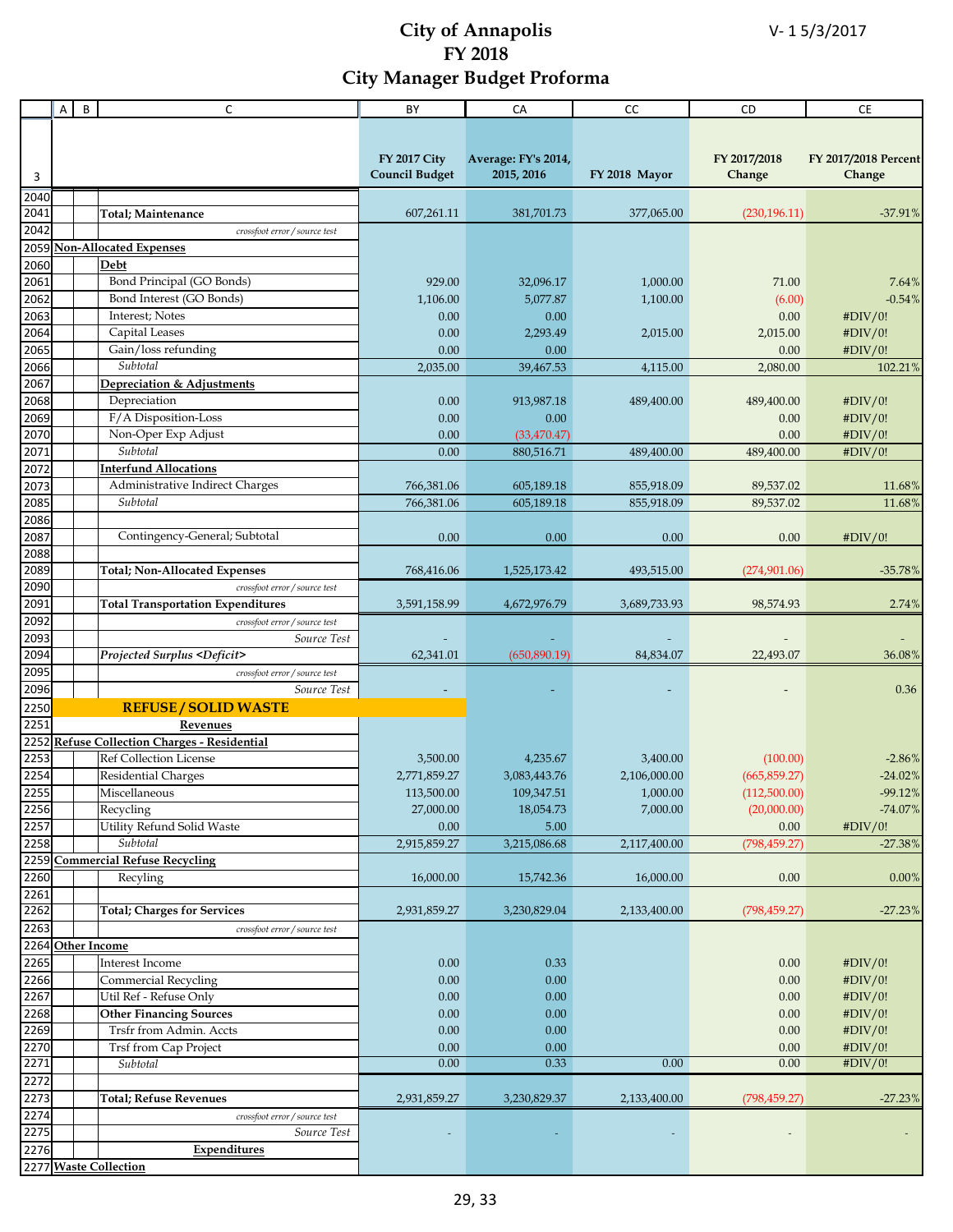|                  | A | B | C                                                             | BY                    | CA                    | cc            | CD                 | <b>CE</b>            |
|------------------|---|---|---------------------------------------------------------------|-----------------------|-----------------------|---------------|--------------------|----------------------|
|                  |   |   |                                                               |                       |                       |               |                    |                      |
|                  |   |   |                                                               |                       |                       |               |                    |                      |
|                  |   |   |                                                               | <b>FY 2017 City</b>   | Average: FY's 2014,   |               | FY 2017/2018       | FY 2017/2018 Percent |
| 3                |   |   |                                                               | <b>Council Budget</b> | 2015, 2016            | FY 2018 Mayor | Change             | Change               |
| 2278 Residential |   |   |                                                               |                       |                       |               |                    |                      |
| 2279             |   |   | <b>Salaries and Benefits</b>                                  |                       |                       |               |                    |                      |
| 2280             |   |   | Salaries                                                      | 121,689.79            | 87,018.21             | 134,121.49    | 12,431.70          | 10.22%               |
| 2281             |   |   | Overtime                                                      | 2,000.00              | 3,492.76              | 2,000.00      | 0.00               | 0.00%                |
| 2282             |   |   | Benefits                                                      | 41,991.22             | 33,235.15             | 62,405.62     | 20,414.40          | 48.62%               |
| 2283             |   |   | Subtotal; Salaries/Benefits                                   | 165,681.01            | 123,746.12            | 198,527.11    | 32,846.10          | 19.82%               |
| 2284             |   |   | Operating                                                     |                       |                       | 0.00          |                    |                      |
| 2285             |   |   | Supplies                                                      | 59,200.00             | 50,223.15             | 60,000.00     | 800.00             | 1.35%                |
| 2286             |   |   | Postage                                                       |                       | 1,238.78              | 4,000.00      | 4,000.00           | #DIV/0!              |
| 2287             |   |   | Fuel and Oil                                                  | 3,800.00              | 2,619.89              | 2,800.00      | (1,000.00)         | -26.32%              |
| 2288             |   |   | Telephone                                                     | 700.00                | 664.80                | 700.00        | 0.00               | 0.00%                |
| 2289             |   |   | Electricity                                                   | 0.00                  | 308.64                | 500.00        | 500.00             | #DIV/0!              |
| 2290             |   |   | Training and Education                                        | 150.00                | 150.00                | 150.00        | 0.00               | 0.00%                |
| 2291             |   |   | R & M - Equipment                                             | 7,700.00              | 782.74                | 1,000.00      | (6,700.00)         | $-87.01%$            |
| 2292             |   |   | <b>Misc. Services and Charges</b><br><b>Contract Services</b> | 0.00                  | 654,968.75            | 660,000.00    | 660,000.00         | #DIV/0!              |
| 2293             |   |   | Fleet                                                         | 1,319,832.00          | 638,762.31            | 800,000.00    | (519, 832.00)      | -39.39%              |
| 2294<br>2295     |   |   | <b>Subtotal</b> ; Operating                                   | 0.00<br>1,391,382.00  | 10.41<br>1,349,729.46 | 1,529,150.00  | 0.00<br>137,768.00 | #DIV/0!              |
| 2296             |   |   |                                                               |                       |                       |               |                    | 9.90%                |
| 2297             |   |   | <b>Total</b> ; Residential Expenses                           | 1,557,063.01          | 1,473,475.58          | 1,727,677.11  | 170,614.10         | 10.96%               |
| 2298             |   |   | crossfoot error / source test                                 |                       |                       |               |                    |                      |
|                  |   |   | 2316 Curbside Recycling                                       |                       |                       |               |                    |                      |
| 2317             |   |   | <b>Salaries and Benefits</b>                                  |                       |                       |               |                    |                      |
| 2318             |   |   | Salaries                                                      | 0.00                  | 0.00                  |               | 0.00               | #DIV/0!              |
| 2319             |   |   | Overtime                                                      | 0.00                  | 0.00                  |               | 0.00               | #DIV/0!              |
| 2320             |   |   | Benefits                                                      | 0.00                  | 0.00                  |               | 0.00               | #DIV/0!              |
| 2321             |   |   | Subtotal; Salaries/Benefits                                   | 0.00                  | 0.00                  | 0.00          | 0.00               | #DIV/0!              |
| 2322             |   |   | Operating                                                     |                       |                       |               |                    |                      |
| 2323             |   |   | Supplies                                                      | 50,000.00             | 28,664.88             | 50,000.00     | 0.00               | $0.00\%$             |
| 2324             |   |   | Fuel and Oil                                                  | 0.00                  | 0.00                  |               | 0.00               | #DIV/0!              |
| 2325             |   |   | Telephone                                                     | 0.00                  | 0.00                  |               | 0.00               | #DIV/0!              |
| 2326             |   |   | Training and Education                                        | 0.00                  | 0.00                  |               | 0.00               | #DIV/0!              |
| 2327             |   |   | R & M - Equipment                                             | 0.00                  | 0.00                  |               | 0.00               | #DIV/0!              |
| 2328             |   |   | Contract Services (Bates Contract)                            | 262,570.00            | 167,357.96            | 262,570.00    | 0.00               | $0.00\%$             |
| 2329<br>2330     |   |   | Fleet Replacement                                             | 0.00                  | 0.00                  |               | 0.00               | #DIV/0!              |
| 2331             |   |   | Subtotal; Operating                                           | 312,570.00            | 196,022.83            | 312,570.00    | 0.00               | $0.00\%$             |
| 2332             |   |   | <b>Total</b> ; Curbside Recycling Expenses                    | 312,570.00            | 196,022.83            | 312,570.00    | 0.00               | 0.00%                |
| 2333             |   |   | crossfoot error / source test                                 |                       |                       |               |                    |                      |
| 2334             |   |   | <b>Non Allocated Expenses</b>                                 |                       |                       |               |                    |                      |
| 2335             |   |   | <b>Debt Service</b>                                           |                       |                       |               |                    |                      |
| 2336             |   |   | Bond Principal (GO Bonds)                                     | 90,000.00             | 11,624.39             | 14,240.00     | (75,760.00)        | $-84.18%$            |
| 2337             |   |   | Bond Interest (GO Bonds)                                      | 8,300.00              | 5,211.21              | 7,730.00      | (570.00)           | $-6.87%$             |
| 2338             |   |   | Subtotal                                                      | 98,300.00             | 16,835.60             | 21,970.00     | (76, 330.00)       | $-77.65%$            |
| 2339             |   |   | <b>Depreciation &amp; Adjustments</b>                         |                       |                       |               |                    |                      |
| 2340             |   |   | Depreciation                                                  | 900.00                | 900.00                | 900.00        | 0.00               | 0.00%                |
| 2341             |   |   | Non-Oper Exp Adjust                                           | 0.00                  | 0.00                  | 546,359.45    | 546,359.45         | #DIV/0!              |
| 2342             |   |   | Subtotal                                                      | 900.00                | 900.00                | 547,259.45    | 546,359.45         | 60706.61%            |
| 2343             |   |   | <b>Interfund Allocations and Transfers</b>                    |                       |                       |               |                    |                      |
| 2344             |   |   | Administrative Indirect Charges                               | 428,030.38            | 412,676.79            |               | (428,030.38)       | $-100.00\%$          |
| 2355             |   |   | Subtotal                                                      | 428,030.38            | 412,676.79            | 0.00          | 0.00               | 0.00%                |
| 2356             |   |   |                                                               |                       |                       |               |                    |                      |
| 2357             |   |   | <b>Total; Non-Allocated Expenses</b>                          | 527,230.38            | 430,412.39            | 22,870.00     | (504, 360.38)      | $-95.66%$            |
| 2358             |   |   | crossfoot error / source test                                 |                       |                       |               |                    |                      |
| 2359             |   |   | <b>Total Refuse Expenditures</b>                              | 2,396,863.39          | 2,099,910.81          | 2,063,117.11  | (333,746.28)       | $-13.92%$            |
| 2360<br>2361     |   |   | crossfoot error / source test<br>Source Test                  |                       |                       |               |                    |                      |
| 2362             |   |   |                                                               |                       |                       |               |                    |                      |
|                  |   |   |                                                               |                       |                       |               |                    |                      |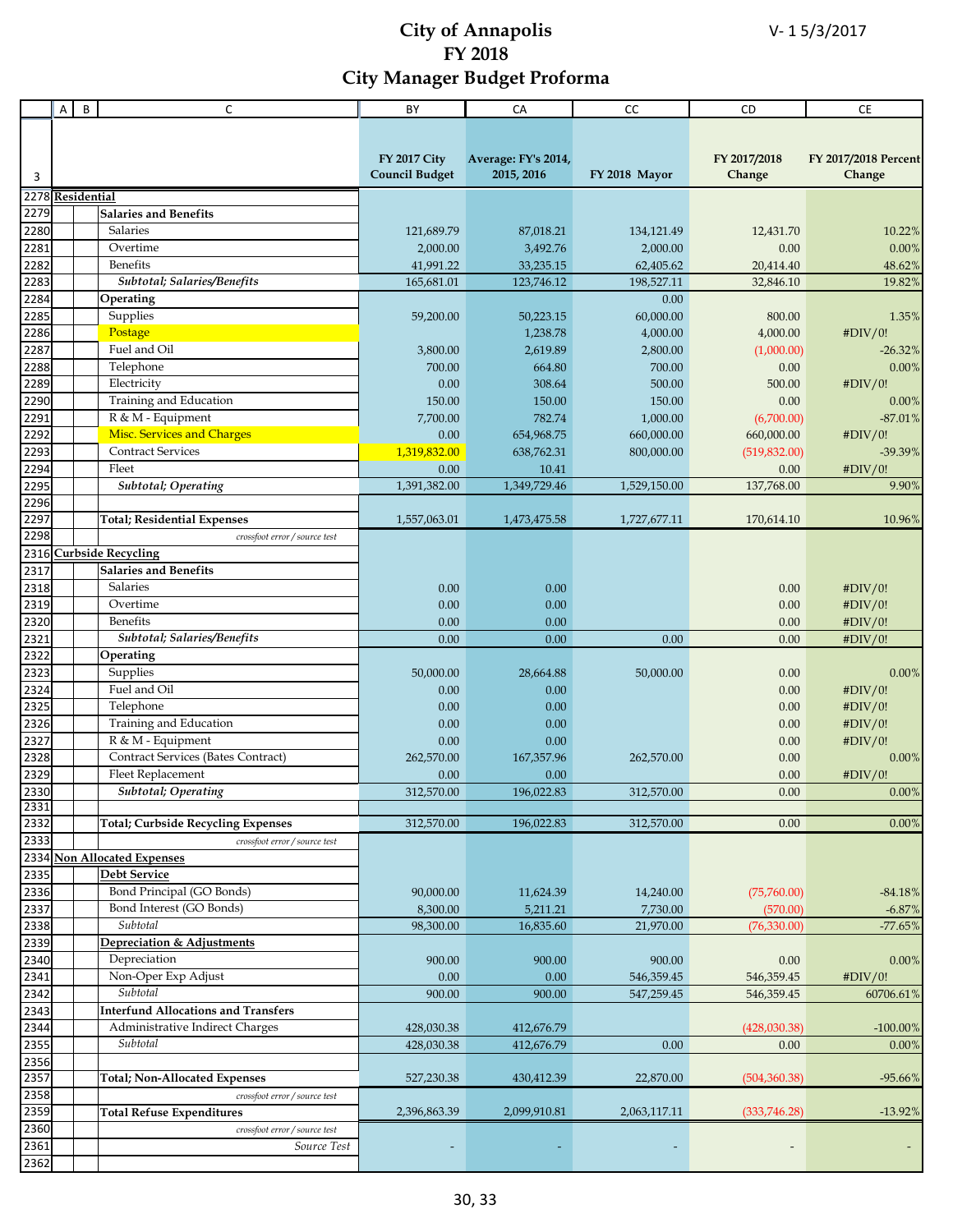|      | A | B | C                                           | BY                    | CA                  | cc            | CD            | $\mathsf{CE}$        |
|------|---|---|---------------------------------------------|-----------------------|---------------------|---------------|---------------|----------------------|
|      |   |   |                                             |                       |                     |               |               |                      |
|      |   |   |                                             |                       |                     |               |               |                      |
|      |   |   |                                             | <b>FY 2017 City</b>   | Average: FY's 2014, |               | FY 2017/2018  | FY 2017/2018 Percent |
| 3    |   |   |                                             | <b>Council Budget</b> | 2015, 2016          | FY 2018 Mayor | Change        | Change               |
|      |   |   |                                             |                       |                     |               |               |                      |
| 2363 |   |   | Projected Surplus <deficit></deficit>       | 534,995.88            | 1,130,918.56        | 70,282.89     | (464, 712.99) | $-86.86%$            |
| 2364 |   |   | crossfoot error / source test               |                       |                     |               |               |                      |
| 2365 |   |   | Source Test                                 |                       |                     |               |               |                      |
| 2366 |   |   |                                             |                       |                     |               |               |                      |
| 2367 |   |   | <b>STORMWATER MANAGEMENT</b>                |                       |                     |               |               |                      |
| 2368 |   |   | Revenues                                    |                       |                     |               |               |                      |
| 2369 |   |   | <b>Stormwater Management Charges</b>        |                       |                     |               |               |                      |
| 2370 |   |   | Charges                                     | 875,000.00            | 923,362.35          | 1,000,000.00  | 125,000.00    | 14.29%               |
|      |   |   | 2371 Money and Property                     |                       |                     |               |               |                      |
| 2372 |   |   | Money and Property                          | 0.00                  | 0.00                |               | 0.00          | #DIV/0!              |
|      |   |   | 2373 Transfers and Other Sources            |                       |                     |               |               |                      |
| 2374 |   |   | Internal Admin Accounts                     | 0.00                  | 0.00                |               | 0.00          | #DIV/0!              |
| 2375 |   |   | Trsfr from General Fund                     | 0.00                  | 0.00                |               | 0.00          | #DIV/0!              |
| 2376 |   |   | <b>Trsfr from Capital Projects</b>          | 0.00                  | 0.00                |               | 0.00          | #DIV/0!              |
| 2377 |   |   | Subtotal                                    | 0.00                  | 0.00                | 0.00          | 0.00          | #DIV/0!              |
| 2378 |   |   |                                             |                       |                     |               |               |                      |
| 2379 |   |   | <b>Total; Stormwater Fund Revenues</b>      | 875,000.00            | 923,362.35          | 1,000,000.00  | 125,000.00    | 14.29%               |
| 2380 |   |   | crossfoot error / source test               |                       |                     |               |               |                      |
| 2381 |   |   |                                             |                       |                     |               |               |                      |
|      |   |   | Source Test                                 |                       |                     |               |               |                      |
| 2382 |   |   | Expenditures                                |                       |                     |               |               |                      |
| 2383 |   |   | <b>Stormwater Management</b>                |                       |                     |               |               |                      |
| 2384 |   |   | <b>Salaries and Benefits</b>                |                       |                     |               |               |                      |
| 2385 |   |   | Salaries                                    | 458,321.00            | 182,432.55          | 352,183.58    | (106, 137.42) | $-23.16%$            |
| 2386 |   |   | Overtime                                    | 1,000.00              | 812.66              | 1,000.00      | 0.00          | 0.00%                |
| 2387 |   |   | <b>Benefits</b>                             | 143,308.62            | 54,091.28           | 116,338.38    | (26,970.24)   | $-18.82%$            |
| 2388 |   |   | Subtotal; Salaries/Benefits                 | 602,629.62            | 237,336.49          | 469,521.96    | (133, 107.66) | $-22.09%$            |
| 2389 |   |   | Operating                                   |                       |                     |               |               |                      |
| 2390 |   |   | Supplies                                    | 12,555.53             | 4,091.85            | 7,000.00      | (5,555.53)    | $-44.25%$            |
| 2391 |   |   | Copier                                      | 715.31                | 0.00                | 1,000.00      | 284.69        | 39.80%               |
| 2392 |   |   | Postage                                     | 1,050.00              | 464.54              | 1,500.00      | 450.00        | 42.86%               |
| 2393 |   |   | Fuel and Oil                                | 6,427.33              | 6,674.43            | 6,500.00      | 72.67         | 1.13%                |
| 2394 |   |   | Telephone                                   | 3,325.37              | 239.23              | 500.00        | (2,825.37)    | $-84.96%$            |
| 2395 |   |   | Training and Education                      | 1,702.27              | 0.00                | 1,000.00      | (702.27)      | $-41.25%$            |
| 2396 |   |   | R & M - Equipment                           | 5,699.02              | 6,899.59            | 6,000.00      | 300.98        | 5.28%                |
| 2397 |   |   | <b>Contract Services</b>                    | 36,489.61             | 43,479.84           | 40,000.00     | 3,510.39      | 9.62%                |
| 2398 |   |   | Fleet                                       | 2.138.44              | 1,467.68            | 5,000.00      | 2.861.56      | 133.82%              |
| 2399 |   |   | <b>Subtotal</b> ; Operating                 | 70,102.88             | 63,317.16           | 68,500.00     | (1,602.88)    | $-2.29%$             |
| 2400 |   |   |                                             |                       |                     |               |               |                      |
| 2401 |   |   | <b>Total Before Non-Allocated</b>           | 672,732.50            | 300,653.65          | 538,021.96    | (134, 710.54) | $-20.02%$            |
| 2402 |   |   | <b>Non-Allocated Expenses</b>               |                       |                     |               |               |                      |
| 2403 |   |   | Debt                                        |                       |                     |               |               |                      |
| 2404 |   |   | Bond Principal (GO Bonds)                   | 18,030.00             | 12,137.12           | 19,070.00     | 1,040.00      | 5.77%                |
| 2405 |   |   | Bond Interest (GO Bonds)                    | 9,460.00              | 8,288.93            | 8,730.00      | (730.00)      | $-7.72%$             |
| 2406 |   |   | Subtotal                                    | 27,490.00             | 20,426.05           | 27,800.00     | 310.00        | 1.13%                |
| 2407 |   |   | <b>Other Expenditures</b>                   |                       |                     |               |               |                      |
| 2408 |   |   | Depreciation & Adjustments                  |                       |                     |               |               |                      |
| 2409 |   |   |                                             |                       |                     |               |               |                      |
|      |   |   | Depreciation                                | 2,707.98              | 4,146.96            |               | (2,707.98)    | $-100.00\%$          |
| 2410 |   |   | Non-Oper Exp Adjust                         | 0.00                  | 0.00                |               | 0.00          | #DIV/0!              |
| 2411 |   |   | Subtotal                                    | 2,707.98              | 4,146.96            | 0.00          | (2,707.98)    | $-100.00%$           |
| 2412 |   |   | <b>Interfund Allocations</b>                |                       |                     |               |               |                      |
| 2413 |   |   | Administrative Indirect Charges             | 95,755.26             | 64,215.57           | 144,077.34    | 48,322.08     | 50.46%               |
| 2424 |   |   | Subtotal                                    | 95,755.26             | 64,215.57           | 144,077.34    | 48,322.08     | 50.46%               |
| 2425 |   |   | Total; Non-Allocated                        | 125,953.24            | 88,788.58           | 171,877.34    | 45,924.10     | 36.46%               |
| 2426 |   |   |                                             |                       |                     |               |               |                      |
| 2427 |   |   | <b>Total; Stormwater Expenditures</b>       | 798,685.74            | 389,442.23          | 709,899.31    | (88, 786.44)  | $-11.12%$            |
| 2428 |   |   | $\emph{crossfoot error}/\emph{source test}$ |                       |                     |               |               |                      |
| 2429 |   |   | Source Test                                 |                       |                     |               |               |                      |
| 2430 |   |   |                                             |                       |                     |               |               |                      |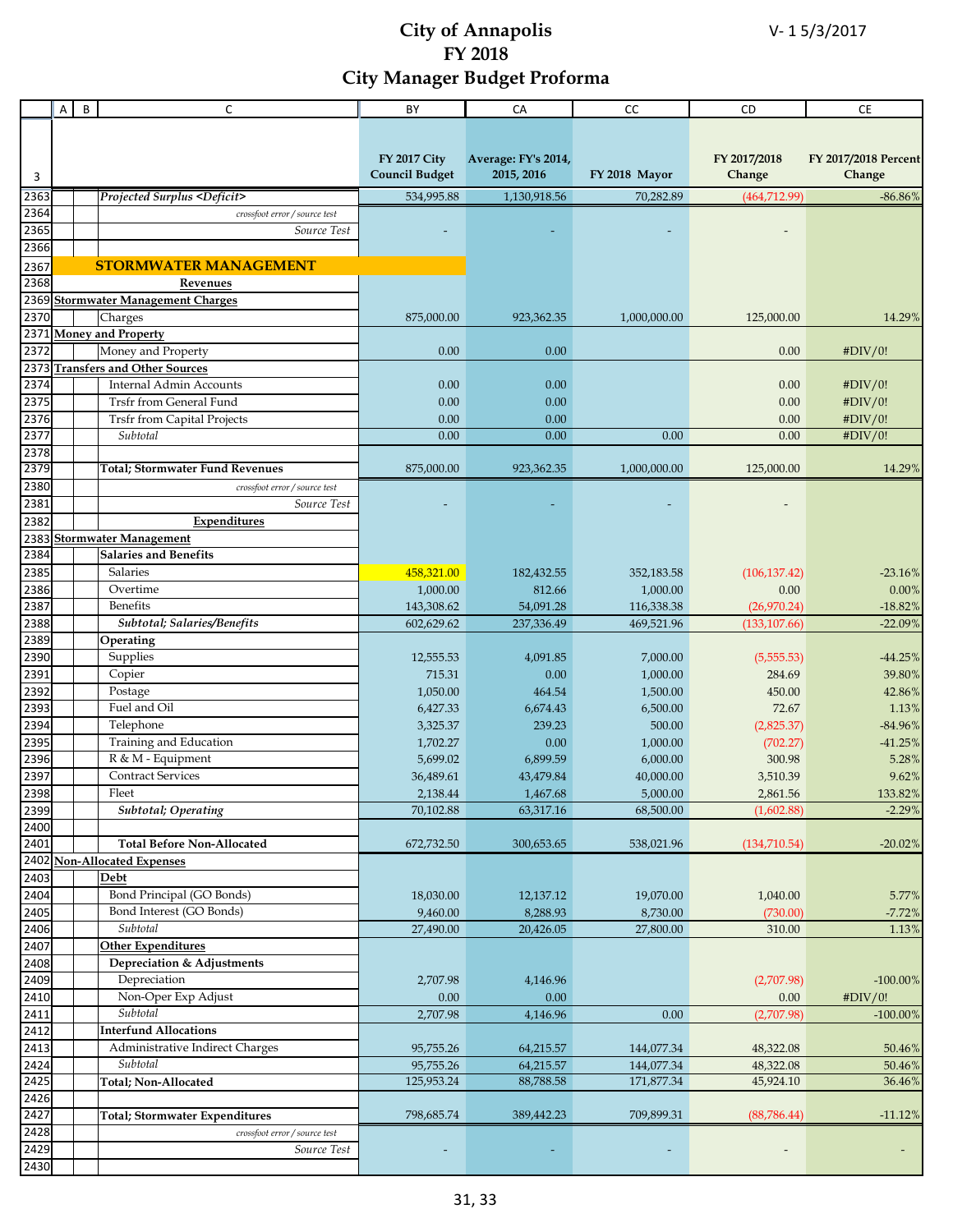|              | Α | B | C                                                     | BY                                           | CA                                | CC                       | CD                           | <b>CE</b>                      |
|--------------|---|---|-------------------------------------------------------|----------------------------------------------|-----------------------------------|--------------------------|------------------------------|--------------------------------|
|              |   |   |                                                       |                                              |                                   |                          |                              |                                |
|              |   |   |                                                       |                                              |                                   |                          |                              |                                |
|              |   |   |                                                       | <b>FY 2017 City</b><br><b>Council Budget</b> | Average: FY's 2014,<br>2015, 2016 | FY 2018 Mayor            | FY 2017/2018<br>Change       | FY 2017/2018 Percent<br>Change |
| 3            |   |   |                                                       |                                              |                                   |                          |                              |                                |
| 2431         |   |   | <b>Projected Surplus <deficit></deficit></b>          | 76,314.26                                    | 533,920.12                        | 290,100.69               | 213,786.44                   | 280.14%                        |
| 2432<br>2433 |   |   | crossfoot error / source test                         |                                              |                                   |                          |                              |                                |
|              |   |   | Source Test                                           |                                              |                                   |                          |                              | 2.55                           |
| 2434         |   |   | <b>SIDEWALK REVOLVING</b>                             |                                              |                                   |                          |                              |                                |
| 2435<br>2436 |   |   |                                                       |                                              |                                   |                          |                              |                                |
|              |   |   | <b>Revenues</b><br>2437 Sidewalk Management Charges   |                                              |                                   |                          |                              |                                |
| 2438         |   |   | Charges                                               | 0.00                                         | 0.00                              |                          | 0.00                         | #DIV/0!                        |
| 2439         |   |   | <b>Transfers and Other Sources</b>                    |                                              |                                   |                          |                              |                                |
| 2440         |   |   | <b>Internal Admin Accounts</b>                        | 0.00                                         | 0.00                              |                          | 0.00                         | #DIV/0!                        |
| 2441         |   |   | Trsfr from General Fund                               | 680,848.35                                   | 447,611.22                        | 680,000.00               | (848.35)                     | $-0.12%$                       |
| 2442         |   |   | <b>Trsfr from Capital Projects</b>                    | 0.00                                         | 1,016.67                          |                          | 0.00                         | #DIV/0!                        |
| 2443         |   |   | Subtotal;                                             | 680, 848.35                                  | 448,627.89                        | 680,000.00               | (848.35)                     | $-0.12%$                       |
| 2444         |   |   |                                                       |                                              |                                   |                          |                              |                                |
| 2445         |   |   | <b>Total; Sidewalk Revolving Revenues</b>             | 680,848.35                                   | 448,627.89                        | 680,000.00               | (848.35)                     | $-0.12%$                       |
| 2446         |   |   | Crossfoot error                                       |                                              |                                   |                          |                              |                                |
| 2447         |   |   | Source Test                                           |                                              |                                   |                          |                              |                                |
| 2448         |   |   | Expenditures                                          |                                              |                                   |                          |                              |                                |
|              |   |   | 2449 Sidewalk Revolving Fund                          |                                              |                                   |                          |                              |                                |
| 2450         |   |   | <b>Salaries and Benefits</b>                          |                                              |                                   |                          |                              |                                |
| 2451         |   |   | <b>Salaries</b>                                       | 308,805.56                                   | 247,710.12                        | 304,491.93               | (4,313.63)                   | $-1.40%$                       |
| 2452         |   |   | Overtime                                              | 0.00                                         | 1,382.40                          |                          | 0.00                         | #DIV/0!                        |
| 2453<br>2454 |   |   | <b>Benefits</b><br>Subtotal; Salaries/Benefits        | 148,316.44<br>457,122.00                     | 91,367.37<br>340,459.89           | 132,340.80<br>436,832.73 | (15, 975.64)<br>(20, 289.27) | $-10.77%$<br>$-4.44%$          |
| 2455         |   |   | Operating                                             |                                              |                                   | 0.00                     |                              |                                |
| 2456         |   |   | Supplies                                              | 11,305.95                                    | 0.00                              |                          | (11, 305.95)                 | $-100.00\%$                    |
| 2457         |   |   | Fuel and Oil                                          | 7,189.50                                     | 0.00                              |                          | (7, 189.50)                  | $-100.00\%$                    |
| 2458         |   |   | Telephone                                             | 51.48                                        | 0.00                              |                          | (51.48)                      | $-100.00\%$                    |
| 2459         |   |   | Electricity - Street Light                            | 73,395.00                                    | 0.00                              |                          | (73, 395.00)                 | $-100.00\%$                    |
| 2460         |   |   | Training and Education                                | 315.00                                       | 0.00                              |                          | (315.00)                     | $-100.00\%$                    |
| 2461         |   |   | R&M - Street                                          | 13,861.26                                    | 0.00                              |                          | (13,861.26)                  | $-100.00\%$                    |
| 2462         |   |   | R & M - Equipment                                     | 12,565.98                                    | 0.00                              |                          | (12,565.98)                  | $-100.00\%$                    |
| 2463         |   |   | <b>Contract Services</b>                              | 3,629.40                                     | 16,998.09                         |                          | (3,629.40)                   | $-100.00\%$                    |
| 2464         |   |   | Vehichle Replacement                                  | 0.00                                         | 0.00                              |                          | 0.00                         | #DIV/0!                        |
| 2465         |   |   | Capital Expenditures- Improvements                    | 0.00                                         | 0.00                              | 240,000.00               | 240,000.00                   | #DIV/0!                        |
| 2466         |   |   | <b>Subtotal; Operating</b>                            | 122,313.57                                   | 16,998.09                         | 240,000.00               | 117,686.43                   | 96.22%                         |
|              |   |   | 2467 Non Allocated Expenses                           |                                              |                                   |                          |                              |                                |
| 2468         |   |   | Debt                                                  |                                              |                                   |                          |                              |                                |
| 2469<br>2470 |   |   | Bond Principal (GO Bonds)<br>Bond Interest (GO Bonds) | $0.00\,$                                     | $0.00\,$<br>0.00                  |                          | $0.00\,$                     | #DIV/0!                        |
| 2471         |   |   | Subtotal;                                             | $0.00\,$<br>0.00                             | 0.00                              | 0.00                     | $0.00\,$<br>0.00             | #DIV/0!<br>#DIV/0!             |
| 2472         |   |   | <b>Other Expenditures</b>                             |                                              |                                   |                          |                              |                                |
| 2473         |   |   | Depreciation & Adjustments                            |                                              |                                   |                          |                              |                                |
| 2474         |   |   | Depreciation                                          | $0.00\,$                                     | $0.00\,$                          |                          | $0.00\,$                     | #DIV/0!                        |
| 2475         |   |   | Non-Oper Exp Adjust                                   | 0.00                                         | 0.00                              |                          | 0.00                         | #DIV/0!                        |
| 2476         |   |   | Subtotal;                                             | 0.00                                         | 0.00                              | 0.00                     | 0.00                         | #DIV/0!                        |
| 2477         |   |   | <b>Interfund Allocations</b>                          |                                              |                                   |                          |                              |                                |
| 2478         |   |   | Administrative Indirect Charges                       | 98,132.69                                    | 21,266.67                         |                          | (98, 132.69)                 | $-100.00\%$                    |
| 2479         |   |   | Admin Charge-Direct                                   | $0.00\,$                                     | 0.00                              |                          | 0.00                         | #DIV/0!                        |
| 2480         |   |   | Admin Charges (CR)                                    | $0.00\,$                                     | 0.00                              |                          | $0.00\,$                     | #DIV/0!                        |
| 2481         |   |   | Interfund Interest                                    | $0.00\,$                                     | 0.00                              |                          | $0.00\,$                     | #DIV/0!                        |
| 2482         |   |   | General Liability Insurance                           | $0.00\,$                                     | 1,154.61                          |                          | $0.00\,$                     | #DIV/0!                        |
| 2483         |   |   | Workers Compensation                                  | $0.00\,$                                     | 2,108.75                          |                          | $0.00\,$                     | #DIV/0!                        |
| 2484         |   |   | OPEB                                                  | $0.00\,$                                     | 1,533.33                          |                          | $0.00\,$                     | #DIV/0!                        |
| 2485         |   |   | Unemployment Insurance<br><b>Trsf</b> to General      | 0.00<br>0.00                                 | 383.41<br>0.00                    |                          | $0.00\,$                     | #DIV/0!                        |
| 2486<br>2487 |   |   | Subtotal;                                             | 98,132.69                                    | 26,446.77                         | 0.00                     | 0.00<br>(98, 132.69)         | #DIV/0!<br>$-100.00\%$         |
| 2488         |   |   | Total; Non-Allocated                                  | 98,132.69                                    | 26,446.77                         | 0.00                     | (98, 132.69)                 | $-100.00\%$                    |
|              |   |   |                                                       |                                              |                                   |                          |                              |                                |